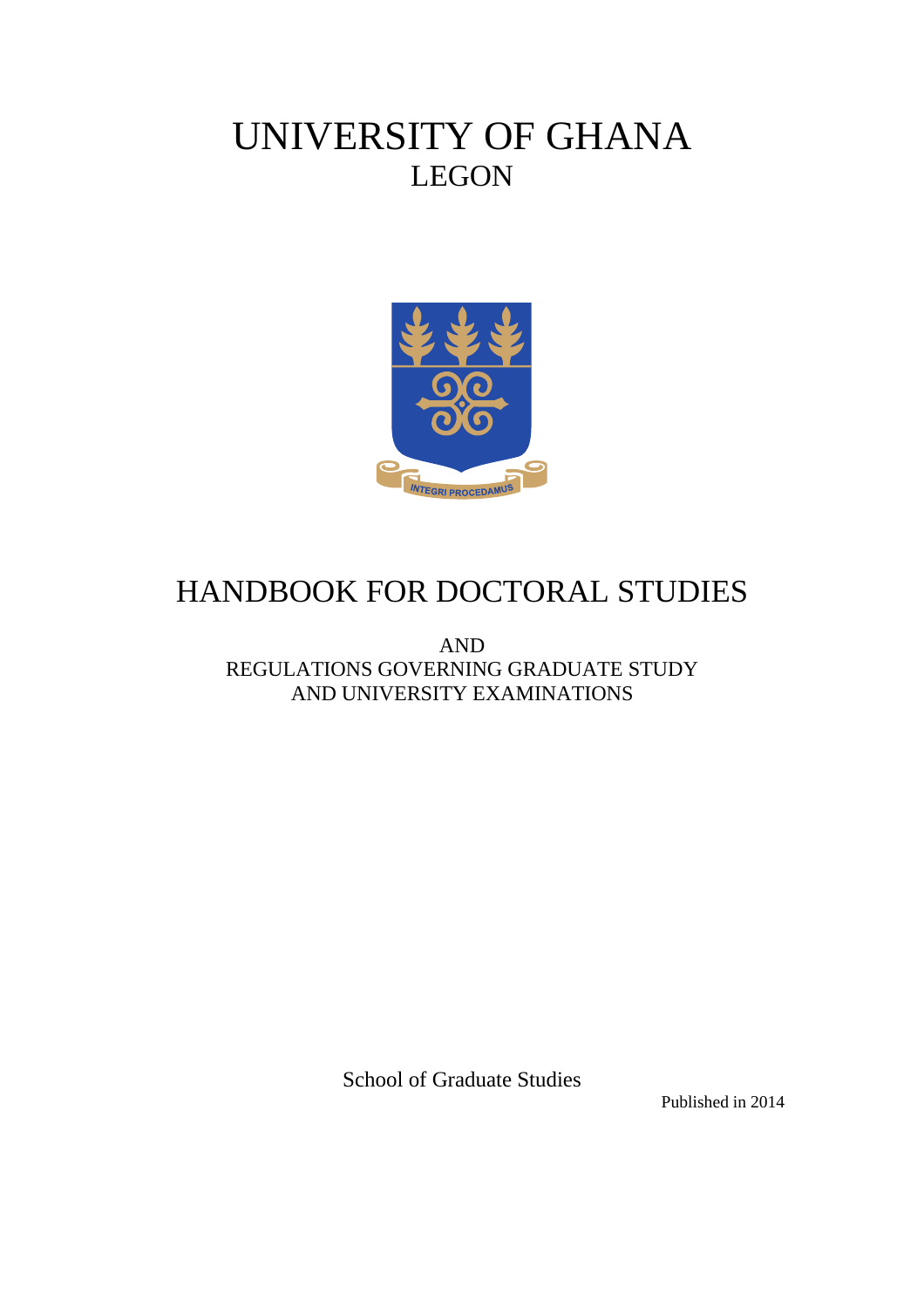# TABLE OF CONTENTS

| 1. |                                                                  |          |
|----|------------------------------------------------------------------|----------|
| 2. |                                                                  | $9 - 11$ |
| 3. |                                                                  |          |
| 4. | Admission Requirements and Regulations for Masters Programmes    | 13-36    |
| 5. | University Examinations, List of programmes and Apendices  37-54 |          |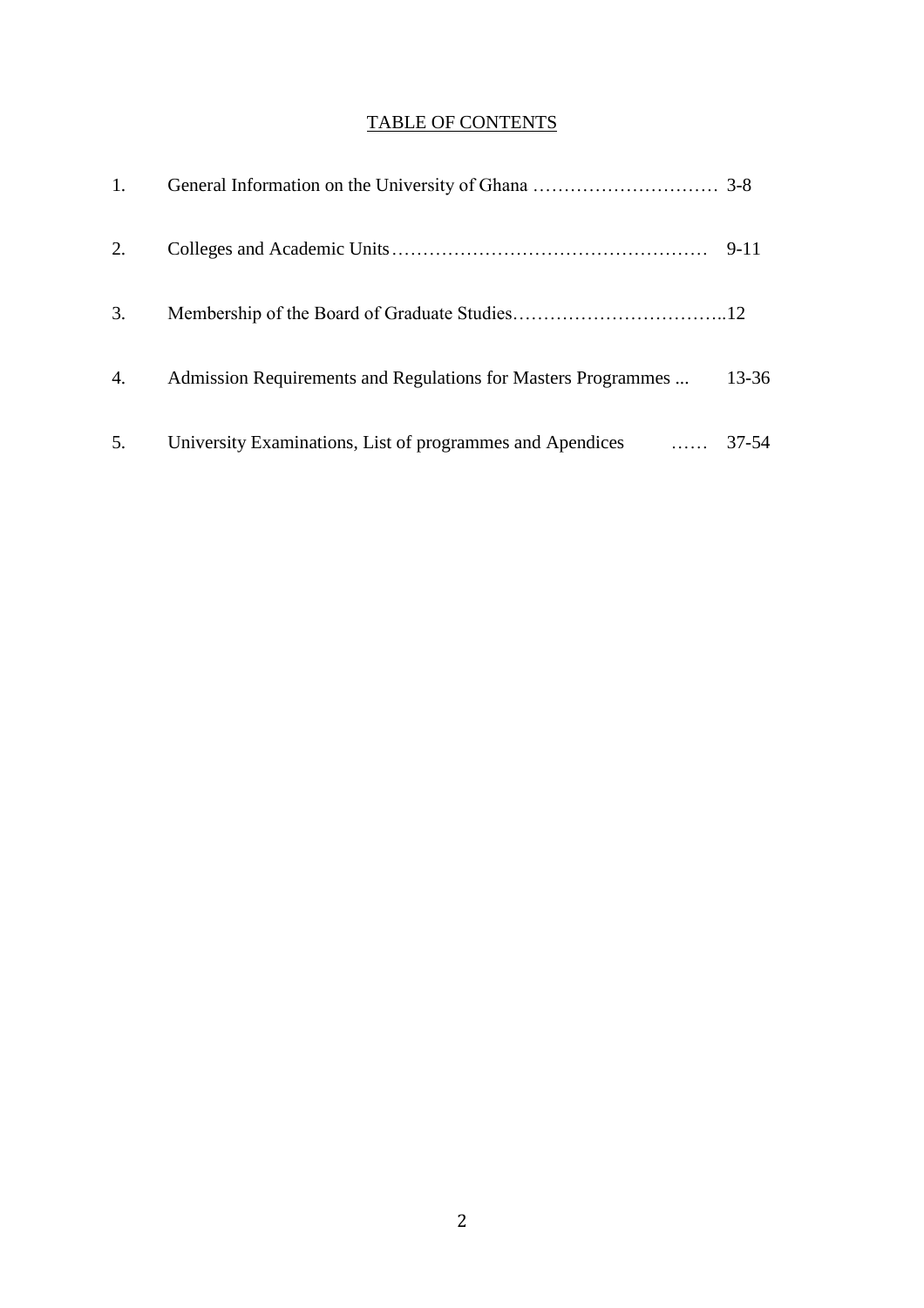# UNIVERSITY OF GHANA LEGON

(Motto: Integri Procedamus)

Established: AD 1948

# THE ARMS OF THE UNIVERSITY



*Blue shield with three "AYA" standing Upright in top half and "DWENINMENTOASO" In the middle of bottom half – all embossed in gold. (Designed by A.M. Opoku)*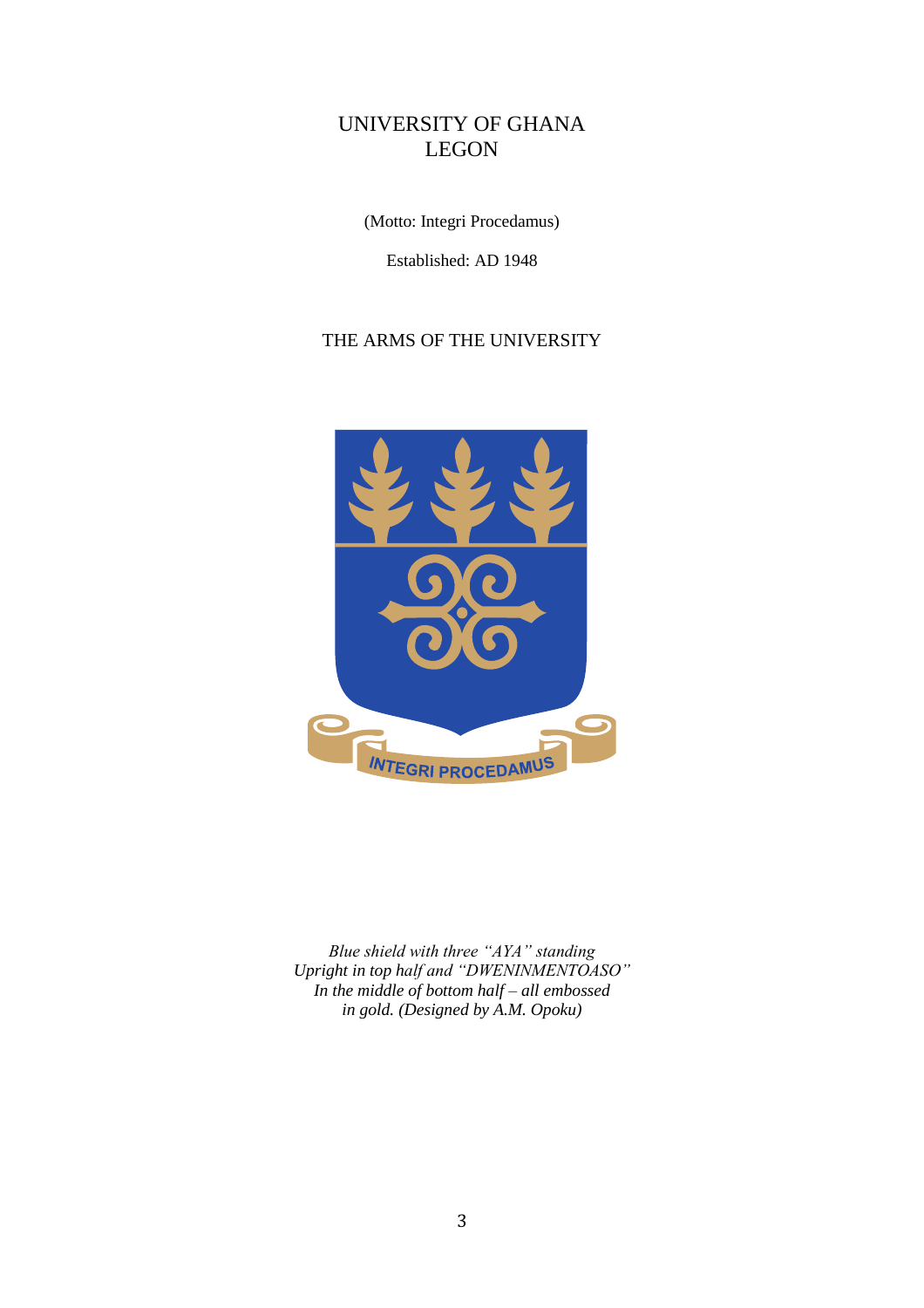# **THE UNIVERSITY OF GHANA GENERAL INFORMATION**

| <b>Postal Address</b>          | P.O. Box LG 25, Legon, Ghana                                             |
|--------------------------------|--------------------------------------------------------------------------|
| Fax                            | (233-302) 500383/502701<br>$\overline{\phantom{a}}$                      |
| <b>Telephone</b>               | (233-302) 500381/500194/502255/502257/                                   |
|                                | 502258/500430/500306/514552                                              |
| E-mail                         | academic@ug.edu.gh<br>$\overline{\phantom{a}}$                           |
|                                | pad@ug.edu.gh                                                            |
| <b>Overseas Address</b>        | The Overseas Representative                                              |
|                                | Universities of Ghana Office                                             |
|                                | 321 City Road, London, ECIV ILJ, England                                 |
|                                | Tel: 44 (0) 207-2787-413                                                 |
|                                | Fax: 44 (0) 2077-135-776                                                 |
|                                | E-mail: ugoouk@aol.com                                                   |
| <b>Academic Year</b>           | August to May<br>$\overline{\phantom{a}}$                                |
| <b>Language of Instruction</b> | English<br>$\overline{\phantom{a}}$                                      |
| <b>Solicitors</b>              | Bentsi-Enchill, Letsa and Ankomah                                        |
|                                | 1st Floor Teachers' Hall Annex, Education Loop                           |
|                                | (Off Barnes Road) Adabraka                                               |
|                                | P.O. Box 1632, Accra                                                     |
|                                | <b>Lexcom Associates</b>                                                 |
|                                | <b>Legal Practitioners and Consultants</b>                               |
|                                | P.O. Box 11428, Accra-North                                              |
| <b>Bankers</b>                 | Ghana Commercial Bank, Legon Branch, Ghana                               |
|                                | Standard Chartered Bank, Legon Branch, Ghana<br>$\overline{\phantom{0}}$ |
|                                | ECOBANK Legon Branch, Ghana                                              |
|                                | Ghana International Bank, Plc                                            |
|                                | 69 Cheapside, London EC.2, England.                                      |
|                                | Citibank, N.A. 046                                                       |
|                                | P.O. 5870 Grand Central Station                                          |
|                                | New York, NY 10163                                                       |
|                                | <b>USA</b>                                                               |
| <b>Auditors</b>                | Osei Kwabena and Associates                                              |
|                                | (Chartered Accountants)                                                  |
|                                | 71 Palace Street, B 603/18                                               |
|                                | North Kaneshie                                                           |
|                                | P.O. Box 10276, Accra-North                                              |
|                                | All communication should be addressed to:                                |
|                                | THE REGISTRAR                                                            |
|                                | UNIVERSITY OF GHANA                                                      |
|                                | P.O. Box LG 25                                                           |
|                                | Legon, Ghana                                                             |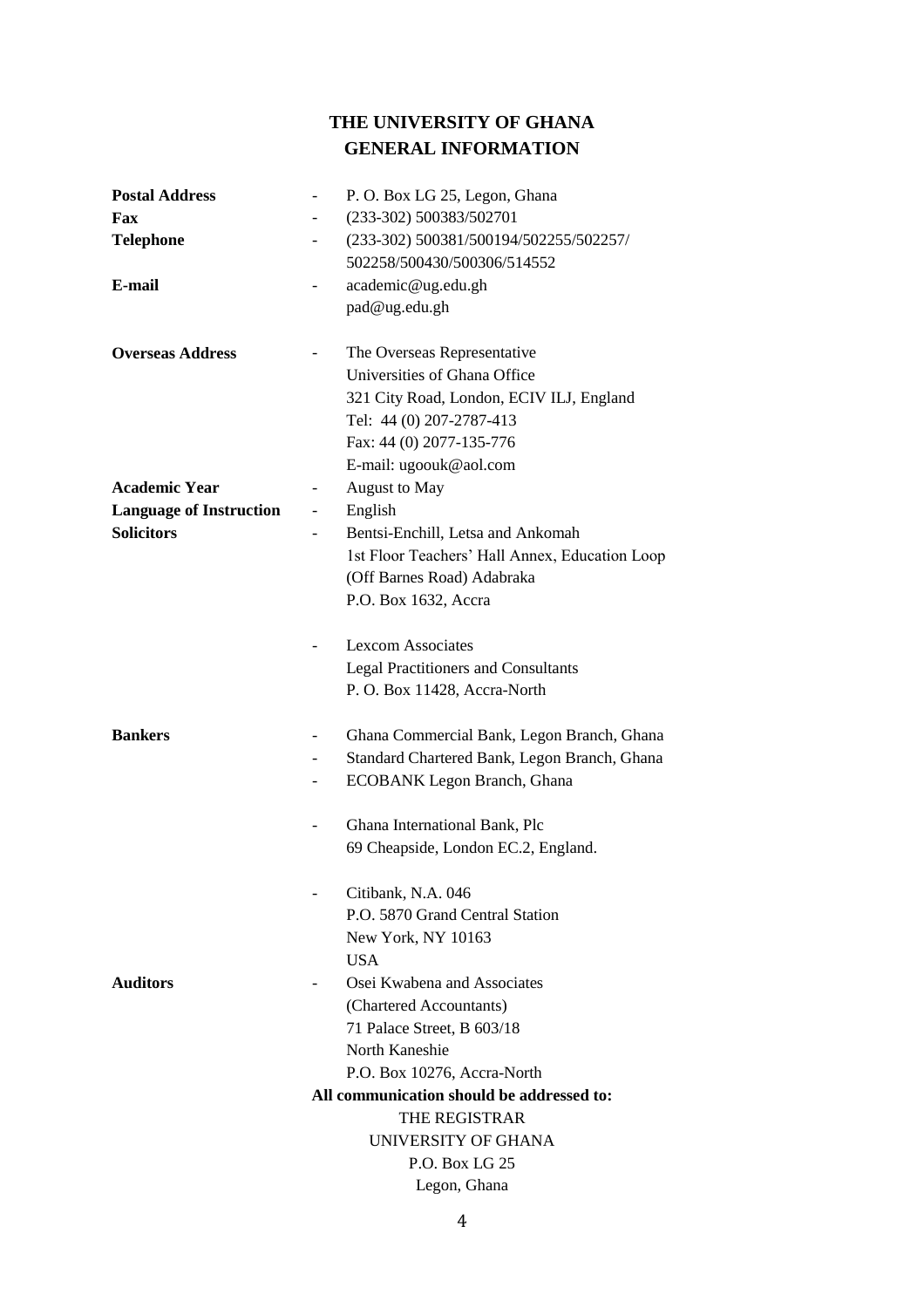#### **ESTABLISHMENT OF THE UNIVERSITY**

**THE UNIVERSITY OF GHANA** was founded in 1948 as the University College of the Gold Coast on the recommendation of the Asquith Commission on Higher Education in the then British colonies. The Asquith Commission, which was set up in 1943 to investigate Higher Education, recommended among other things, the setting up of University Colleges in association with the University of London. This was followed up by a number of separate Commissions in different regions. The West Africa Commission was under the Chairmanship of the Rt. Hon. Walter Elliot. The Elliot Commission published a majority report which recommended the establishment of two University Colleges in the Gold Coast (Ghana) and Nigeria, and a minority report which held that only one University College for the whole of British West Africa was feasible. The British Government at first accepted the minority report of the Elliot Commission and decided that a University College for the whole of British West Africa should be established at Ibadan in Nigeria. But the people of the Gold Coast could not accept this recommendation. Led by the scholar and politician, the late Dr. J.B. Danquah, they urged the Gold Coast Government to inform the British Government that the Gold Coast could support a University College. The British Government accordingly reviewed its decision and agreed to the establishment of the University College of the Gold Coast.

The University College of the Gold Coast was founded by Ordinance on August 11, 1948 *for the purpose of providing for and promoting university education, learning and research*. Its first Principal was the late Mr. David MowbrayBalme. Mr. Balme was farsighted, courageous and dedicated to the promotion of scholarship. By his vision, industry and single-mindedness of purpose, he built a college and laid the foundations for a sound University which is now a source of pride. In his ten years of principalship, he created an institution whose key-note was orderly living with dignity in a community of scholars. One of the recommendations of the Asquith Commission was that the British Government should set up an Inter-Universities Council to advise on all matters relating to Higher Education in the new British Colonies. The Inter-Universities Council served the new University College of the Gold Coast in an advisory capacity, but it approved all academic appointments. This arrangement helped the College to maintain the high academic standards associated with the Universities in Britain. Also, it enabled the College to seek the support of the Council in obtaining funds from the United Kingdom Government sources.

From its inception, the University College of the Gold Coast was admitted to the Scheme of Special Relationship extended by the University of London to certain English and overseas University Colleges. Under this scheme, the University College was allowed to teach for the external degree examinations of London University. It also allowed the College to modify the London syllabuses to suit local conditions and to take part in the setting and marking of examinations. But London University gave final approval for courses and examinations since the degrees given were those of the University of London. For thirteen years, therefore, the University College looked up to two separate institutions in Great Britain: to the Inter-Universities Council for guidance on its broad policy, and to the University of London for approval and control of details of degree regulations. The University College benefitted greatly from this arrangement which certainly helped to maintain its high academic standards.

In the 1960-61 academic year, the College Council made a request to the Government of Ghana for legislation to constitute the University College into a University with the power to award its own degrees. The Government appointed an International Commission to examine the problem. On the recommendations of that Commission, the University of Ghana was set up by an Act of Parliament on October 1, 1961 (Act 79). The then President of the Republic of Ghana, Dr. Kwame Nkrumah, became the first Chancellor of the University, with Nana Kobina Nketsia IV, Omanhene of Essikado, as the (Interim) Vice Chancellor.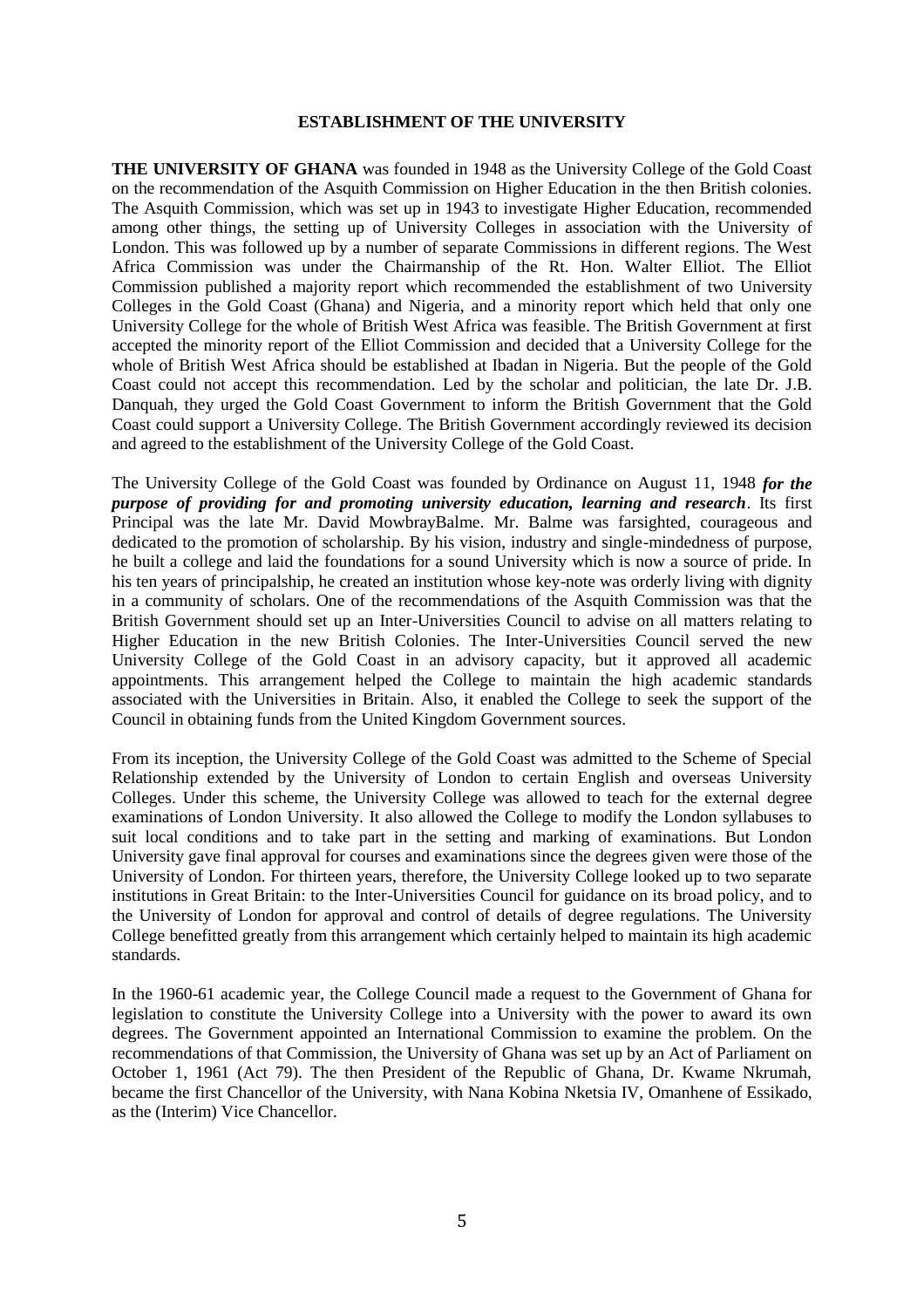**VISITATION OF THE UNIVERSITY**: The University Council, in 2007, appointed a Visitation Panel to review the University's academic programmes, infrastructure, resources, administrative and governance structures. The Panel submitted a comprehensive report with recommendations on ways in which the structures of the University can be improved, with a view to enhancing efficiency. Farreaching changes in the undergraduate and graduate programmes, course credit and grading systems had been introduced as from the 2010/2011 academic year based on the outcome of the recommendations of the Visitation Panel. These changes would go a long way towards improving the quality of graduates produced by the University. Recommendations on infrastructural resources, administrative and governance structures are at various stages of implementation.

**ASSOCIATIONS AND LINKS**: The University of Ghana is a member of the International Association of Universities (IAU), the Association of Commonwealth Universities (ACU) and the Association of African Universities (AAU). The University is also a member the League of World Universities (which comprises 47 renowned research universities all over the world). The University has also established academic and research links with several Universities and Research Institutions worldwide. In addition, the University has been linked to the Norwegian Universities' Committee for Development Research and Education (NUFU), the Council for International Educational Exchange (CIEE) based in New York, International Student Exchange Programmes (ISEP) and the Commonwealth Universities Student Exchange Consortium (CUSAC), among others.

**INSTITUTIONAL AFFILIATIONS**: There are currently a number of institutes/colleges locally which hold affiliations with the University of Ghana for the purpose of enrolment, teaching and award of degrees and diplomas of the University. These affiliations cover non-degree, Bachelor's degree and post-graduate degree programmes. Institutes/Colleges which currently hold affiliation status with the University are as follows:

| 1.  | St. Peter's Seminary                        |                          | Diploma/Bachelor of Arts                        |
|-----|---------------------------------------------|--------------------------|-------------------------------------------------|
| 2.  | St. Paul's Seminary                         |                          | <b>Bachelor of Arts</b>                         |
| 3.  | St. Victor's Seminary                       | -                        | Diploma/Bachelor of Arts                        |
| 4.  | <b>Christian Service University College</b> | $\overline{\phantom{0}}$ | Diploma/Bachelor of Arts                        |
| 5.  | National Film and Television Institute      | $\overline{\phantom{a}}$ | <b>Bachelor of Arts</b>                         |
| 6.  | Ghana Institute of Journalism               |                          | <b>Bachelor of Arts</b>                         |
| 7.  | <b>Regional Maritime University</b>         | -                        | Master of Arts                                  |
| 8.  | Ghana Armed Forces Command and              | $\overline{\phantom{0}}$ | <b>Master of Arts</b>                           |
|     | <b>Staff College</b>                        |                          |                                                 |
| 9.  | Ghana Institute of Languages                |                          | <b>Bachelor of Arts</b>                         |
| 10. | <b>Islamic University College</b>           | -                        | <b>Bachelor of Arts/Business Administration</b> |
|     | 11. Pentecost University College            |                          | Diploma/Bachelor of Arts/Business               |
|     | Administration                              |                          |                                                 |
|     | 12. Catholic University College             | -                        | Bachelor of Arts/Bachelor of Science            |
| 13. | <b>Methodist University College</b>         | $\overline{\phantom{0}}$ | Diploma/Bachelor of Arts/Business               |
|     |                                             |                          | Administration                                  |
| 14. | Wisconsin University College, Ghana         | $\overline{\phantom{0}}$ | Bachelor of Arts/Master of Arts                 |
| 15. | Institute of Accountancy Training           | -                        | Diploma                                         |
| 16. | <b>Nursing Training Colleges</b>            | -                        | Diploma                                         |
| 17. | Presbyterian University College             | $\overline{\phantom{0}}$ | <b>Bachelor of Arts</b>                         |
| 18. | Narh-Bita School of Nursing                 | -                        | Diploma                                         |
| 19. | African University College of               | -                        | <b>Bachelor of Arts</b>                         |
|     | Communications                              |                          |                                                 |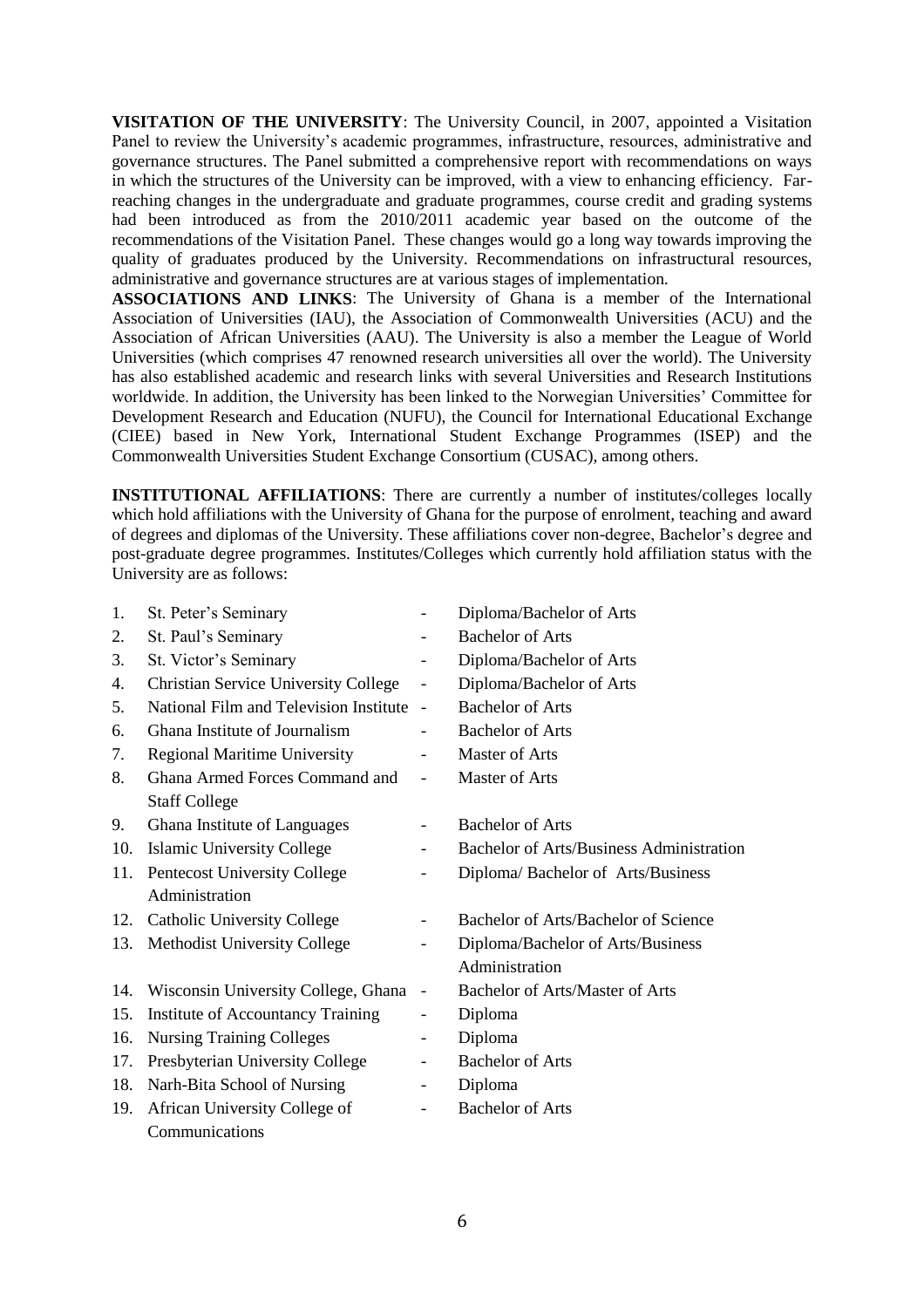#### **PRECINCTS**

The campus of the University lies about 13 kilometres north-east of Accra, the capital of Ghana, at an altitude of between 90 and 100 metres. From the Main University Gate on the Dodowa Road, the University Avenue extends to Commonwealth Hall on Legon Hill.

Along it are grouped other Halls of Residence, Departments, lecture theatres and laboratories. Midway, an open space - the University Square - with an ornamental pool is over-looked by the Balme Library (named after David Mowbray Balme, the first Principal of the University College). Across from the University Square are sports fields, a Central Cafeteria and halls of residence. Behind Commonwealth Hall is an open-air theatre with a Grecian style auditorium built into the slope of Legon Hill. On the summit of Legon Hill is the Convocation Group of Buildings which houses the University's administration offices, the Great Hall, with a seating capacity of 1,500 and a Tower donated by the Government of Ghana in 1959 to commemorate Ghana's Independence. On the southern side of the campus are residential accommodation for staff, the University Basic Schools, the Noguchi Memorial Institute for Medical Research, School of Public Health, the Sports Stadium, a night market, supermarket and student hostels; while on the Northern side are more teaching departments, lecture theatres and laboratories. Across the Accra-Dodowa road from the Main University Gate is a Police Station, a University Hospital and housing for Junior Staff of the University.

The College of Health Sciences has its administration as well as the Medical/Dental /Allied Health Sciences and Pharmacy Schools located at the Korle-Bu Teaching Hospital, which is about three kilometres west of the centre of Accra, and about 18 kilometres from the main University campus. The Accra City Campus of the University, located close to the business district of the nation's capital, was established to provide part-time education for mature persons and for persons who prefer not to study full time. There is also the Graduate School of Nuclear and Allied Sciences, a constituent of the College of Basic and Applied Sciences located at the Ghana Atomic Energy Commission, Kwabenya, Accra.

#### **THE SCHOOL OF GRADUATE STUDIES**

The unit responsible for coordinating graduate studies is the School of Graduate Studies. The School is headed by a Dean, assisted by a Vice-Dean and an Executive Secretary. The School is responsible for graduate admissions, registration and orientation, student records, approval of thesis/dissertation supervisors and examiners, thesis/dissertation topics, examination of theses/dissertations, accommodation for graduate students, processing of applications for government bursaries/grants, approval of results and graduation. The Board of Graduate Studies has three Sub-Committees: Graduate Programmes Development and Admissions Committee, Graduate Examinations Committee and PhD Technical Committee. The Graduate Programmes Development and Admissions Committee has oversight responsibility for admissions, approving new graduate programmes, accreditation of faculty to teach graduate level courses and supervise graduate research. The Graduate Examinations Committee has oversight responsibility for approving examiners, examining theses and dissertations, determining thesis and dissertation results, monitoring and evaluation of performance on graduate programme delivery. The PhD Technical Committee was established primarily to support the implementation of the University's four year PhD programme structure. The Committee has oversight responsibility for issues related to PhD studies coordinated by the School of Graduate Studies. The School also conducts research skills enhancement workshops for graduate students and research supervisors. There are separate Handbooks for Masters' and Doctoral studies.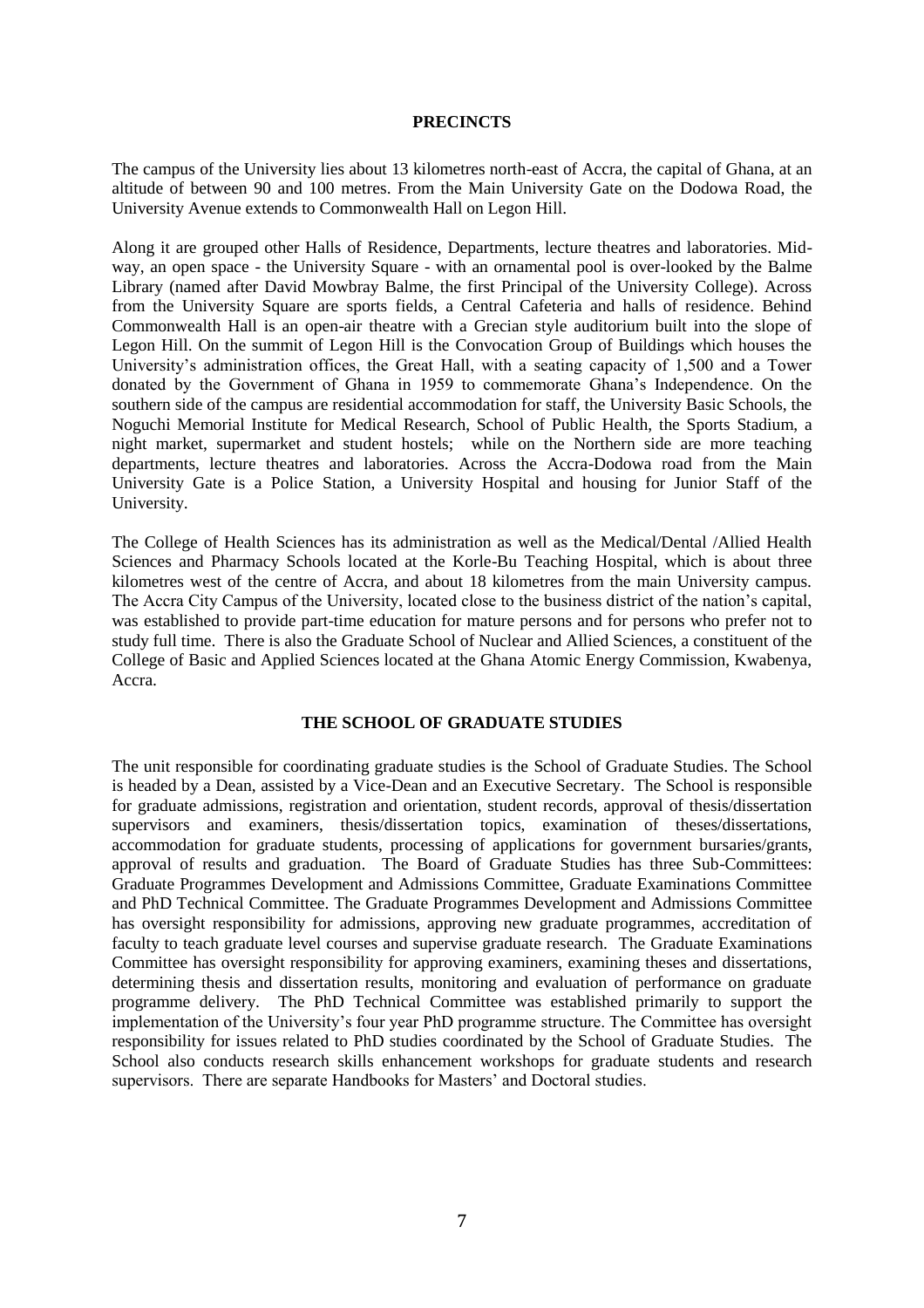#### **UNIVERSITY COUNCIL**

Justice Dr. S. K. Date-Bah Chairman of Council, Nominated by Government Professor Ernest Aryeetey Professor John Meyer Hyde Nominated by Government Mrs. Elizabeth Adabor Nominated by Government<br>Professor Robert Domingo Baeta Nominated by Government Professor Robert Domingo Baeta Professor KodzoGavua Elected by Convocation Mr. Alfred Quartey Elected by Convocation<br>
Mr. J.K. Klinogo Appointed by Council Appointed by Council<br>Appointed by Council Mr. Richard Kwame Asante Appointed by Council<br>
Prof. MahamaDuwiejua Appointed by Council Prof. MahamaDuwiejua Mrs. Eileen Odartei-Laryea Appointed by Council Dr. Max Price Appointed by Council Mr. Samuel Ofori-Adjei Nominated by Conference of Assisted Secondary Schools (CHASS) Mr. KwesiYankey Nominated by University of Ghana Alumni Association (UGAA) Mr. Reginald Arthur Nominated by Graduate Students Association of Ghana (GRASAG) Mr. Joshua Dogbey Nominated by Students Rep. Council (SRC) Dr. LangbongBimi Nominated by University Teachers Association of Ghana (UTAG) Mr. K. Botchway Nominated by Teachers and Educational Workers Union (TEWU)

#### **OTHER OFFICERS**

| Professor Samuel Kwame Offei |
|------------------------------|
|                              |
| Professor John Owusu Gyapong |
|                              |
| Mrs. Mercy Haizel Ashia      |
| Professor Edwin Ellis Badu   |
|                              |

#### **SCHOOL OF GRADUATE STUDIES AND COLLEGE OFFICIALS**

# **SCHOOL OF GRADUATE STUDIES**

Vice-Dean (vacant)

Dean Prof. Kwadwo Ofori Executive Secretary Dr. Christopher Amehoe (Ag)

#### **COLLEGE OF HEALTH SCIENCES**

| <b>Provost</b>                          | <b>Prof. Yao Tettey</b>   |  |  |
|-----------------------------------------|---------------------------|--|--|
| Deputy Provost                          | Prof. Joseph D. Seffah    |  |  |
| <b>College Secretary</b>                | Mrs. AmmaKyerewaaKwaa     |  |  |
| <b>School of Medicine and Dentistry</b> |                           |  |  |
| Dean                                    | Prof. Jennifer Welbeck    |  |  |
| <b>School of Public Health</b>          |                           |  |  |
| Dean                                    | Prof. Richard M. K. Adanu |  |  |
| <b>School of Nursing</b>                |                           |  |  |
| Dean                                    | Dr. Ernestina Donkor      |  |  |
| <b>School of Pharmacy</b>               |                           |  |  |
| Dean                                    | Prof. Alex Nyarko         |  |  |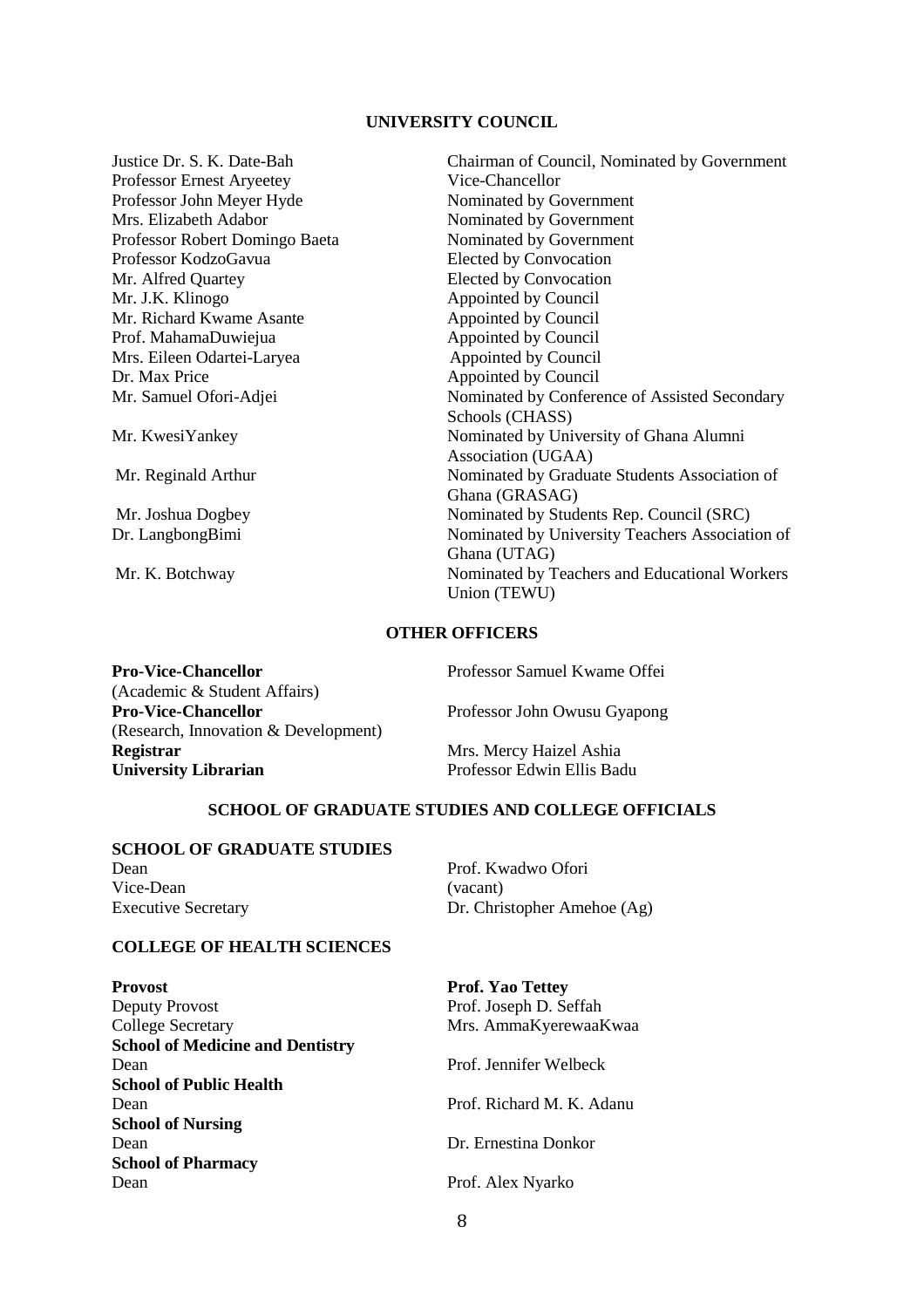**School of Biomedical and Allied Health Sciences** Dean Rev. Prof. Patrick F. Ayeh-Kumi **Noguchi Memorial Institute for Medical Research** Director Prof. Kwadwo Ansah Koram **Centre for Tropical, Clinical Pharmacology and Therapeutics** Dr. George Obeng Adjei **COLLEGE OF BASIC AND APPLIED SCIENCES Provost**<br> **Prof. Ebenezer Oduro Owusu**<br> **Prof. Ebenezer Oduro Owusu**<br> **Prof. Ebenezer Oduro Owusu**<br> **Prof. Ebenezer Oduro Owusu** Mr. Emmanuel Baidoo **School of Physical and Mathematical Sciences** Dean Prof. Daniel K. Asiedu **School of Biological Sciences** Dean Prof. Ebenezer Oduro Owusu **School of Agriculture** Dean Prof. John Ofosu-Anim **School of Engineering Sciences** Dean Dr. Stephen Abenney-Mickson **School of Veterinary Medicine** Dean Professor Paa K.Turkson **Institute of Environment and Sanitation Studies** Director Prof. Christopher Gordon **Institute of Applied Science and Technology** Director Prof. Sammy Tawiah Sackey*(Ag. Director)* **West Africa Centre for Crop Improvement** Prof E. Y. Danquah **Livestock and Poulty Research Centre (LIPREC), Legon** Director Dr. Tsatsu Adogla-Bessa **Soil and Irrigation Research Centre (SIREC), Kpong** Director Dr. Dilys SefakorMacCarthy **Forest and Horticultural Crops Research Centre (FOHCREC), Kade** Director Dr. Godfred Ofosu-Budu **COLLEGE OF HUMANITIES Provost Prof. S. Agyei-Mensah** College Secretary Mrs. Mavis Otoo Ayeh **Business School** Dean Prof. Joshua Y. Abor **School of Law** Dean Prof. E.K. Quashigah **School of Arts** Dean Prof. KodzoGavua **School of Languages** Dean Prof. Nana Aba Appiah Amfo **School of Social Sciences** Dean Prof. Charity Akotia **School of Performing Arts** Dean Prof. Kofi Agyekum (Acting) **Institute of Statistical, Social and Economic Research** Director Prof. Felix Ankomah Asante

Director Prof. Akosua Adomako Ampofo **Regional Institute for Population Studies**

Director Prof. Samuel NiiArdey Codjoe

**Institute of African Studies**

**Centre for Social Policy Studies**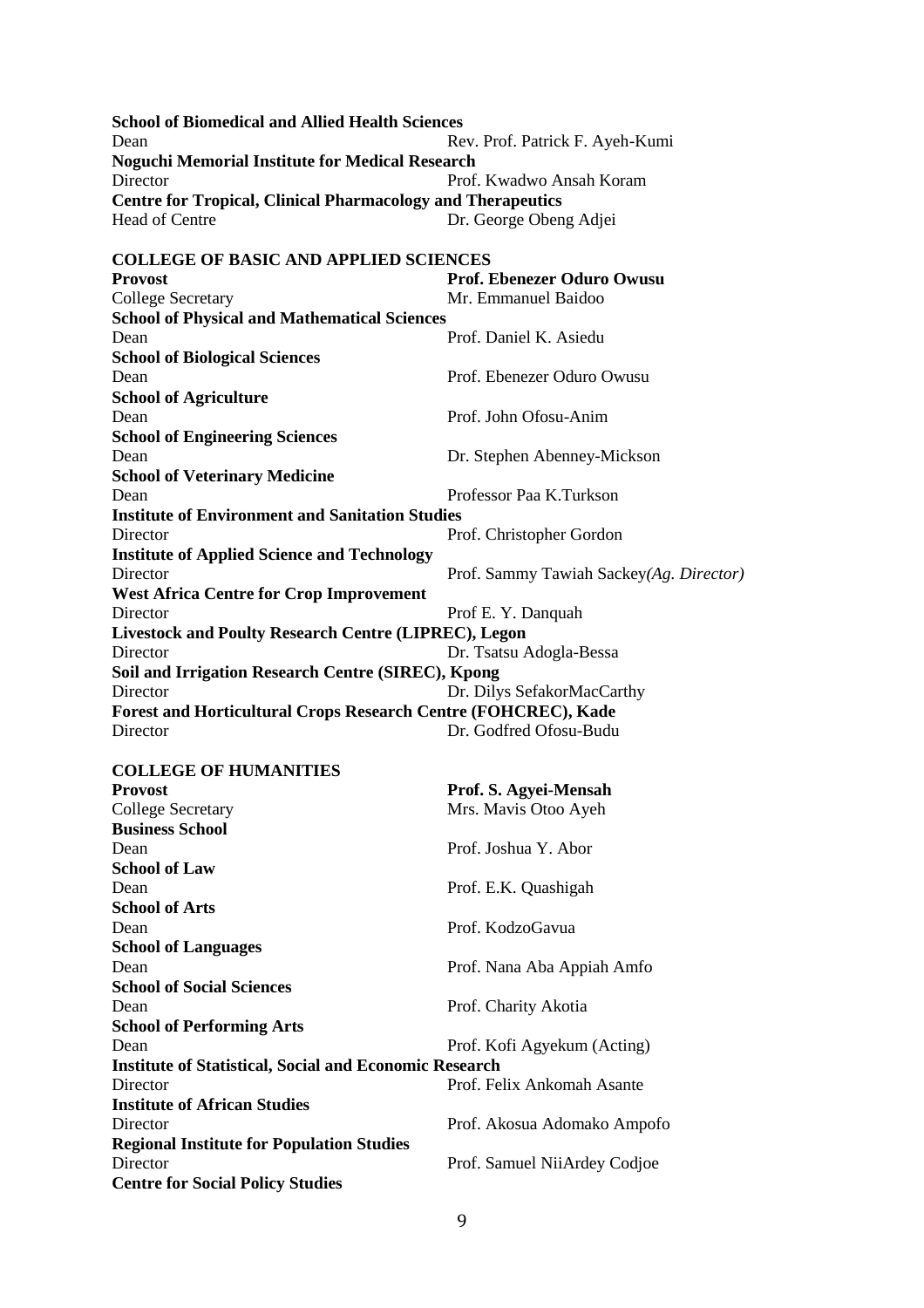Head Prof. Ama de-Graft Aikins **Centre for Migration Studies** Head Dr. Delali M. Badasu **Legon Centre for International Affairs and Diplomacy** Director Prof. Henrietta J. A. N. Mensa-Bonsu **Centre for Gender Studies and Advocacy** Director Dr. Akosuah Keseboa Darkwa **Language Centre** Head Dr. Gordon S.K. Adika **University of Ghana Accra City Campus** Principal Prof. Alex BoakyeAsiedu **COLLEGE OF EDUCATION Provost Rev. Prof. Cephas Omenyo**

College Secretary Mrs. Christy Badu **School of Information and Communication Studies** Dean Prof. Harry Akussah (Acting) **School of Education and Leadership** Co-ordinator Dr. Yaa Cole **School of Continuing and Distance Education** Dean Prof. Yaw Oheneba-Sakyi

#### **DIRECTORS OF ADMINISTRATIVE DIRECTORATES/UNITS**

Finance Directorate Mr. Richard Boapea<br>Academic Affairs Mr. E.A. Amartey Physical & Municipal Services Directorate Mr. Philip Azundow<br>University Health Services Dr. Christian Kofi Ai Public Affairs Mrs. Stella A. Amoa Human Resource and Mr. Daniel O. Baidoo Organisational Development Internal Audit Mr. George Angelo A. Habib Institutional Research and Planning Office - Counselling and Placement Centre Mrs. Jocelene Buckman University of Ghana Computing Systems Mr. Lucas Yikimpa Chigabatia Sports Dr. Bella Bello Bitigu University of Ghana Basic Schools Ms. Alfred Codjoe-Allotey, (Headmaster) Academic Quality Assurance Prof. Esther Sakyi Dawson (Acting)

Mr. E.A. Amartey Dr. Christian Kofi Amenuveve

#### **HALLS ADMINISTRATION (UNIVERSITY MANAGED)**

Legon Professor D. Atta-Peters Akuafo Dr. George Akanlig-Pare Commonwealth Professor George Armah Volta Professor Esther O. Sakyi-Dawson Mensah-Sarbah Mr. T.M. Andoh Post Graduate /Valco Trust Hostels Professor Kwadwo Ofori<br>
Jubilee /International Students' Hostel Dr. Jemima Anderson Jubilee /International Students' Hostel Hilla Limann Professor Robert Hinson Jean Nelson Aka Dr. Angelina Danquah Alexander AdumKwapong Rev. Dr. S. Asuming-Brempong Elizabeth Frances Sey Hall Dr. Bossman-Asare (Acting)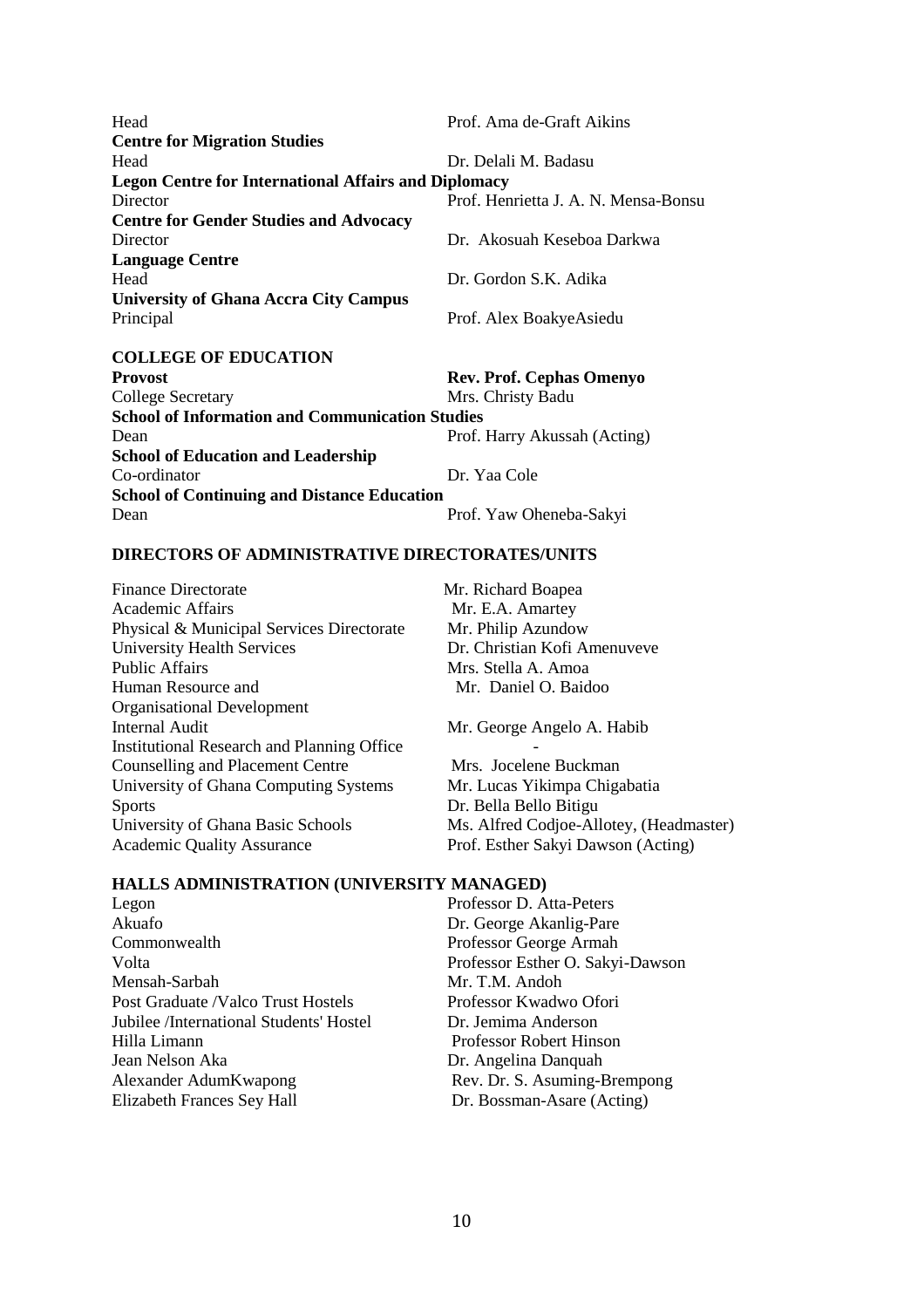#### **SENIOR TUTORS**

| Legon                      | Dr. Malcom Josiah         |
|----------------------------|---------------------------|
| Akuafo                     | Dr. Vincent Von Vordzogbe |
| Commonwealth               | Mr. S. Nii Boi Tackie     |
| Volta                      | Mrs. Angelina Lily Armah  |
| Mensah Sarbah              | Dr. Edward Benjamin Sabi  |
| Jubilee                    | Dr. Ebenezer Ayesu        |
| Hilla Limann               | Dr. M. Oteng-Ababio       |
| Jean Nelson Aka            | Dr. Ebenezer O. Owusu     |
| Alexander AdumKwapong      | Rev. Dr. Brandford Yeboah |
| Elizabeth Frances Sey Hall | Mr. K. AdumKyeremeh       |
|                            |                           |

#### **MEMBERS OF THE BOARD OF GRADUATE STUDIES (2014/2015 – 2015/2016)**

| <b>Dean of Graduate Studies (Chair)</b>              |    | Prof. Kwadwo Ofori                 |
|------------------------------------------------------|----|------------------------------------|
| <b>Vice-Dean, School of Graduate Studies</b>         |    |                                    |
| <b>Co-ordinator, Phd Technical Committee</b>         | Ξ. | Prof. Yaa Ntiamoa-Baidu            |
| <b>College of Health Sciences</b>                    | Ξ. | Prof. Dorothy Yeboah-Manu          |
|                                                      |    | Prof. Julius Fobil                 |
|                                                      |    | Prof. Grace Parkins                |
|                                                      |    | Prof. Margaret Lartey              |
| <b>College of Humanities</b>                         |    | Prof. S.O. Kwankye                 |
|                                                      |    | Prof. Daniel Ofori                 |
|                                                      |    | Prof. A. Essuman-Johnson           |
|                                                      |    | Prof. Helen Yitah                  |
| <b>College of Basic &amp; Applied Sciences</b>       |    | Prof. Matilda Steiner-Asiedu       |
|                                                      |    | Prof. Prosper M. Nude              |
|                                                      |    | Prof. Christina Nti                |
|                                                      |    | Prof. Patrick K. Ofori-Danson      |
| <b>College of Education</b>                          | ٠  | Prof. Yaw Oheneba-Sakyi            |
|                                                      |    | Prof. Harry Akussah                |
|                                                      |    | Prof. Olivia Kwapong               |
|                                                      |    | Prof. Audrey Gadzekpo              |
| <b>Academic Board Representatives</b>                |    | Prof. Nana Aba Amfo                |
|                                                      |    | Prof. Alex Nyarko                  |
| <b>Graduate Students Representatives</b>             |    | Mr. Prince James Adeti             |
|                                                      |    | Mr. Richmond Acquah-Coleman        |
|                                                      |    |                                    |
| <b>Executive Secretary, Sch. of Graduate Studies</b> |    | Dr. Christopher Amehoe (Secretary) |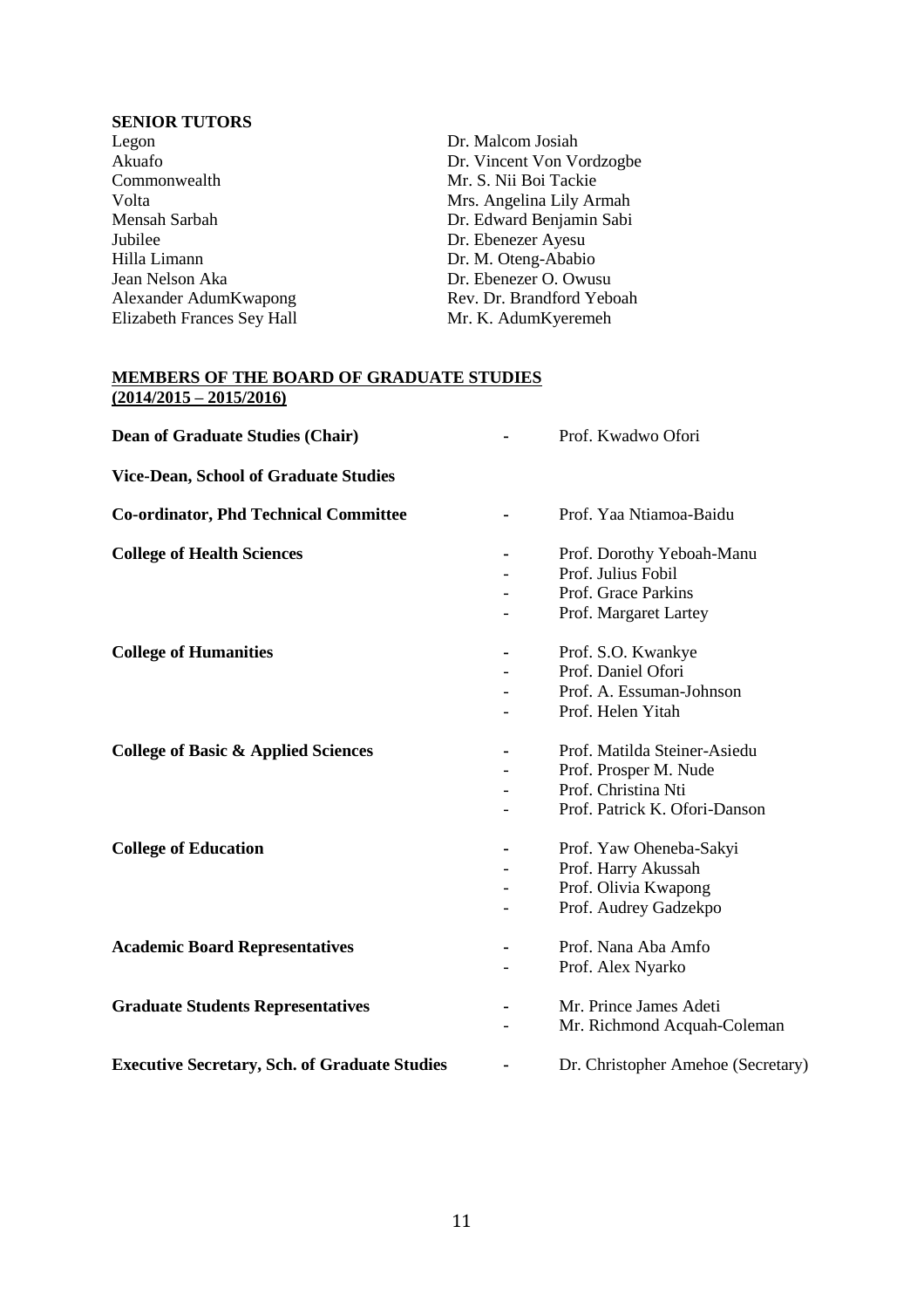## **ADMISSION REQUIREMENTS AND REGULATIONS FOR DOCTORAL DEGREE PROGRAMMES**

#### **3.1 GENERAL INFORMATION**

3.1.1 The academic calendar is organized into semesters. Programmes are made up of courses which are coded by levels of academic progression and are assigned credits. Each course is examined at the end of the semester.

3.1.2 Each academic unit shall provide detailed information about the structure of programmes leading to the award of graduate degrees in that unit and offer advice and counselling to students.

3.1.3 It shall be the responsibility of each student of the University to know both the specific requirements of the graduate degree for which he/she is registered as well as the rules, regulations and policies of the University and the relevant academic unit.

3.1.4 It shall be the responsibility of each student to ensure that the courses selected satisfy the requirements for the award of the graduate degree sought.

3.1.5 Every student, by the act of registering, agrees to abide by all rules, regulations and policies of the University and of the relevant academic unit.

3.1.6 Each student is required to acquaint himself/herself with the general information outlined in this Handbook and any relevant information from the academic unit(s) in which he/she is enrolled. Students may consult their Head of Department or the Dean of Graduate Studies for additional information.

3.1.7 Exemption from any of these General Regulations may be granted only by the express permission of the Academic Board on the recommendation of the Board of Graduate Studies and the appropriate School/Faculty Board.

3.1.8 The University reserves the right to change rules, regulations and policies, as well as programme and course requirements outlined in this handbook without prior notice.

3.1.9 Further information relating to the content of this Handbook may be found on the University's website – [www.ug.edu.gh](http://www.ug.edu.gh/)

#### **3.2 GENERAL REQUIREMENTS FOR ADMISSION**

#### **3.2.1 APPLICATION**

3.2.1.1 Applications for admission to programmes shall normally be through an online facility. Forms for three referees' reports, transcripts and doctoral research proposal, certified copies of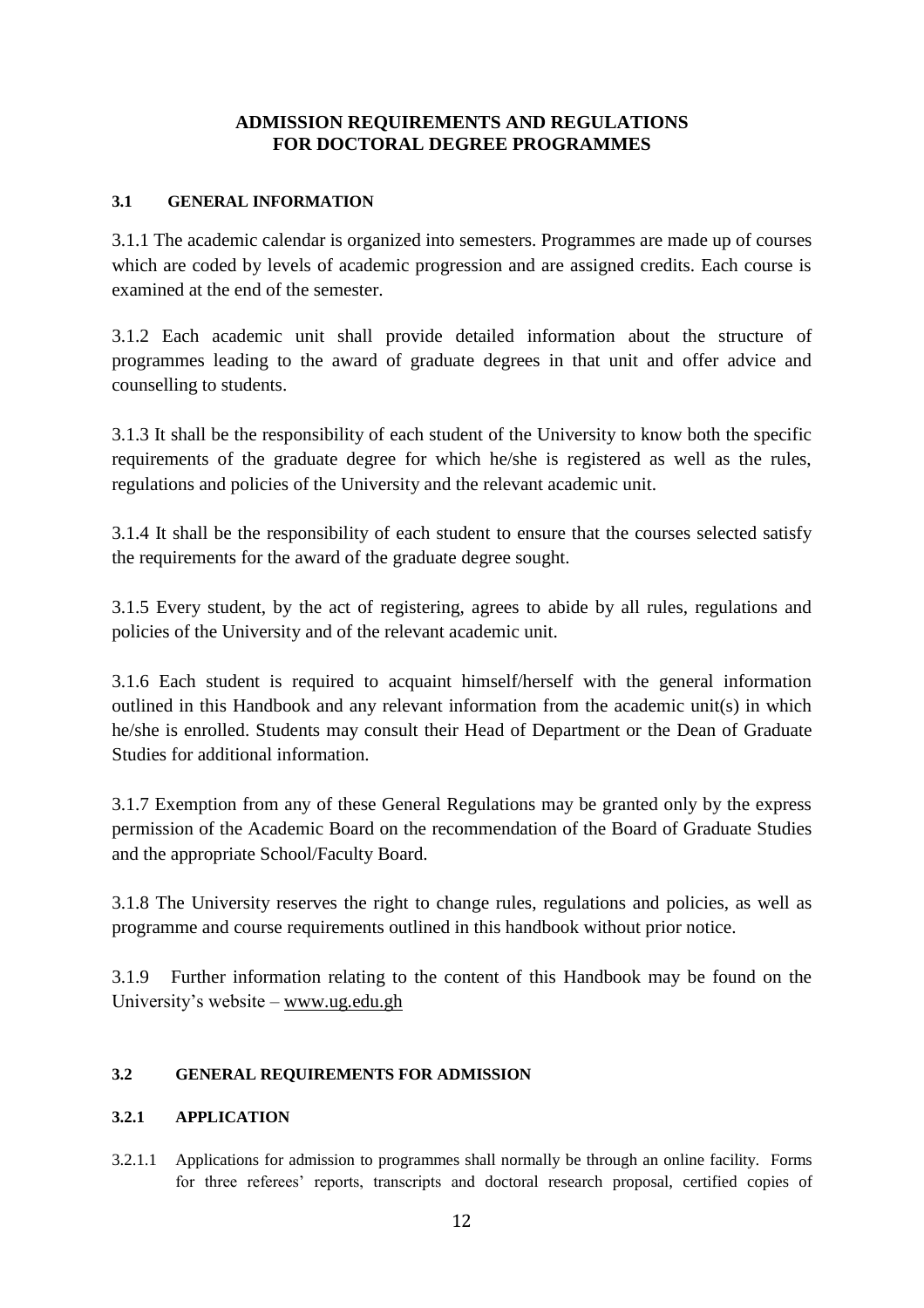certificates shall be provided along with the main application forms. However, in exceptional cases, completed application forms, referees' reports, transcripts and certified copies of certificates shall be sent directly to the Dean, School of Graduate Studies or submitted by the applicant in a sealed, signed and stamped envelope.

3.2.1.2 Applicants may, in exceptional cases, request for application forms from the School of Graduate Studies through the same address stated below for submission of completed application forms.

#### **3.2.2 SUBMISSION OF APPLICATION**

3.2.2.1 Application forms shall normally be submitted on-line. Where the completed application forms must be submitted in hard copy, the physical/postal address to which the documents should be sent is:

The Dean of Graduate Studies Frederick Marfo Memorial Building University of Ghana P.O. Box LG 571 Legon, Ghana E-Mail - dgs@ug.edu.gh Telephone - (233-030) 2500793 (Office of the Dean) (233-030) 2925798 (Admissions Office)

- 3.2.2.2 Applications shall be considered in the first instance by the academic unit in which the applicant wishes to study.
- 3.2.2.3 The academic unit shall satisfy itself of the suitability of the candidate and the availability of physical, material and human resources for the successful completion of the candidate's work. An interview and/ or a qualifying examination may be administered by the Department/ Centre/Institute to determine the suitability of an applicant.
- 3.2.2.4 The Head of the academic unit shall submit in writing to the Board of Graduate Studies a statement on the suitability or otherwise of each applicant.

#### **3.3. ADMISSION REQUIREMENTS**

Admission requirements and progression in the PhD programme are outlined below:

#### **3.3.1. Candidates applying with a first degree.**

- i. Candidates with a good first degree may apply for admission into a PhD programme.
- ii. The first degree holder applicants will be given conditional admission letters by the School of Graduate Studies.
- iii. They shall take prescribed courses (Level 600 courses) in the first year.
- iv. On completion of the Level 600 courses, candidates will be assessed, and may progress into PhD depending on performance;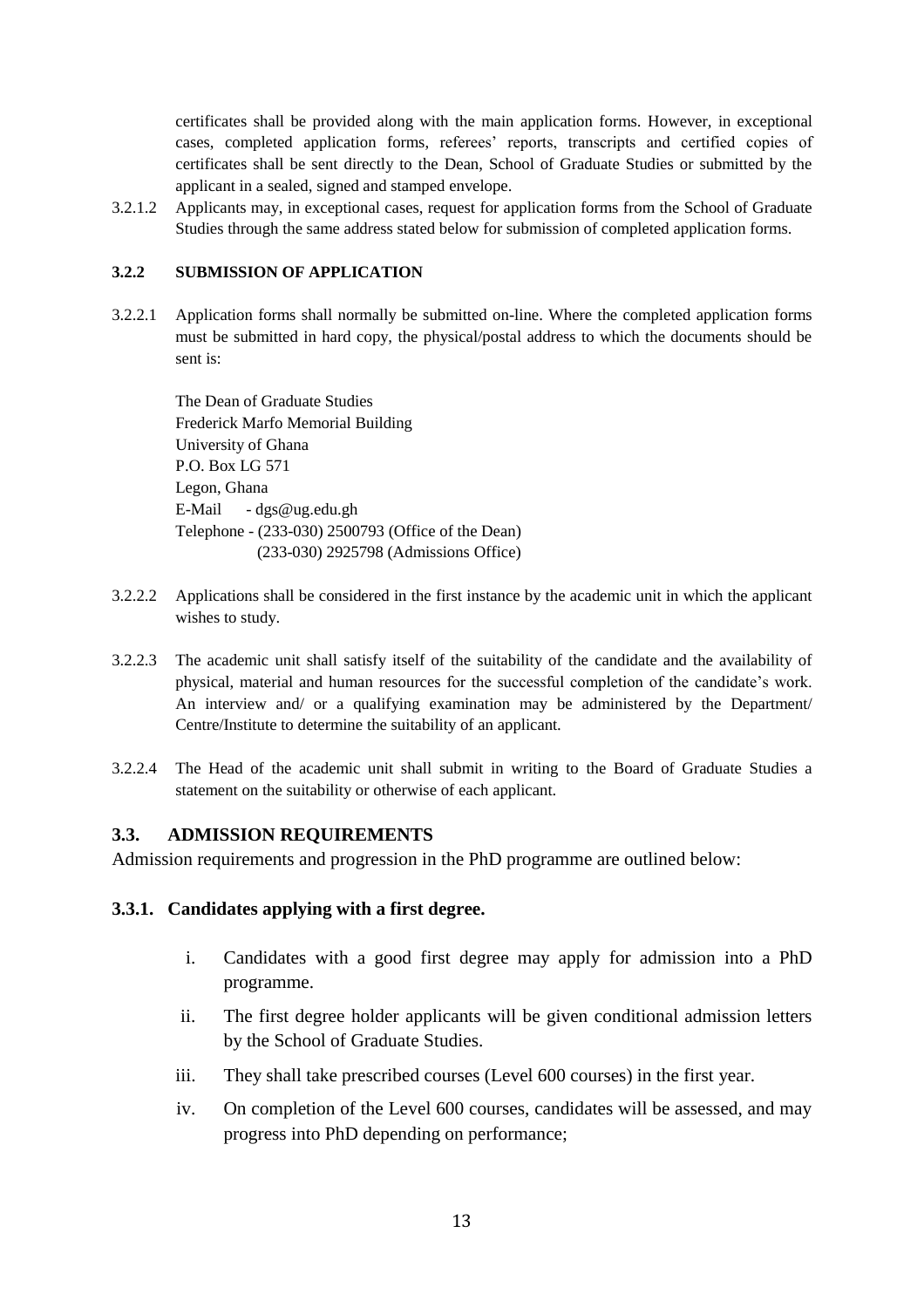- v. Candidates who are not able to progress into PhD will undertake their MPhil thesis research and on successful completion, will be awarded an MPhil degree.
- vi. Candidates who progress into PhD will be given conditional admission into the PhD programme. They shall take Level 700 courses and continue to fulfill the requirements as outlined in Section 3.3.2.
- vii. Candidates who are unable to meet the criteria for the M.Phil degree may be offered the option to undertake an MA/MSc. dissertation. They will be awarded MA/M.Sc. degree upon successful completion.

# **3.3.2. Candidates applying with a Master's degree**

# **(e.g. MA/MSc/MPH/MBA/MPhil)**

- i. Candidates with a Masters degree may apply into a PhD programme.
- ii. Such candidates will be given conditional admission letters by the School of Graduate Studies.
- iii. They shall take prescribed courses (Level 700 courses) in Year 1 as well as "make-up courses", as necessary, in Years 1 and 2.
- iv. Candidates will be assessed on successful completion of the prescribed courses, and may progress to the PhD depending on performance.
- v. Candidates who qualify to progress to PhD will be admitted to the PhD programme.
- vi. Candidates who are unable to meet the criteria may be offered the option to do an MPhil, in which case, they shall proceed to undertake an MPhil thesis research.

# **3.4 PROCEDURE FOR ADMITTING APPLICANTS INTO PHD PROGRAMMES**

The procedures outlined below shall be followed in admitting applicants into all PhD programmes.

#### **3.4.1 Entry point (screening at Academic Unit level)**

Persons applying to pursue a programme leading to the award of a PhD shall:

- i. Take an entrance examination, comprising a written examination and an oral presentation and;
- ii. Attend an interview organized at the departmental level by the Departmental Graduate Studies Committee.

#### **3.4.2. Progression from Course Work to PhD**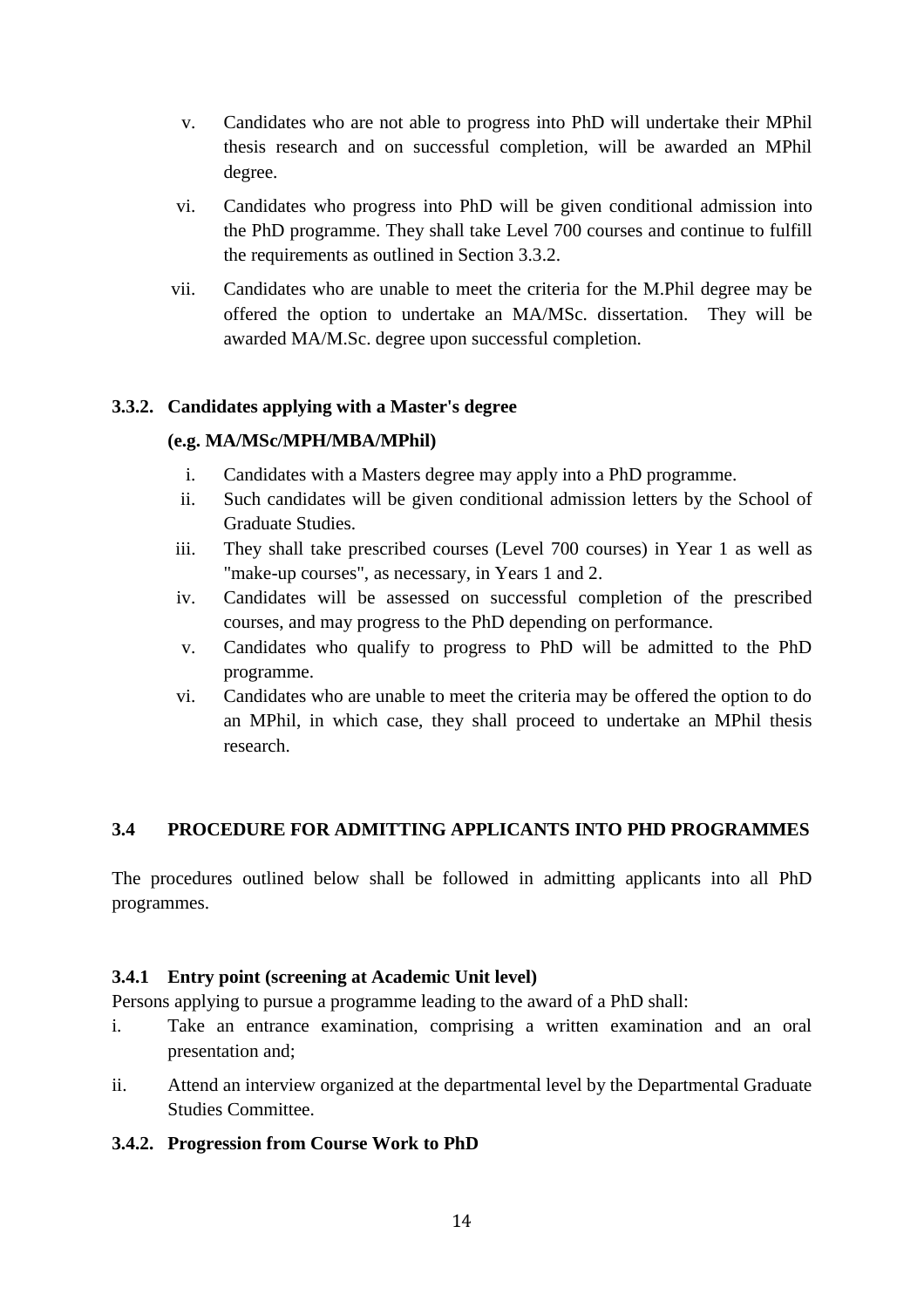Students will progress to the PhD candidature after passing written examination on their course work and comprehensive examination (3.11.2).

# **3.4.3. Year Two Programmes – Experiential Research Learning**

- 3.4.3.1 All PhD candidates shall be required to spend 6 to 12 months of the PhD Year 2 in an internship or experiential learning programme. The opportunities and types of projects or activities available will vary from one Academic Unit to the other.
- 3.4.3.2 Each Academic Unit in consultation with the candidate shall provide details of what the student will do within the internship Year to the School of Graduate Studies. This must be submitted before commencement of experiential research learning programme.
- 3.4.3.3 Within six weeks to the end of Year 2, the student shall produce a written report and present a seminar (Seminar 2) on what she/he has done during the year. The report and seminar shall be graded by the Departmental Graduate Studies Committee and the student's supervisor(s) and the grade shall be submitted to the School of Graduate Studies.
- 3.4.3.4 The list below gives examples of the activities that students may undertake in the internship year.
	- i. Attachment to industry or professional placement for a period
	- ii. Internal arrangements to attach PhD students to ongoing projects
	- iii. Participation in colloquia, conferences, seminars to present papers
	- iv. Development of research proposals
	- v. Working with Professors on specific projects
	- vi. Acquiring specific techniques and expertise
	- vii. Development of methodologies to be used in the PhD research
	- viii. Development of experimental protocols
	- ix. Participation in special courses in transferrable skills
	- x. Participation in doctoral academy modules
	- xi. Visit partner universities/laboratories to participate in selected programmes or research
	- xii. Participate in laboratory rotations where applicable
	- xiii. Action research (e.g. community projects) in the humanities

#### **3.5 COURSE OF STUDY**

A candidate who is admitted to a graduate programme shall be required to follow the approved course of study over the prescribed period. Students must be regular and punctual for their academic work over the period of their candidature in the academic unit unless otherwise permitted by the Head in writing.

#### **3.6 ACADEMIC SESSION**

The regular academic session shall comprise two semesters, as follows: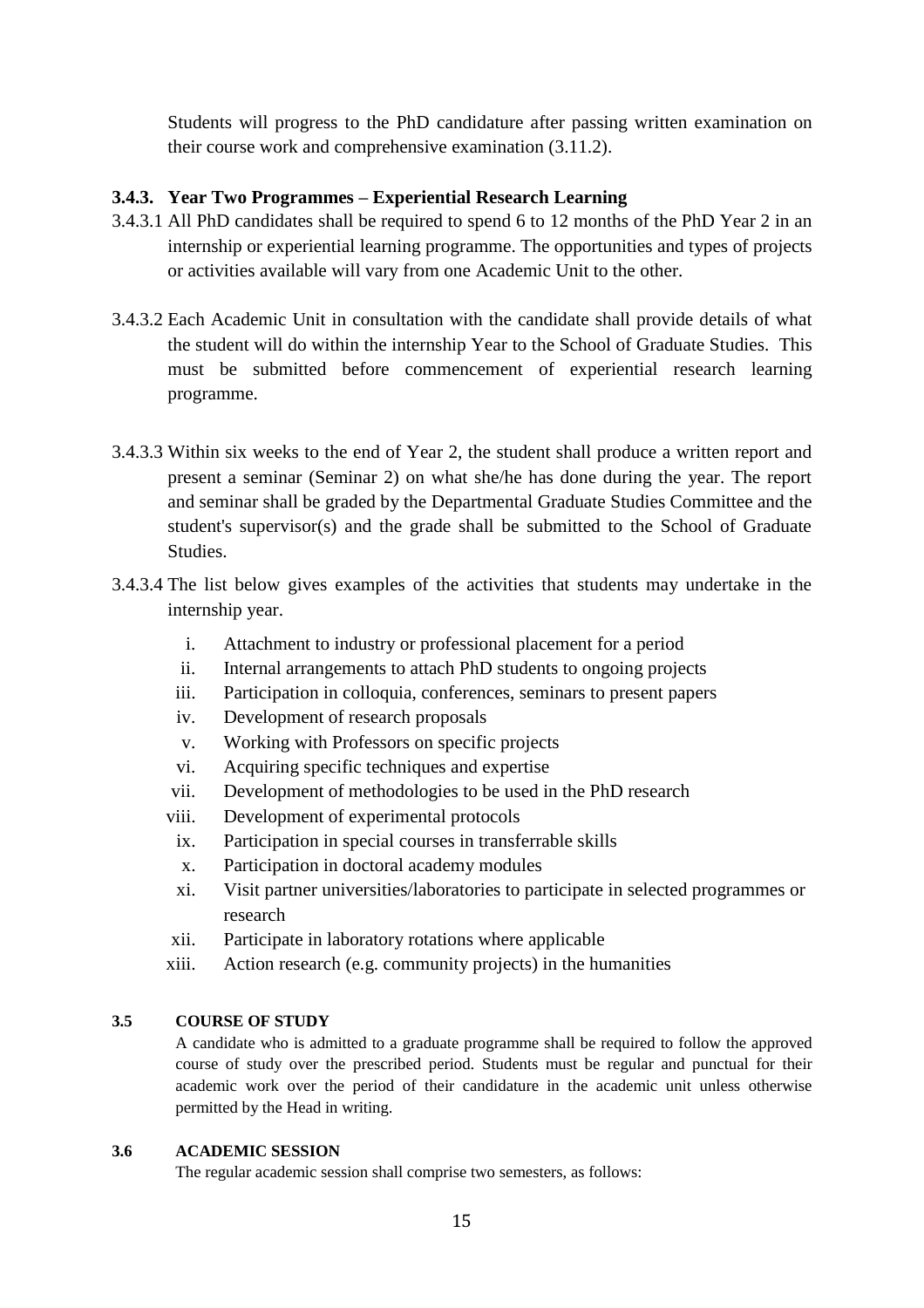First Semester - August - December Second Semester - January/February - May/June **There shall be two enrolment sessions in January and August of the same year.**

#### **3.7 GRADUATE STUDIES COMMITTEE**

- 3.7.1 A Graduate Studies Committee shall be set up in each academic unit offering graduate programmes with the core responsibility of overseeing all aspects of graduate programme delivery in the academic unit.
- 3.7.2 The functions of the Committee shall be to:
	- i. advise the students in the selection of courses and formulation of thesis areas and titles, and dissertation titles.
	- ii. recommend thesis/dissertation supervisors.
	- iii. submit at the end of each semester progress report on each student to the Board of Graduate Studies through the Head of the academic unit.
	- iv. keep under review and make proposals for the overall development of graduate programmes in the Department.
	- v. ensure the timely submission of dissertation/thesis areas and titles through the Head of the academic unit to the School Board.
- 3.7.3 The Graduate Studies Committee shall be chaired by a full time faculty of professorial rank from the academic unit.

# **3.8 REGISTRATION AND ORIENTATION**

- 3.8.1 The University requires all fresh students to report at least one week before the commencement of the academic year to go through a process of registration and orientation.
- 3.8.2 Orientation is compulsory for all fresh students. Registration also takes place at the same period, concurrently with orientation.
- 3.8.3 All students must register every semester for courses prescribed by their academic unit(s) within the specified period set aside for registration.
- 3.8.4 No student is permitted to register for more than one programme at the same time within or outside the University.
- 3.8.5 All students are required to register through the self-help on-line registration facility and submit proof of registration to the School of Graduate Studies and the relevant department(s).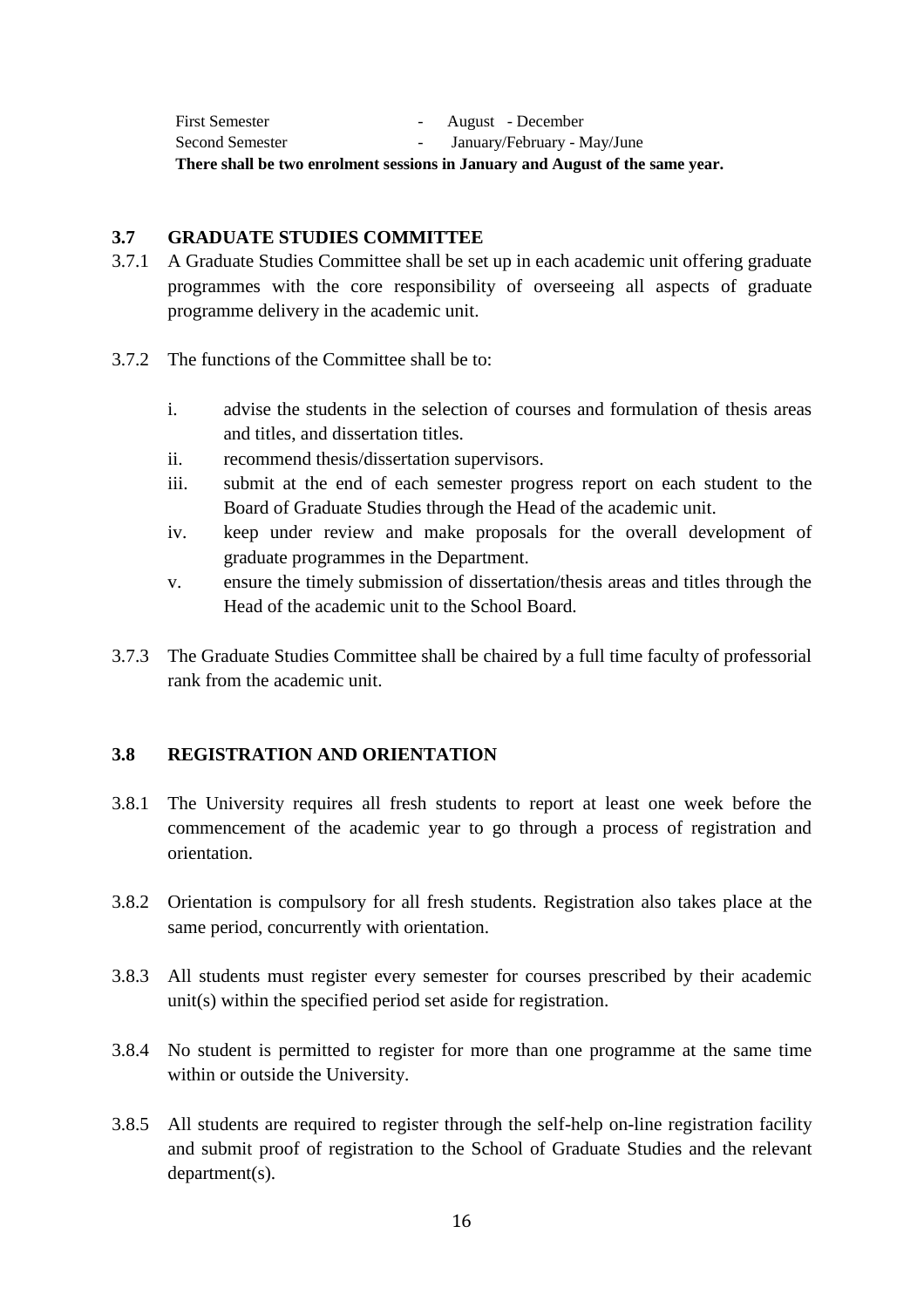- 3.8.6 A penalty as may be determined by the Academic Board from time to time shall be imposed on any student who fails to register during the normal time stipulated for registration by the University.
- 3.8.7 A student who fails to register during the registration period specified shall forfeit his/her right to register for the semester.
- 3.8.8 No student shall be permitted to register by proxy**.** The registration of those involved (the agent and potential beneficiary) shall be nullified. This means that they cannot pursue studies for that academic year. The University reserves the right to prosecute agents who are not students of the University of Ghana.
- 3.8.9 All students must register every semester for courses prescribed by their academic unit(s). Doctoral candidates who have progressed to the research part and whose programmes do not involve course work must register at the beginning of every year throughout the approved duration of their programmes.

# **3.9 DURATION OF STUDY PROGRAMMES**

#### 3.9.1 **Duration of programmes**

The following shall normally be the duration for the completion of doctorate degree programme.

 Full-Time: 4 years Part-Time: 6 years

#### 3.9.2 **Extension of Registration**

i. Four (4)weeks to the expiry of the normal period for a postgraduate programme, a PhD student who has still not been able to complete the programme may apply for extension of studentship and may be granted approval for periods not exceeding the following:

Full-Time Programmes: 2 years Part-Time Programmes: 1 year

### ii. **There shall be no further extension of time beyond the above durations.**

iii. Applications for extension must be supported by duly endorsed progress reports and a recommendation from the supervisor(s) and Head of Department.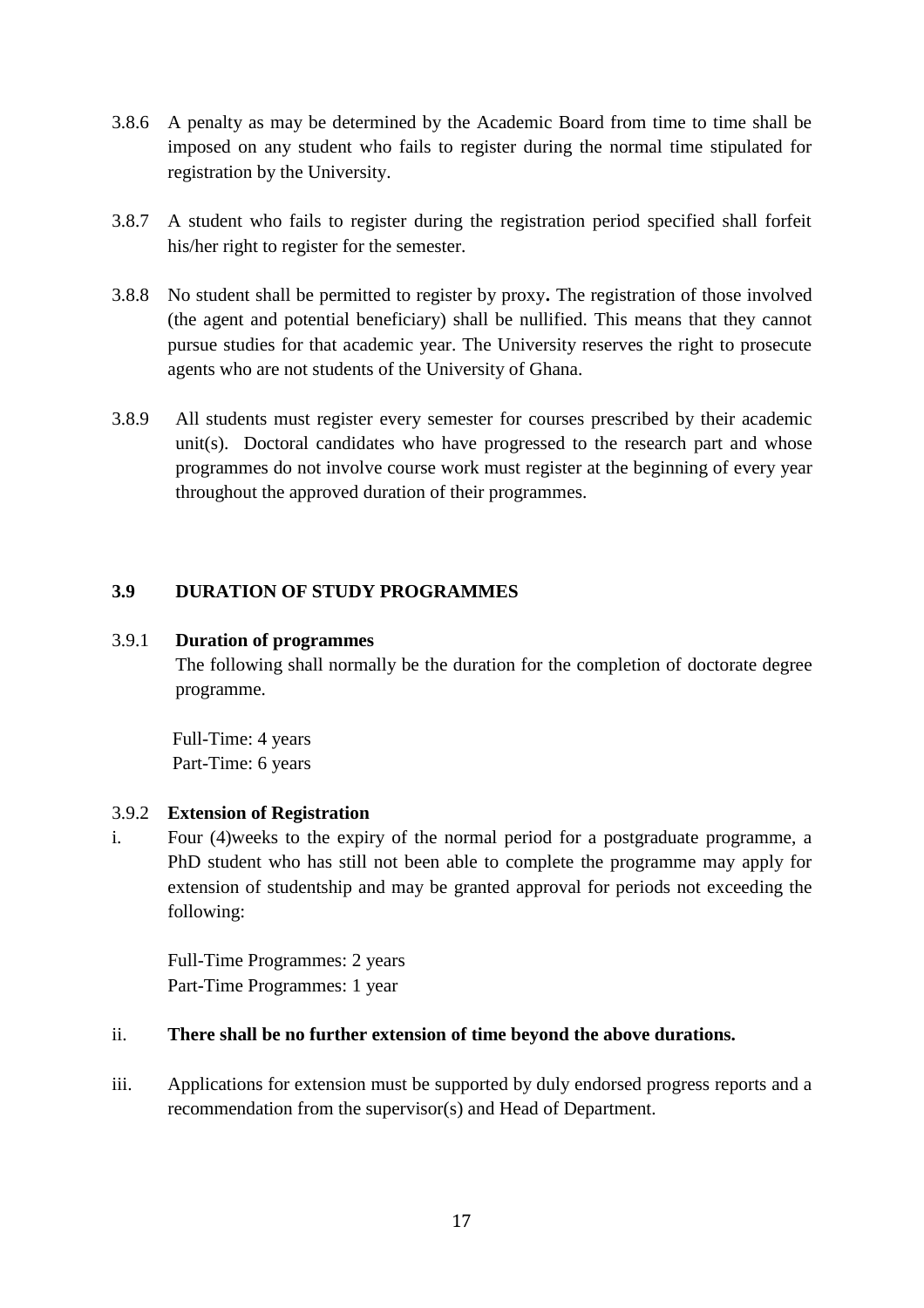## **3.10 GRADUATION REQUIREMENTS**

A PhD student shall be required to satisfy the following requirements to be eligible for graduation:

| Course work                        |        | $18 - 24$ credits |
|------------------------------------|--------|-------------------|
| Four (4) Seminars (3 credits each) | $\sim$ | 12 credits        |
| Thesis                             |        | 45 credits        |
| Total                              |        | $75 - 81$ credits |

#### **3.11 STRUCTURE OF PROGRAMME**

#### **3.11.1 Course work component**

- i. The course work component is designed to ensure that students acquire academic and methodological training at the highest level. These courses are expected to build up on knowledge acquired from Master's level courses with more practical and interactive training. PhD programmes shall have defined fields of specialization.
- ii. The course work component will consist of a minimum of 18 and a maximum of 24 credits. A minimum of 18 credits must be passed and this must include all core courses for the programme. There shall be four core courses (two in each semester). Up to six (6) credits could be earned from level 600 and not more than three (3) credits from level 300 or 400.
- iii. The coursework component is expected to improve skills in scientific theory, research methodology, qualitative and quantitative analyses. The component will be made up of Core and Elective courses. Each course will normally carry three (3) credit units. Three (3) courses, two (2) of which must be in advanced research methodology, qualitative and quantitative analyses must be included in the core or mandatory courses. For full-time students, it is recommended that the course work component is completed during the first year of the PhD programme, while part-time students have up to two years to complete this component.
- iv. The Graduate Studies Committee, supervisors and Head of Department in consultation with the student will decide on most relevant courses based on their previous academic record and proposed area of specialization.
- v. Evaluation of course shall be by a variety of means including term papers, seminar presentations, end of semester examination and other formal and informal interactions.
- vi. A student who fails a course shall be given a second opportunity to re-take the course at the next available offering. Students shall be given one opportunity only to re-take a failed course. If the student is unable to redeem a failed core course at the second attempt, he/she shall be withdrawn from the PhD programme.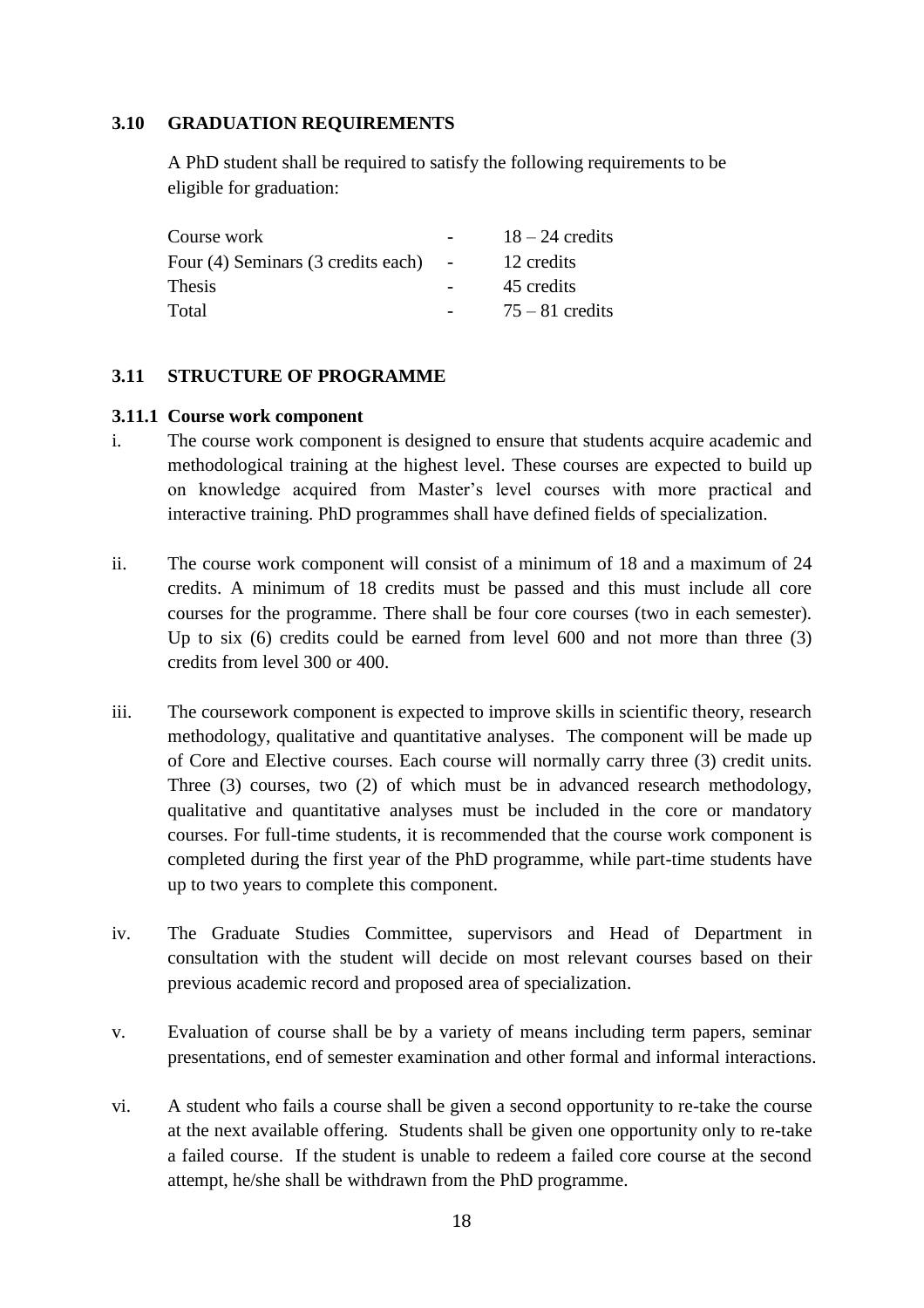# **3.11.2 Comprehensive Examination**

Departments shall organize comprehensive examinations for each doctoral student after successfully completing course work. Students must pass the comprehensive examination before proceeding to the next level.

The comprehensive examination shall be conducted in line with the following guidelines:

# 3.11.2.1 **Timing**

The Comprehensive Examination shall be completed by each PhD student within eight weeks of the commencement of the first Semester of Year 2 of the student's PhD programme. The schedule of the examination for each student shall be agreed by the Departmental Graduate Studies Committee and communicated in writing to the student and the Head of Department/Academic Unit on or before the first day of the first Semester of Year 2 of the PhD programme.

# 3.11.2.2 **Format**

The PhD Comprehensive Examination shall be made up of three components, namely:

- a written examination.
- submission of a review paper or research proposal; and
- an oral examination.

The Comprehensive Examination shall be conducted in three stages within a period spanning a maximum of two weeks (starting from the date of the written examination and ending with the oral examination) as defined below. The grading of all three components of the examination shall follow the grading system defined by the School of Graduate Studies for post-graduate degree examinations.

# . **i. The Written Examination**

The Written Examination shall:

- cover theory and methodology in the general discipline;
- consist of 3-5 questions on a range of topics (the number of questions to be answered by the student(s) shall be determined by the examiners).

The Mode of Examination shall be any one of the following:

- in-class open book examination (at least three hours); or
- in-class closed book examination (at least three hours); or
- take-home examination (maximum one week allowed).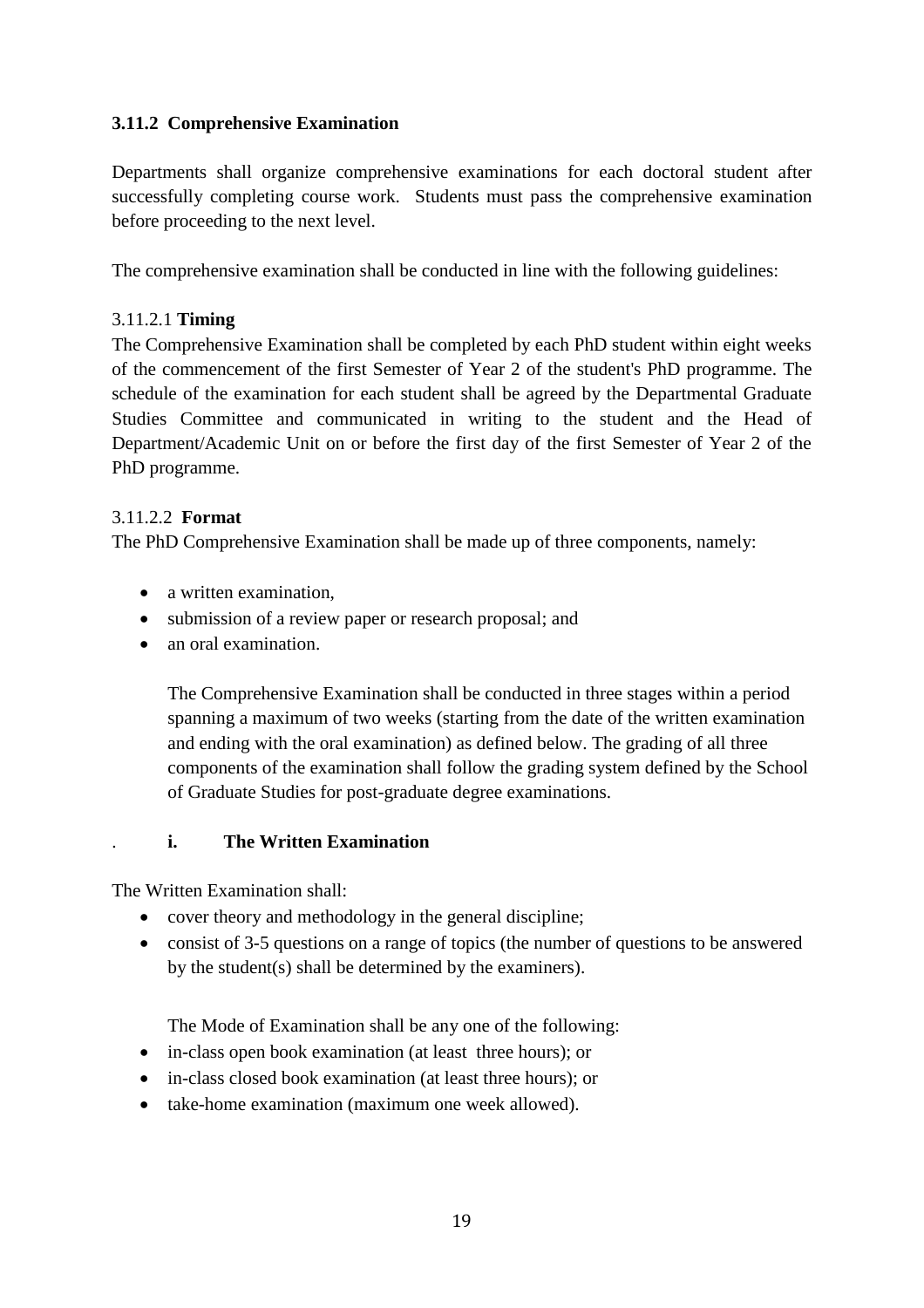An Academic Unit/Department shall decide to adopt any one of the three modes above for any particular cohort of students. The topics (but not the questions) may be given to the students ahead of time if the Academic Unit /Department so decides.

# **ii. Review Paper/Research Proposal**

Each PhD student shall be required to submit:

- a publishable review paper; or
- a research proposal on a specific research question (this must not be the same as the student 's intended thesis proposal).

The choice of (i) or (ii) above shall be agreed between the Departmental Graduate Studies Committee, the student and his/her Advisor/Principal Supervisor on completion of the Year 1 course work examinations.

The length of the review paper or research proposal shall normally be 5,000 - 8,000 words; Font size 12, Times New Roman, Double spacing.

The student shall submit three copies of the review paper/research proposal to the examiners through the Head of the relevant Department/Academic Unit at least one week prior to the date of the written examination.

The examiners shall grade the review paper/research proposal and bring this to the oral examination.

# **iii. Oral Examination**

The oral examination shall test the student on:

- general knowledge of the discipline; and
- the review paper or research proposal.
- Specific area of intended research for PhD.

A department/academic unit may choose to organize the oral examination at the departmental level, open to all academic staff of the department (but only the examiners shall grade the student 's performance); or as an interaction between the student and the examiners.

The examiners shall score the candidate's performance in the oral examination

# **3.11.2.3 Examiners**

All examiners appointed to examine the PhD Comprehensive examinations shall be PhD holders and shall not be below the rank of a Senior Lecturer.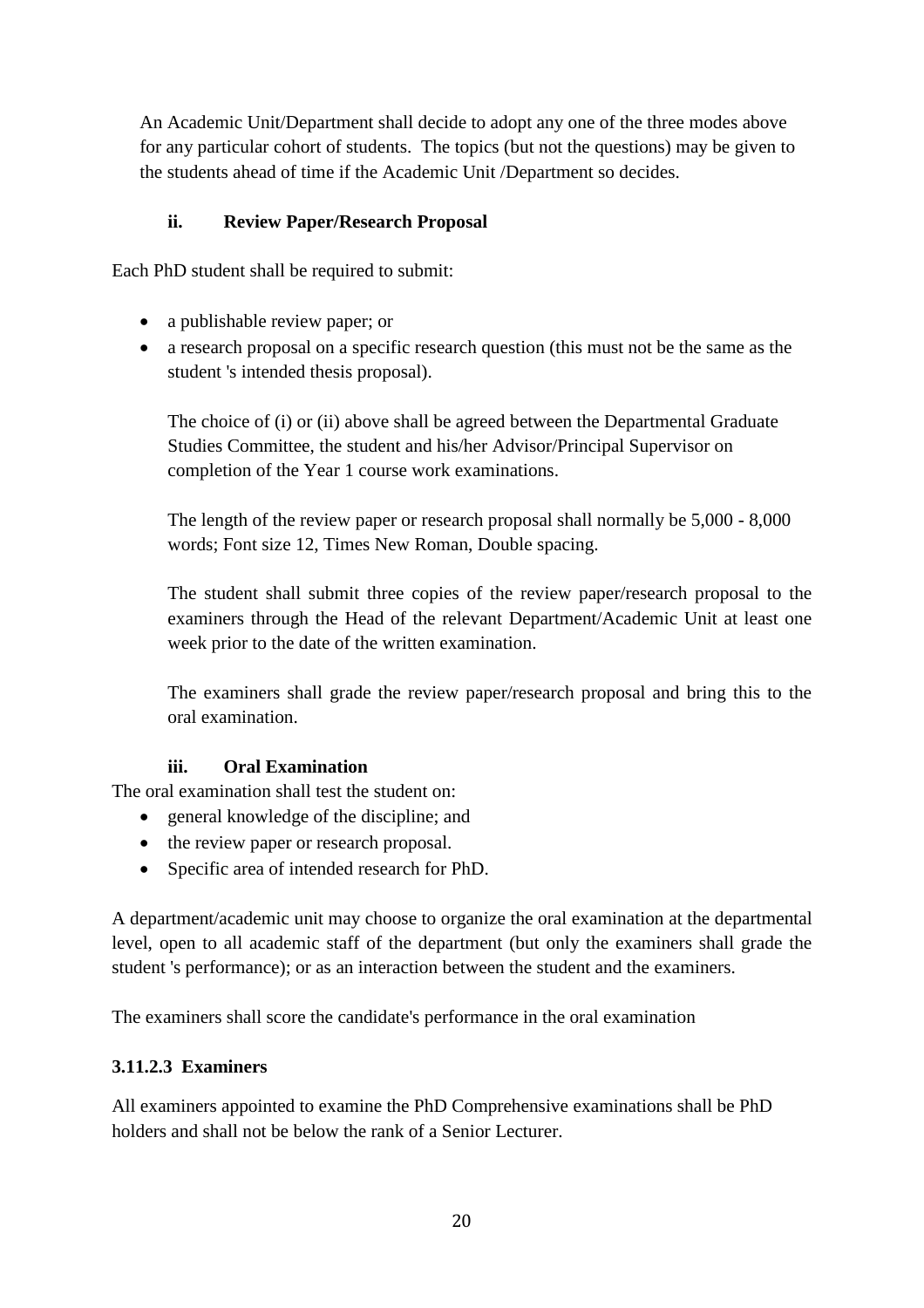## **i. Written Examination**

There shall be two examiners constituted by the Departmental Graduate Studies Committee, comprising the student's Advisor/Principal Supervisor and one other senior faculty (Senior Lecturer and above) in the relevant discipline/specialization, who will set the examination paper and mark independently.

# **ii. Oral Examination**

The panel for the oral examination shall be constituted by the Departmental Graduate Studies Committee and shall comprise three (3) examiners including the student's Advisor/ Principal Supervisor and the Chair of the Departmental Graduate Studies Committee.

# **3.11.2.4 Grading**

At the end of the oral examination, the examiners shall compile the student's scores in the written examination, the review paper/research proposal and the oral examination, and discuss these to arrive at a decision on a PASS (60% or above) or FAIL (less than 60%). The outcome of the examination shall be communicated by the Chair of the Departmental Graduate Studies Committee to the student and to the Dean of the School of Graduate Studies through the Head of the relevant Department/Academic Unit not more than one week from the day of the oral examination.

# **3.11.2.5 Repeating the Comprehensive Examination**

A student who does not pass the Comprehensive Examination shall be given only one more chance to re-take the examination, and this must be taken before the end of the first Semester of the PhD Year 2. A student who fails the Comprehensive Examination after the second attempt shall be withdrawn from the PhD programme.

# **3.11.2.6 PhD Candidate**

On passing the Comprehensive Examination, the Dean of the School of Graduate Studies shall confirm the status of the student as a PhD candidate. Notification will be sent to the candidate through the head of academic unit.

# **3.11.3 Seminar Component**

i. Every PhD candidate shall be required to attend seminars and also present four (4) seminars beginning from the second year of the period of candidature. Each seminar shall carry three credit units. There shall be two seminar presentations in year two (2), one in year three (3) and a final one in year four (4). The breakdown of the four seminars is as follows:

Year 2 – Seminar 1 Research Proposal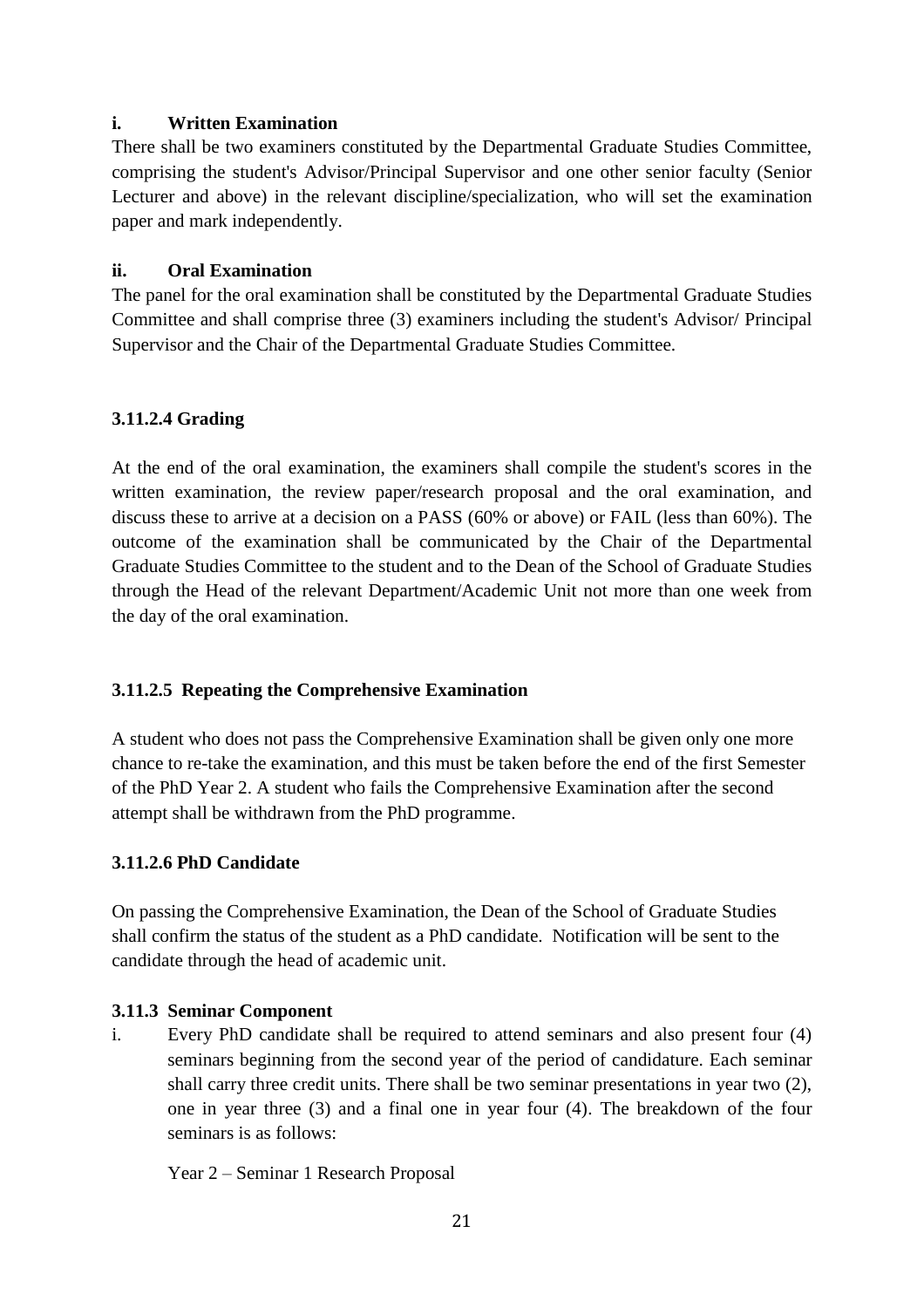Year 2 – Seminar 2 Experiential Research Learning Year 3 – Seminar 3 Thesis Progress Report Year 4 – Seminar 4 Provisional Thesis Findings Report

#### ii. **Research Proposal Seminar:**

All students must formally defend their research proposal to ensure that the

Proposed work is relevant, meaningful, viable, feasible and capable of being completed within timeframe and resource constraints. Students shall prepare a proposal to the satisfaction of the supervisory committee. The student will present the proposal at the first seminar (Seminar 1) to the departmental Graduate Studies Committee, academic staff in the discipline and supervisory committee. The student must pass (obtain 60% or above) the seminar presentation. A student who fails the proposal seminar after the second attempt shall be withdrawn from the PhD programme.

# iii. **Experiential Research Learning Seminar:**

A student will be required to undergo practical training in research work and present a report and a seminar on his/her experiential learning at the end of the second year.

# iv. **Thesis Progress Report Seminar**:

A student will be required to present progress report on his/her research.

# v. **Provisional Thesis Findings Report Seminar**:

A student will be required to present preliminary findings from his/her research**.**

# **3.11.4 Thesis Component**

A PhD thesis prepared and presented for examination must bring out the ability of the candidate to conceive of and conduct independent research and skills in organizing and presenting findings on a topic in a specific field. The thesis shall be assigned forty-five (45) credit units.

The thesis format must comply with the guidelines for preparing graduate thesis. Article-style thesis will also be accepted for doctoral candidates whose completed thesis will consist of a number of journal-style manuscripts or articles. This must be an option approved for a Department or Programme by the School of Graduate Studies. Such thesis must show a unification of a sequence of articles of publishable quality around a theme, which is the student's original work. Article-style thesis must be based upon research carried out by the student while at University of Ghana. The student must be the first author or equivalent for each article included in the thesis.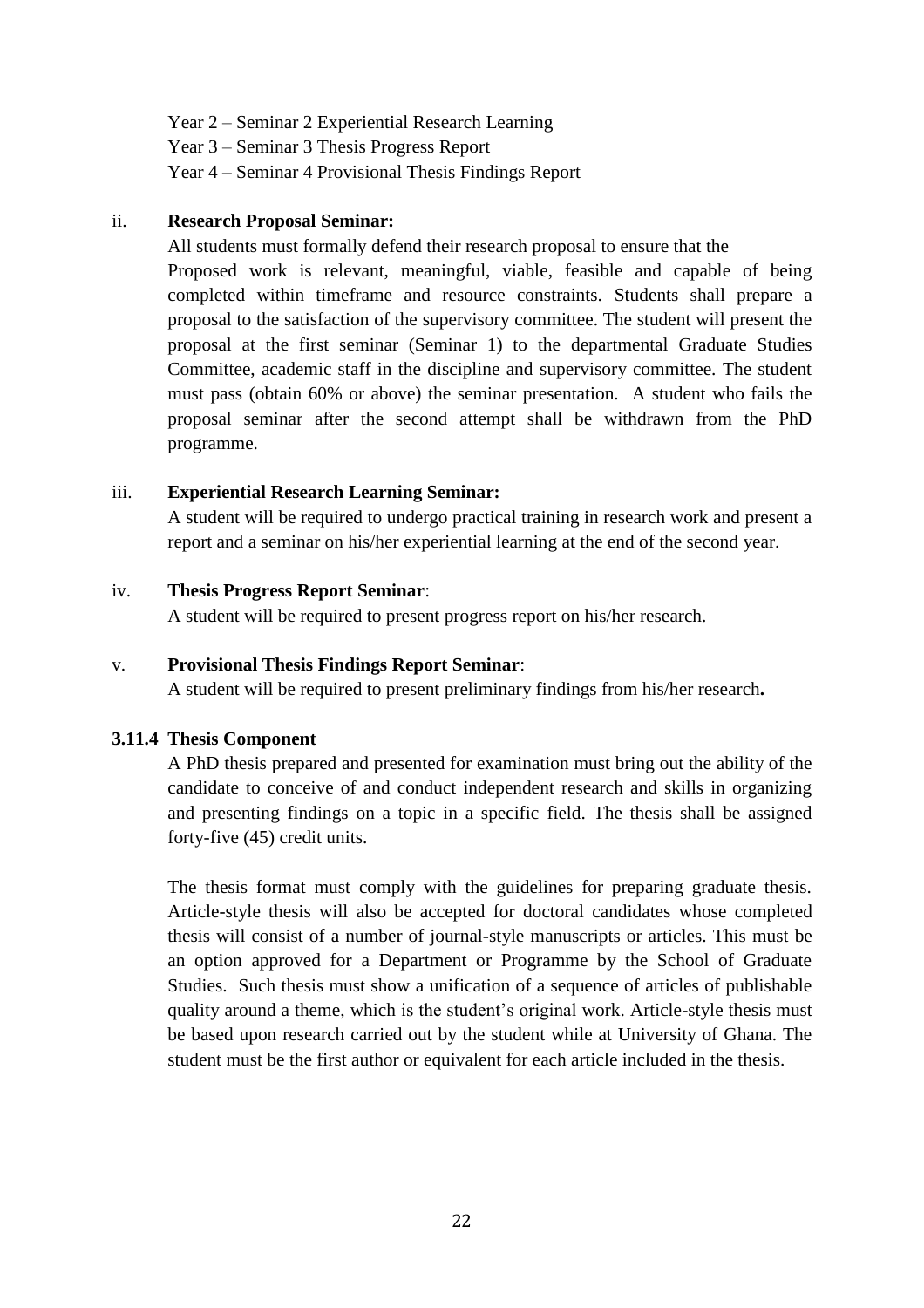#### **3.11.5 Summary of programme structure**

| <b>Structure of Full-time Programme</b>                                          |                                       | <b>Structure of Part-time Programme</b>                   |  |  |
|----------------------------------------------------------------------------------|---------------------------------------|-----------------------------------------------------------|--|--|
| Year 1<br>Semester 1 courses (9-12 credits)<br>Semester 2 courses (9-12 credits) |                                       | Years 1 and 2<br>Course work<br>$(18-24 \text{ credits})$ |  |  |
| Year 2                                                                           |                                       | <b>Year 3:</b> Seminar 1 (3 credits)                      |  |  |
| Seminar 1                                                                        | (3 credits)                           | <b>Thesis</b>                                             |  |  |
| Seminar 2<br><b>Thesis</b>                                                       | $(3 \text{ credits})$                 | <b>Year 4:</b> Seminar 2 (3 credits)                      |  |  |
| Year 3                                                                           |                                       | <b>Thesis</b>                                             |  |  |
| Seminar 3<br><b>Thesis</b>                                                       | $(3 \text{ credits})$                 | <b>Year 5:</b> Seminar 3<br>$(3 \text{ credits})$         |  |  |
| Year 4                                                                           |                                       | <b>Thesis</b>                                             |  |  |
| Seminar 4<br><b>Thesis</b>                                                       | (3 credits)<br>$(45 \text{ credits})$ | <b>Year 6:</b> Seminar 4<br>(3 credits)                   |  |  |
|                                                                                  |                                       | <b>Thesis</b><br>$(45 \text{ credits})$                   |  |  |
| Total Credits: 75-81                                                             |                                       | Total Credits: 75-81                                      |  |  |

A total of 75-81 credit units would be required for graduation. The breakdown is as follows:

#### **3.12 INTERRUPTION OF STUDY PROGRAMME**

- 3.12.1 A student registered for the graduate programme shall not break his/her programme of study for more than two continuous semesters. This means that a student may interrupt his/her study programme for two continuous semesters only.
- 3.12.2 All interruptions must be by express written permission from the Dean of Graduate Studies. A student shall apply **at least four weeks in advance** to the Dean of Graduate Studies through the Head of Department, stating reasons why he/she wants to interrupt his/her study programme. The student shall obtain written permission from the Dean of Graduate Studies before he/she leaves the University. The Dean of Graduate Studies, in giving approval, may consult with the Dean of the appropriate School and the Counselling and Placement Centre, where necessary.
- 3.12.3 Interruption of programme is permissible on health grounds if it is supported by a medical report. The report may require certification by the Director of Health Services of the University of Ghana.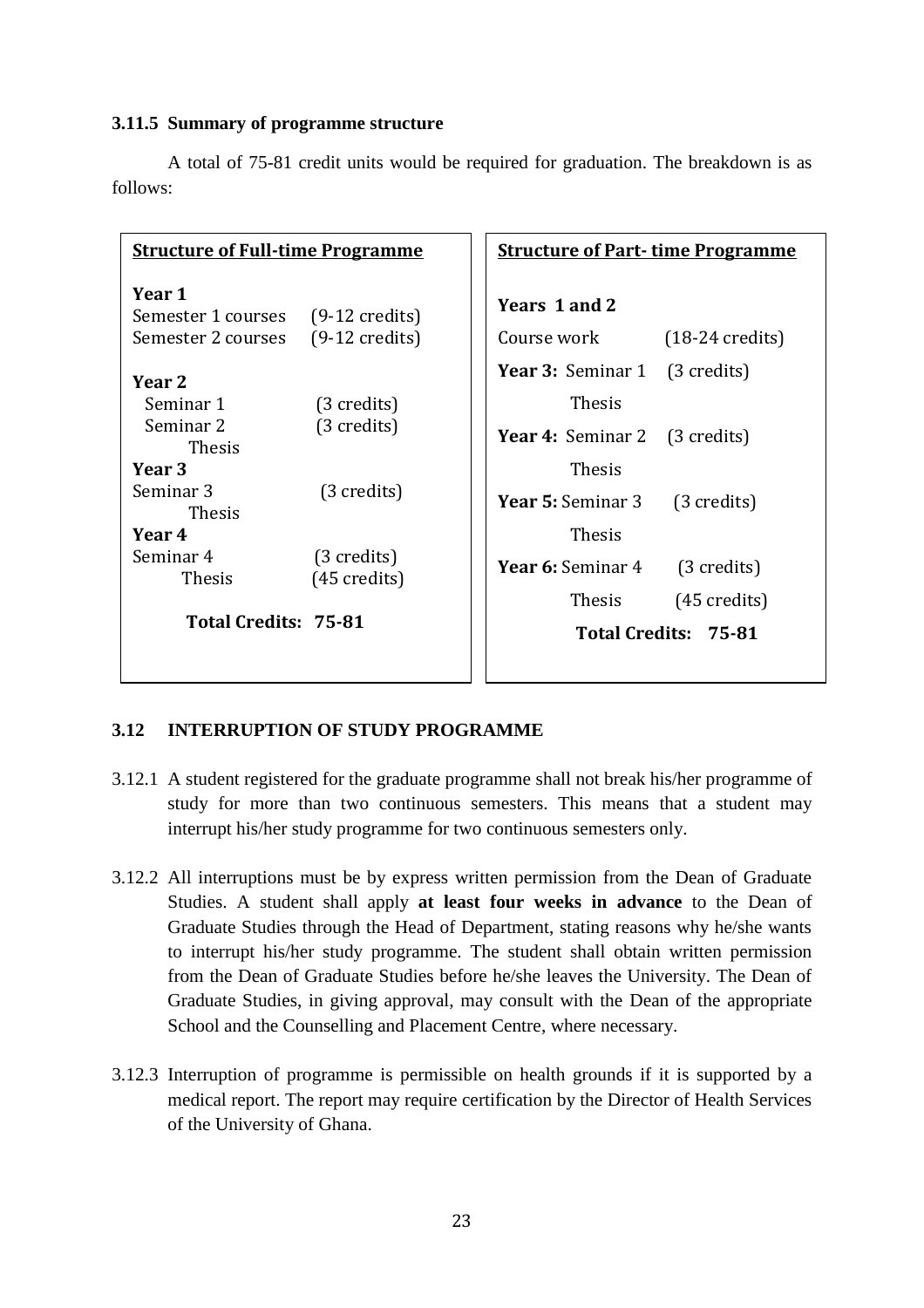- 3.12.4 A student who breaks his/her studies without permission for more than two continuous semesters shall be deemed to have lost his/her studentship.
- 3.12.5 A student who does not go through the approved procedures before interrupting his/her studies shall be deemed to have abandoned his/her studentship. Subsequently, such a student shall be withdrawn from his/her registered programme.

# **3.13 APPLICATION FOR RE-ADMISSION**

#### 3.13.1 **Loss of studentship resulting from interruption of study**

A student who loses his/her studentship as provided under 3.12.4 may be allowed to apply for re-admission to the University.

# 3.13.2 **Students who fail the thesis component of the PhD degree programme**

- i. Where a student's thesis is declared a failure, the candidate may be allowed to apply for re-admission to his/her programme within a period not exceeding one year from the date of declaration of results.
- ii. A student who fails the thesis component and has applied for re-admission may be granted waiver of course work, comprehensive examination and experiential research learning components.

# 3.13.3 **Lapsed Studentship**

- i. Where a candidate fails to complete the thesis within the required period including extension, the lapsed thesis cannot be submitted.
- ii. The candidate may wish to apply for re-admission in line with the procedure outlined in the case of a candidate who failed the thesis component of his/her programme.
- iii. Only candidates who have satisfied all course work requirements shall be considered for re-admission.
- 3.13.4. All applications for re-admission must be made by completing the appropriate postgraduate application form during the normal admissions season only and shall be considered for admission at the next intake.

# 3.13.5 **There shall be only one opportunity to apply for re-admission.**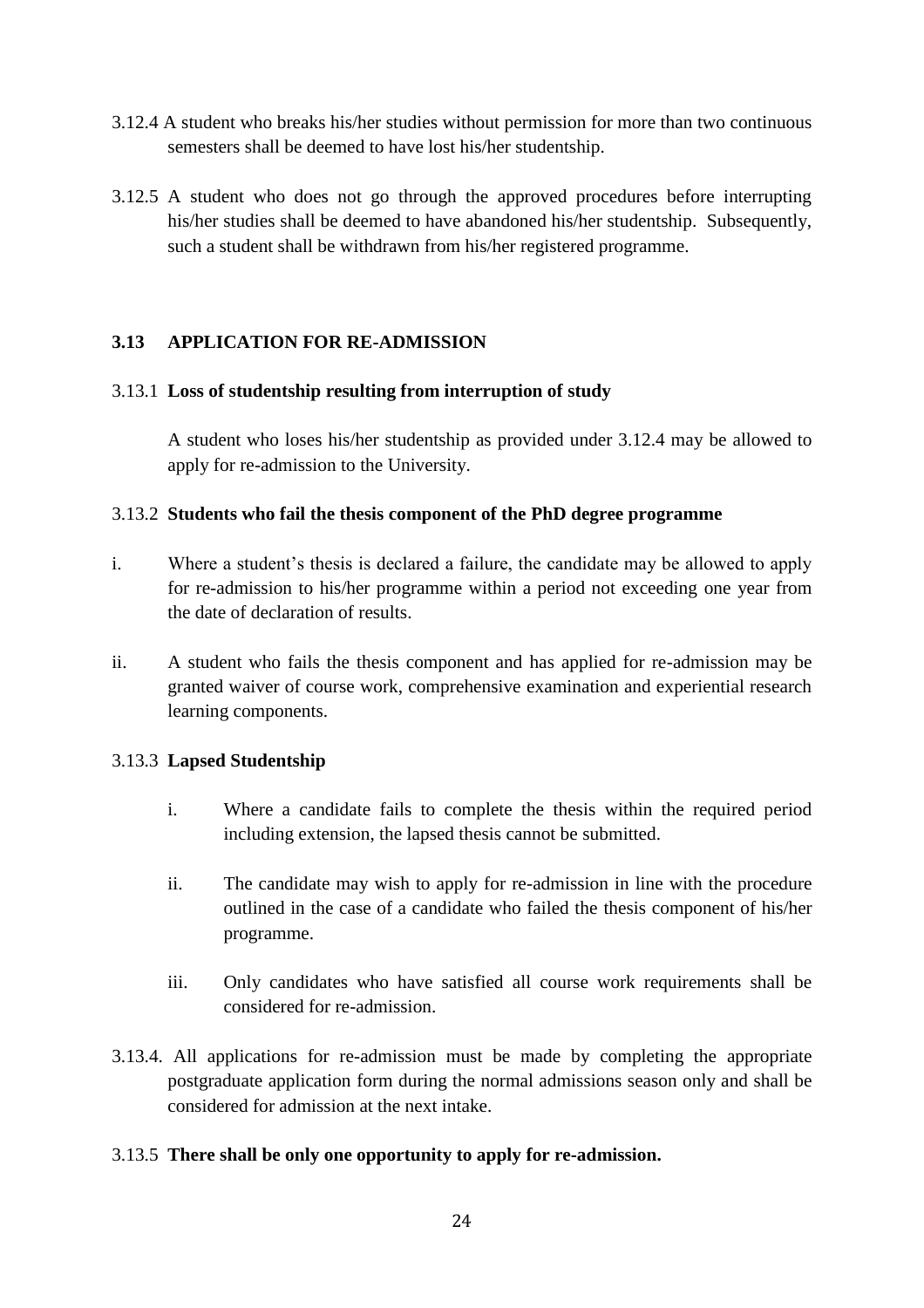# **3.14 TRANSFER OF CREDITS**

- 3.14.1 Candidates approved for PhD degrees may, on the basis of official transcripts, be allowed to transfer credits earned from a taught doctoral degree programme. A student may get a waiver for the coursework if the contents of the course work component of the doctoral degrees are comparable.
- 3.14.2 A candidate who completes part of the coursework in another University may be offered admission on the basis of credits transferred to the University of Ghana, provided:
	- i. The contents of such programmes are deemed comparable and satisfy the course requirements of the Department and Faculty/School in which he/she seeks to pursue his/her studies.
	- ii. The candidate shall take any additional courses as may be required by the Department and Faculty/School.
	- iii. Such transfers may be considered only after admission of student into programme.

#### **3.15. COURSE CREDITS**

- 3.15.1 One (1) course credit shall be defined as one hour lecture, or one hour tutorial, or one practical session (of 3 hours), or three hours of fieldwork per week for a semester in line with general University policy.
- 3.15.2 No graduate taught course shall be more than four (4) credit hours.

# **3.16 CODING AND NUMBERING OF COURSES**

- 3.16.1 All graduate degree courses shall have letter and number codes beginning with four letters signifying a Department or programme/subject, followed by a three-digit number in the ranges 700-799.
- 3.16.2 The third digit in the number code shall be:
	- i. zero (0), for a course that is offered in both semesters,
	- ii. odd (1, 3, 5, 7, or 9) for a course offered in the first semester,
	- iii. even (2, 4, 6, or 8) for a course offered in the second semester.

# **3.17 SUPERVISION OF PHD STUDENTS**

3.17.1 A potential Principal or Lead Supervisor must be identified for all PhD students before they begin their programme through discussions with the Student, potential supervisor(s) and the Departmental Graduate Studies Committee. Each PhD student must be assigned an Advisor who may or may not be a Supervisor, but who will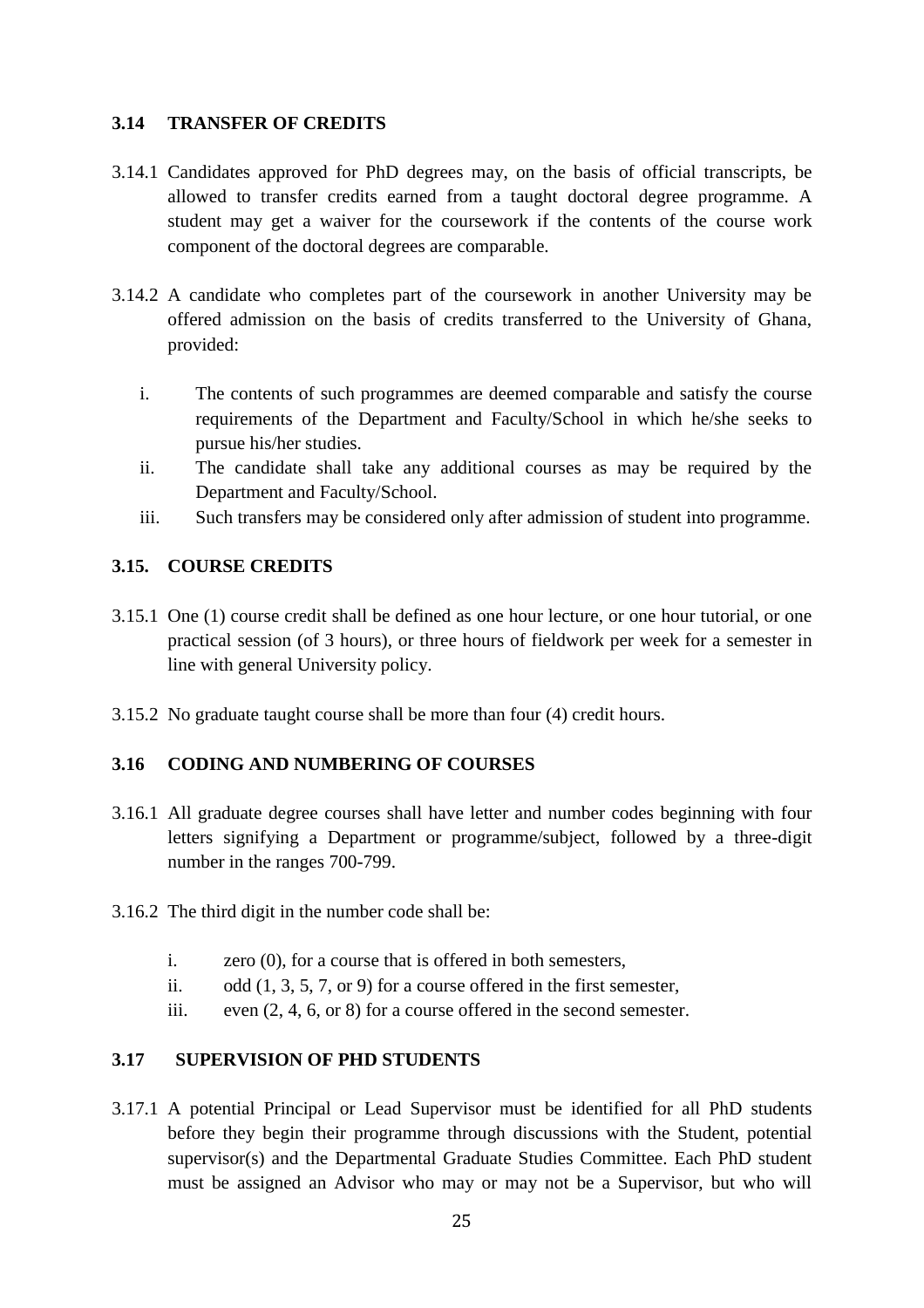provide mentorship and guidance to the student. An advisor must be of professorial rank.

3.17.2 A Supervisor must have taught or carried out research in a university or an equivalent institution for at least 2 years and have a record of research work and publications.

# 3.17.3 **Accreditation of Supervisors**

All supervisors of doctoral candidates shall be accredited by the Board of Graduate Studies. For this purpose, a form for accreditation of supervisors shall be completed by the Head of Department for approval by the Board of Graduate Studies through the appropriate Faculty/School Board.

- 3.17.4 A Supervisory Committee of two (2) to four (4) members drawn from the Department, a local or foreign University, a cognate academic unit or research institute shall be set up and chaired by a Lead Supervisor. The Committee shall advise the student(s) on all thesis-related matters. The Lead Supervisor must be from the department where the candidate is registered**.**
- 3.17.5 It shall be the duty of the Supervisors to hold formal supervisory committee meetings at least twice a semester. Supervisors must submit reports to the Dean of Graduate Studies through the Head of Department at the end of every semester.
- 3.17.6 The supervisory committee shall be made up of only holders of doctoral degrees or faculty of professorial rank, and at least two members of the committee shall be of a rank not below Senior Lecturer.

# **3.18 APPROVAL OF THESIS AREAS, TITLES, SUPERVISORS AND EXAMINERS**

- 3.18.1 Thesis areas, names and addresses of Supervisors shall be recommended by the Departmental Graduate Studies Committee and submitted before the commencement of the programme to the School and College Boards.
- 3.18.2 The final thesis titles, names and full contact details of supervisors, internal and external examiners shall be submitted to the Board of Graduate Studies not later than the beginning of the second semester of the year of completion for approval.

# 3.18.3 **Accreditation of Examiners**

All examiners of doctoral students shall be accredited. For this purpose, a form for accreditation of examiners shall be completed by the Head of Department for approval by the Board of Graduate Studies.

# 3.18.4 **Appointment of External Examiners**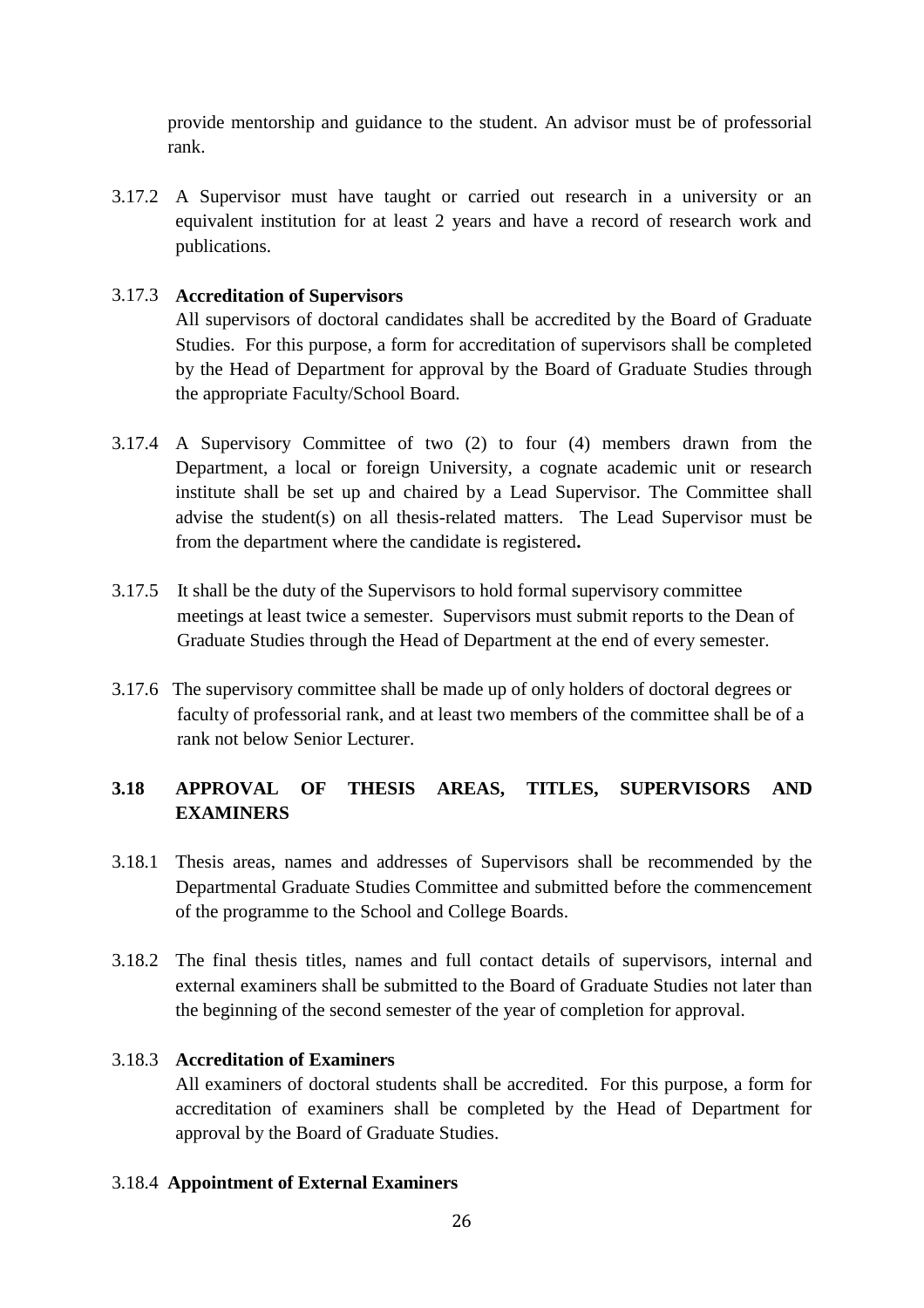All external examiners shall be appointed by the Academic Board on the recommendation of departments through the appropriate School Boards and College Boards to the Board of Graduate Studies. As part of the appointment process, both the full and abridged curriculum vitae of external examiners nominated shall be submitted to the School of Graduate Studies.

#### 3.18.5 **Teaching faculty for graduate programmes**

Teaching faculty for graduate courses must normally be PhD holders or of professorial rank.

# **3.19 GRADING SYSTEM FOR COURSE WORK**

| Grade       | Marks $(\% )$ | <b>Interpretation</b>            | <b>Grade Point</b> |
|-------------|---------------|----------------------------------|--------------------|
| A           | $-100$<br>80  | <b>Excellent</b>                 | 4.00               |
| $B+$        | 79<br>$70 -$  | <b>Very Good</b>                 | 3.50               |
| B           | 69<br>60      | Good                             | 3.00               |
| $\mathbf C$ | $50 -$<br>59  | <b>Pass</b>                      | 2.00               |
| D           | 49<br>$30 -$  | Fail                             | 1.50               |
| F           | 29<br>0       | Fail                             | 1.00               |
| Z           |               | Disqualification                 |                    |
| I           |               | Incomplete with justification    |                    |
| Y           |               | Continuing                       |                    |
| X           |               | Incomplete without justification |                    |

3.19.1 A student's performance in a course shall be graded as follows:

- 3.19.2 **Grade Point (GP):** Each Grade shall be assigned equivalent grade point as indicated above. The number of (grade) points earned by a student for each course completed is computed as the product of the number of credits for the course and the grade point equivalent of the grade obtained in that course.
- 3.19.3 **Cumulative Grade Point Average (CGPA):** The student's cumulative grade point average shall be calculated by dividing the total number of grade points obtained, up to any specified time, by the total number of credits for all courses for which the student has registered up to that time.
- 3.19.4 **Final Grade Point Average (FGPA):** The FGPA shall be the CGPA for all courses under consideration calculated up to the end of a student's academic programme.

# **3.20. DEFINITION OF GRADES**

- 3.20.1 **Pass Grades:** Grades A, B+, B and C constitute **Pass** grades.
- 3.20.2 **Failure Grades:** Grades D, F, X, Z constitute **Failure** grades.
- 3.20.3 **Continuing:** A grade Y (for **Continuing**) shall be awarded at the end of a semester to any student who is taking a course which continues into the next semester.
- 3.20.4 **Non-Completion of Course**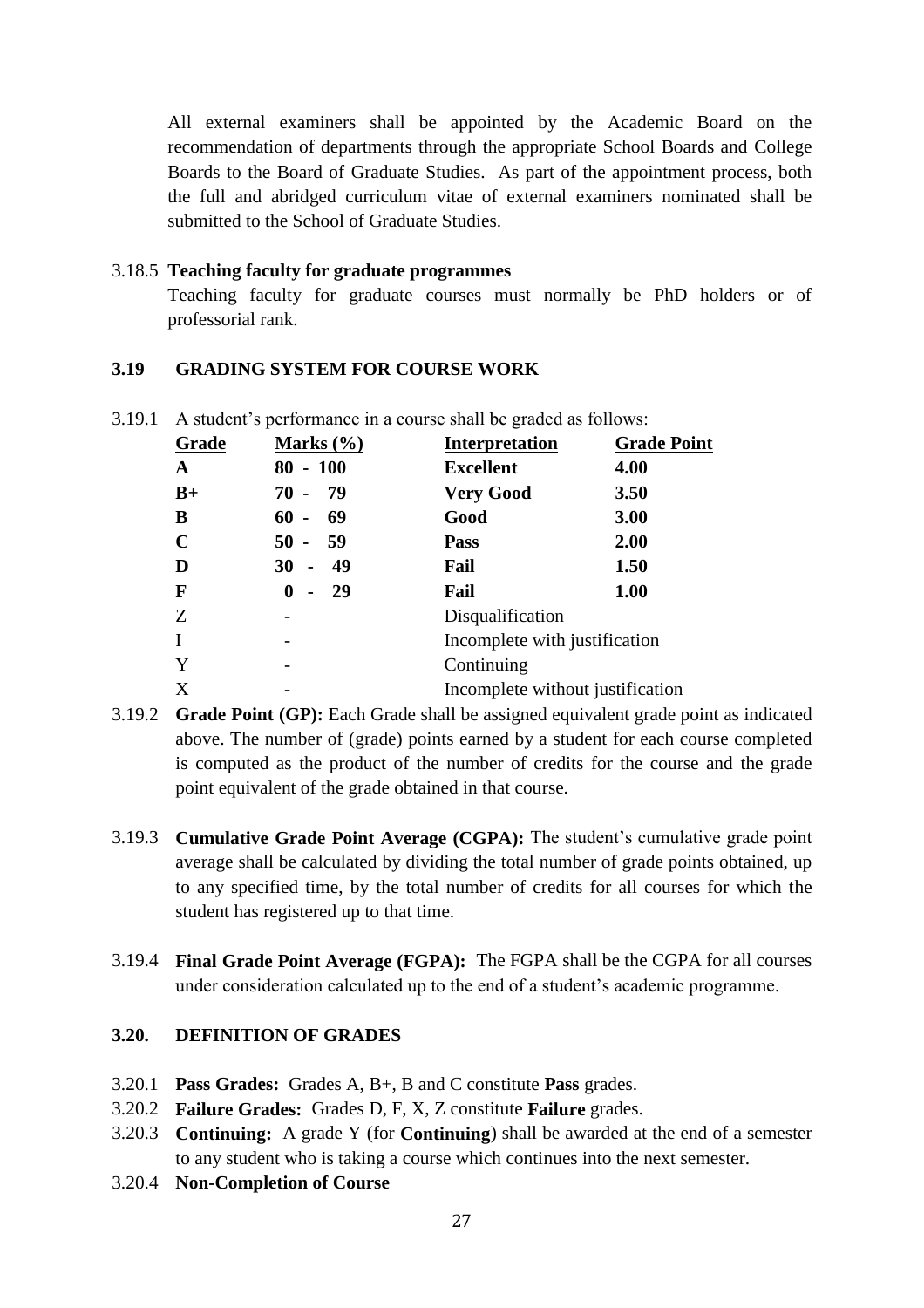- i. A grade I (for **Incomplete**) shall be awarded to a student who is unable to complete a course for reasons adjudged by the Board of Graduate Studies as acceptable. Such a student shall be expected to complete the course the very next time the course is available.
- ii. A grade X shall be awarded to a student who is unable to complete a course for reasons adjudged by the Board of Graduate Studies as unacceptable.

# 3.20.5 **Disqualification**

- i. A grade Z denotes **Disqualification** from an examination as a result of an examination malpractice or offence, and shall be awarded whenever it is established that a candidate had attempted to gain an unfair advantage in an examination.
- ii. A candidate awarded a grade Z may be barred from taking a University Examination for a stated period, or indefinitely, or may be expelled from the University.
- iii. A grade Z may be awarded only by the Board of Graduate Studies.

# **3.21 ELIGIBILITY FOR EXAMINATIONS**

- 3.21.1 A student shall attend all such lectures, tutorials, seminars and practical and undertake all other activities and assignments as approved by the University for his/her programme.
- 3.21.2 Each Department shall, with the approval of the Academic Board, determine the requirements for the courses they offer. A student who does not fulfill the requirements for any course shall not be allowed to take the examination for that course.
- 3.21.3 Any student who is absent for a cumulative period of 25 percent from lectures, tutorials, practical and other assignments prescribed for any course in any semester shall be deemed to have withdrawn from the course. Such a student shall not be permitted to sit for the semester examination.

# **3.22 REGISTRATION FOR EXAMINATION**

- 3.22.1 Registration for a University Examination shall require the endorsement of the Registration Form by the Head of Department to the effect that the candidate has satisfactorily pursued the approved course(s) of study in each of the subjects offered over the prescribed period. A candidate's registration shall not be valid unless it is so endorsed.
- 3.22.2 Endorsement as in (3.22.1) shall be withheld if a candidate is not deemed to have followed satisfactorily the approved course of study. In the event of the withholding of an endorsement, the Head of Department shall request the appropriate School Board to confirm the action taken, and subsequently communicate same to the Board of Graduate Studies for a final decision.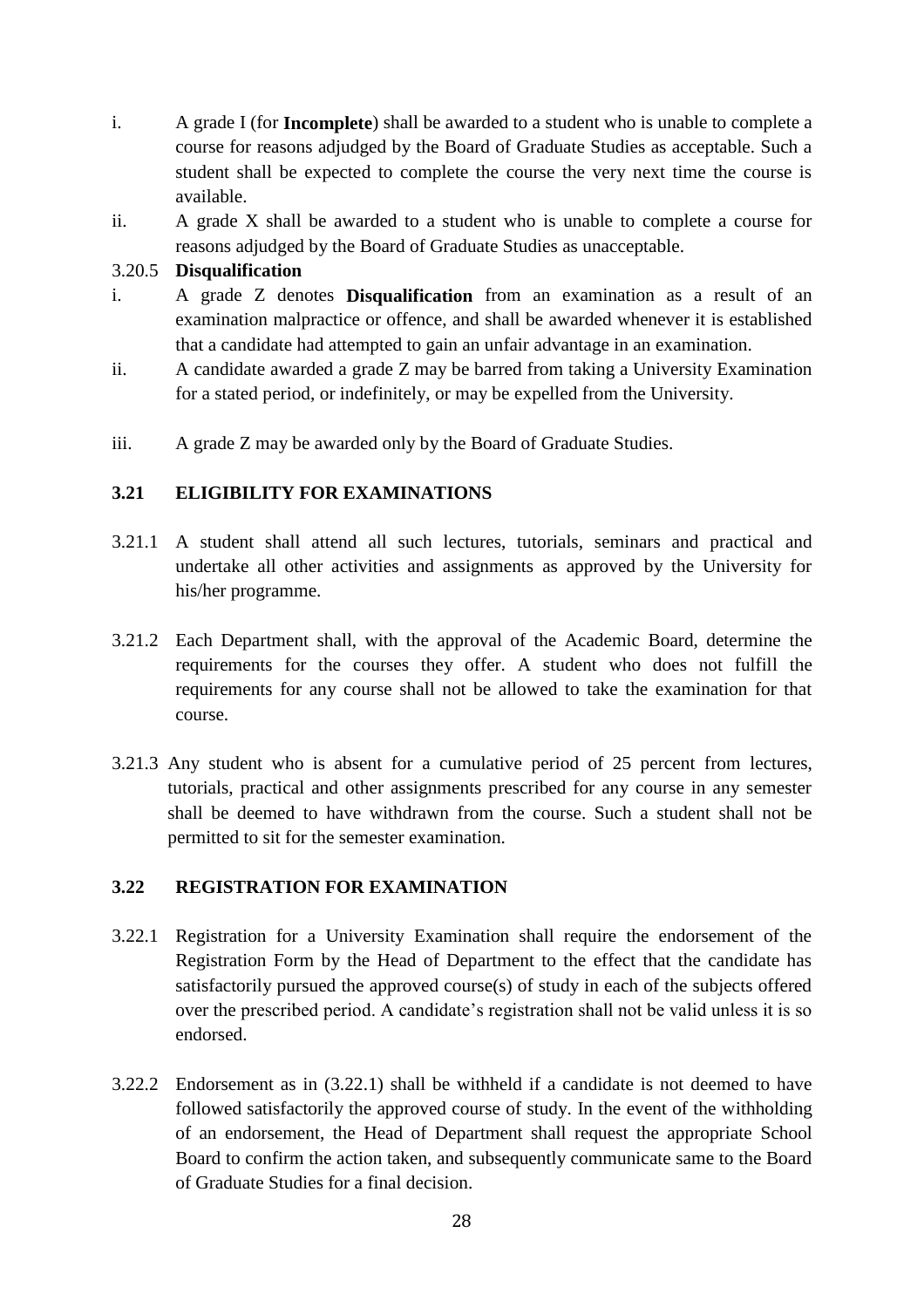# **3.23 STUDENT IN GOOD STANDING**

- 3.23.1 A student in good standing shall be one who would have passed a minimum of 18 graduate level credits and obtained a Cumulative GPA of at least 2.50 at the end of the second semester of Year One (full time students) or the second semester of Year Two (part time students).
- 3.23.2 Where a student does not pass the required minimum of 18 graduate level credits as stated in 3.23.1 above, he/she shall be deemed not to be in good standing and shall be asked to withdraw.

#### **3.24 RE-TAKING COURSE WORK**

**3.24.1** If a candidate obtains the minimum number of 18 credits required at the end of Year One but fails in **not more than two core courses**, he/she must pass all such core courses in the second year before taking the comprehensive examination. The student may proceed with the experiential research learning component.

# **3.25. DEFERMENT OF EXAMINATION**

#### 3.25.1 **On grounds of ill-health**

A student, who has satisfied all the requirements as specified in Section 3.22 but is unable to take the end of semester examinations on grounds of ill health, shall, on application to the Dean of Graduate Studies, and on provision of a Medical Certificate issued or endorsed by the Director of University of Ghana Health Services, be permitted to defer the examinations, and be allowed to take them at the next offering.

#### 3.25.2 **On grounds other than ill-health**

In case of deferment on grounds other than ill-health, the student shall apply to the Dean of Graduate Studies through the Head of Department stating reasons why he or she wishes to defer the examination. Upon approval, the student must take the examination at the next offering.

3.25.3 In all cases of deferment of examinations, the applicant(s) shall obtain written responses from the Dean of Graduate Studies.

#### **3.26 FEES**

- 3.26.1 Fees for tuition, research, residence and examination shall be paid at rates prescribed by the Academic Board, and are subject to annual review.
- 3.26.2 No candidate shall be admitted to an examination unless he or she has discharged all obligations owed to the University, including payment of the appropriate tuition, research, residence and examination fees.

#### **3.27 SUBMISSION OF THESIS FOR EXAMINATION**

**3.27.1** The Head of academic unit shall submit the thesis titles of all PhD candidates to the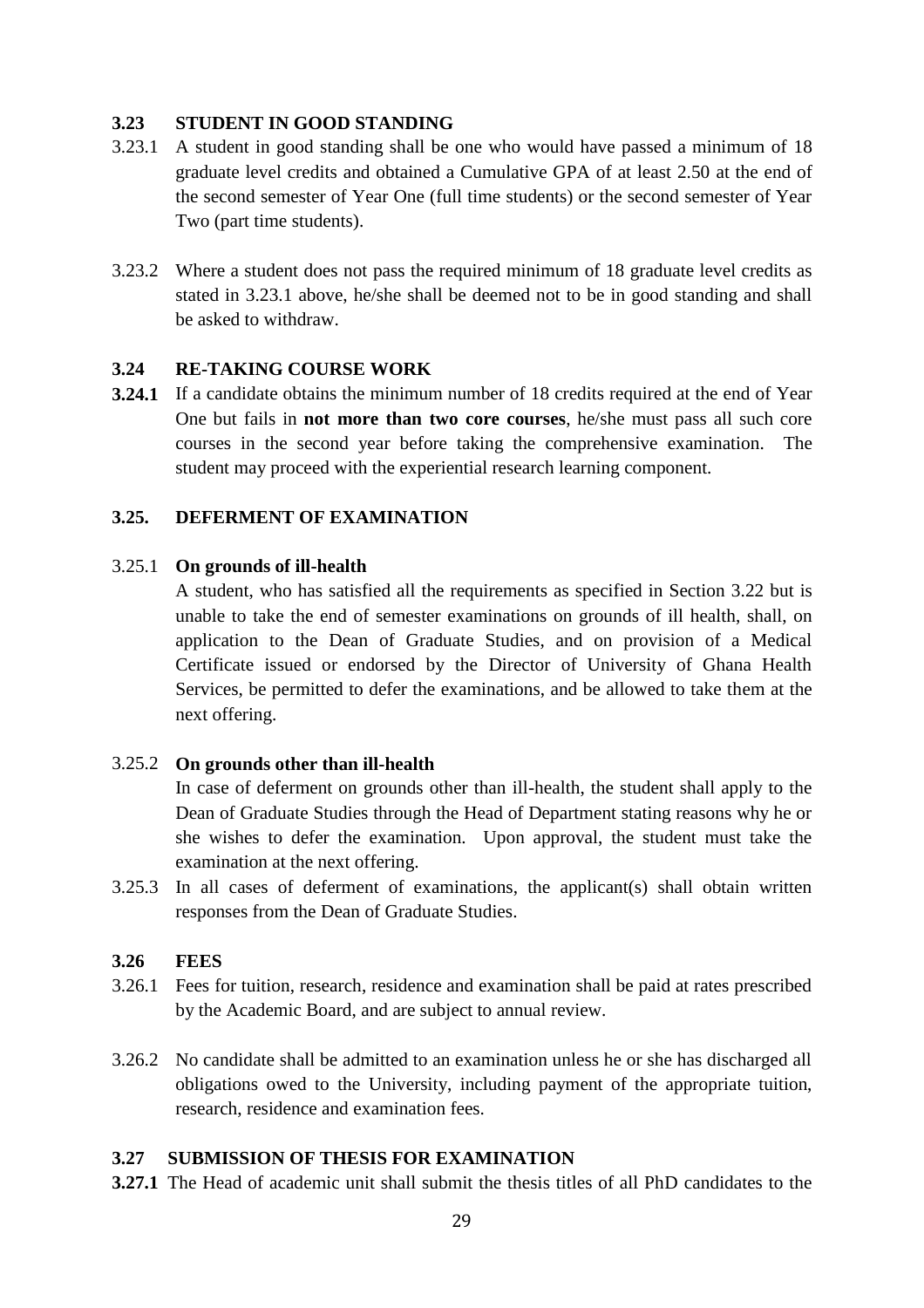appropriate School Board and the Board of Graduate Studies for approval in accordance with the provisions under 3.18. After the title of the thesis has been approved, it may not be changed except with the written permission of the Board of Graduate Studies on the recommendation of the Department and the appropriate School and College Board.

- 3.27.2 After completing his/her course of study, the candidate shall submit to the Board of Graduate Studies through the Head of Department a thesis which shall comply with the following conditions:
- i. Each copy of the thesis shall be signed by the candidate and the Supervisors/Supervisory Committee.
- ii. A thesis not signed as such must be accompanied by a letter explaining the reason for the thesis not being signed.
- iii. At least 60 per cent of the thesis submitted must have been done subsequent to the registration of the student as a candidate for the doctoral degree.
- iv. Unless otherwise specified, the thesis shall normally be written in English.
- v. The presentation of the thesis must conform to the prescribed format (Appendix I).
- vi. A thesis submitted for a doctoral degree shall consist of the candidate's own account of his/her research. There shall be a Declaration to the effect that the thesis is the candidate's own work produced from research undertaken under supervision. It may describe work done in conjunction with the candidate's Supervisor provided that the candidate states clearly his/her share in the investigation and that his/her statement is certified by the Supervisor.
- vii. Work done conjointly with persons other than the candidate's Supervisor shall be accepted as a thesis in special cases only; in such cases, the approval of the School Board and of the Board of Graduate Studies shall be required.
- viii. A thesis for the Doctoral degrees must make a significant and substantial contribution to knowledge.
- ix. A candidate shall not be permitted to submit a thesis for which a degree has been conferred in this or any other university. However, a candidate shall not be precluded from incorporating published work based on the thesis research.
- x. A paper written or published in the joint names of two or more persons shall not, normally, be accepted as a thesis.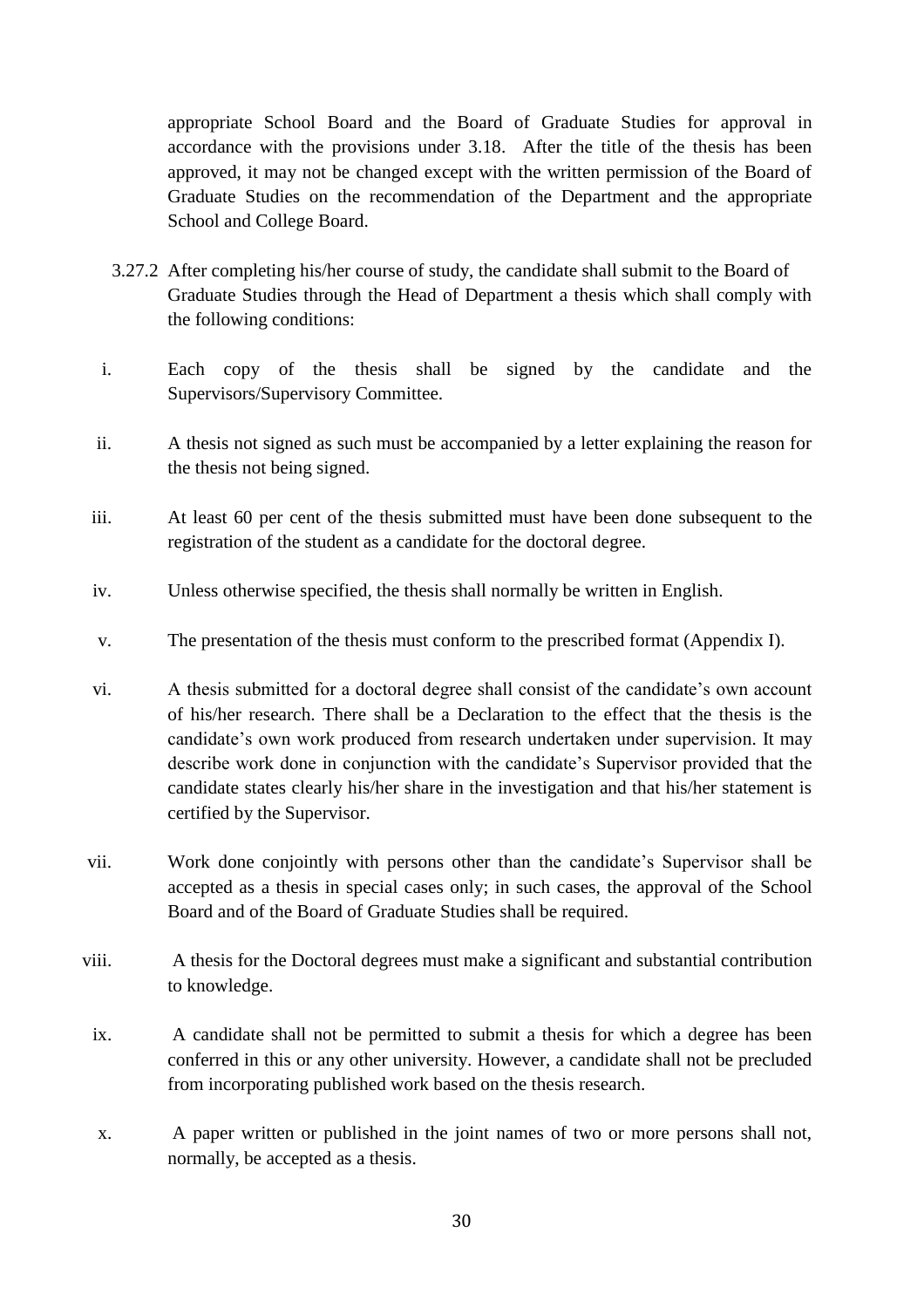# 3.28 **LAPSED THESIS**

- xi. Where a candidate fails to complete a PhD thesis within the required period including extension, the thesis shall be deemed to have lapsed and cannot be submitted.
- xii. Such a candidate may, however, apply for re-admission to his/her programme. If recommended by the Department for re-admission, the candidate shall be admitted for two years to submit a PhD thesis.

# **3.29 EXAMINERS AND DETERMINATION OF RESULTS**

#### 3.29.1 **Doctoral Thesis Supervision**

Faculty members pursuing graduate degrees in the University of Ghana or other institutions cannot supervise other graduate students.

#### 3.29.2 **Doctoral Thesis Examination**

- i. A panel comprising three (3) Examiners shall be appointed by the Academic Board on the recommendation of the School Board and the Board of Graduate Studies to examine a thesis submitted for a Doctoral degree. The panel shall consist of two External Examiners and one Internal Examiner.
- ii. No supervisor shall normally be appointed as an examiner for their students' theses. In exceptional cases, one supervisor other the Principal may be appointed as an Internal Examiner.
- iii. A doctoral candidate shall not be examined by a non-doctoral degree holder, unless such an examiner is of professorial rank and has expertise in the candidate's area.
- iv. Where examiners are appointed from cognate departments or affiliate institutions, their status shall be deemed as Internal Examiners.
- v. Faculty members pursuing graduate degrees cannot examine other graduate students.
- vi. All external examiners shall be of at least Senior Lecturer grade.

# 3.29.3 **Grading System for Thesis**

i. A student's performance in a thesis shall be graded as follows:

| Grade | Mark $(\frac{6}{6})$ | <b>Interpretation</b> |
|-------|----------------------|-----------------------|
| A     | $80 - 100$           | <b>Excellent</b>      |
| $B+$  | 70 - 79              | <b>Very Good</b>      |
| B     | 60 - 69              | Good                  |
| C     | $50 - 59$            | <b>Referred</b>       |
|       | -49                  | Fail                  |

- ii. A candidate who is scored grade "A" by all examiners shall be awarded Distinction in the thesis.
- iii. A separate report, duly signed, shall be submitted by each Examiner to the Board of Graduate Studies in respect of a thesis.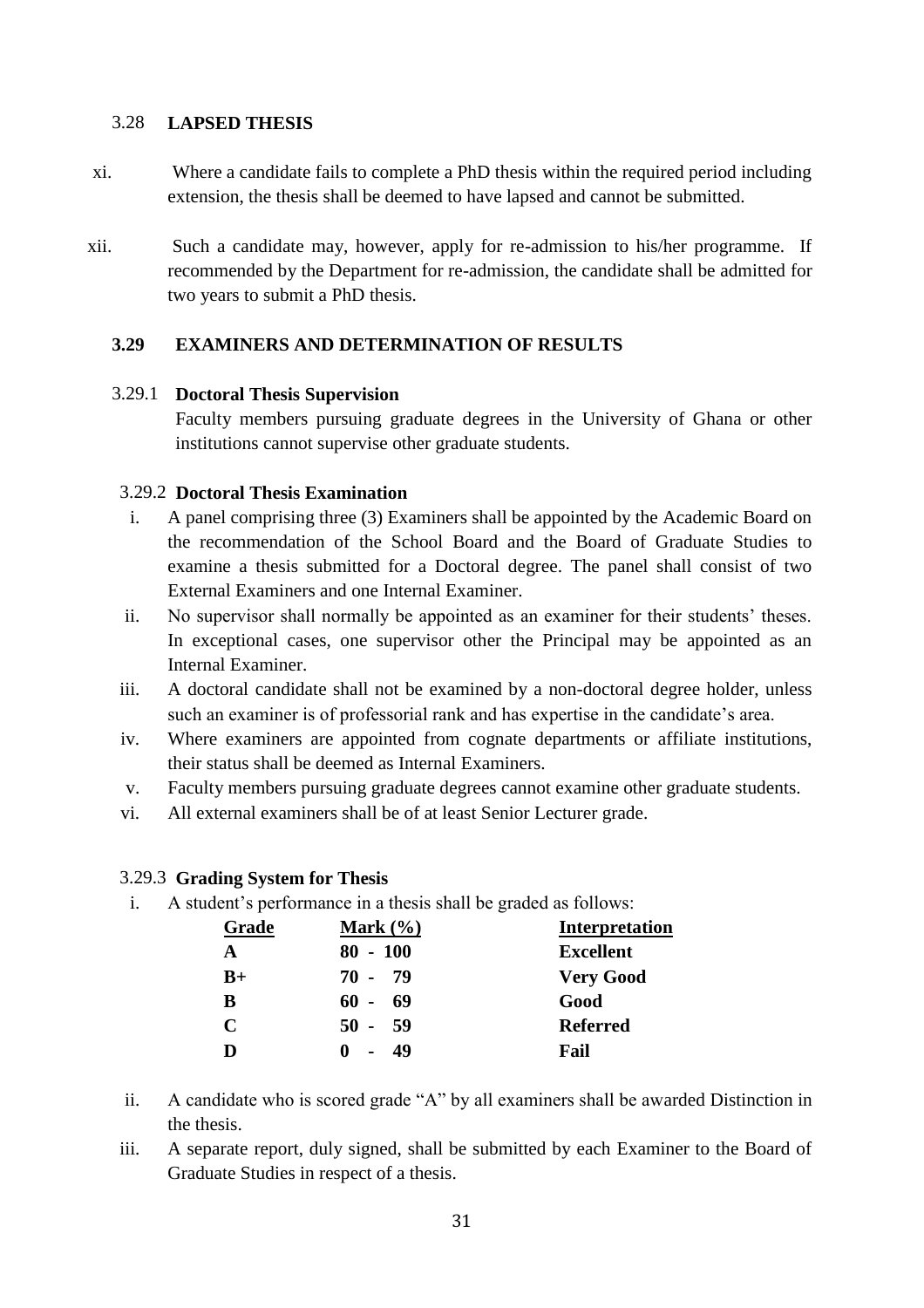iv. The Examiners' reports on a thesis shall indicate as comprehensively as possible whether or not the candidate demonstrates a good general knowledge of a particular field of learning within which the subject of his/her thesis falls; whether or not the presentation of the candidate's material is satisfactory; and whether or not the thesis makes original and substantive contribution to the subject area of research.

#### **3.30 Oral Examination for Doctoral Candidates**

- 3.30.1 A candidate who submits a thesis for a PhD/MD/DPhil degree shall be examined orally and the oral examination shall be conducted only after the thesis has been passed.
- 3.30.2 For this examination, a panel comprising no fewer than three including, normally, one Internal Examiner of the thesis and at least one External Examiner of the thesis shall be appointed by the Academic Board on the recommendation of the School Board and the Board of Graduate Studies.
- 3.30.3 The Chairman of this panel must be a person other than the candidate's Supervisor or Examiner.
- 3.30.4 In addition to the examiners, the panel may be expanded to include experts in the candidate's field of research, as well as experts in cognate disciplines.
- 3.30.5 The Dean of the relevant School or his/her representative shall chair the oral examination.
- 3.30.6 The panel shall indicate in its report whether the candidate passed or failed.
- 3.30.7 The Dean of the School of Graduate Studies or his/her representative shall be in attendance at all doctoral oral examinations. He/she shall ensure compliance with the relevant regulations governing the conduct of the oral examination **(see Appendix III for the format for conducting PhD oral examinations).**
- 3.30.8 If a candidate for the PhD/MD/DPhil degree fails to satisfy the Examiners at the oral examination, the panel may recommend to the Board of Graduate Studies that the candidate be permitted to submit to a further oral examination within a period not exceeding 6 months.
- 3.30.9 The results of the oral examination shall be communicated to the candidate immediately after the examination.

# 3.31 **DETERMINATION OF DOCTORAL THESIS RESULTS**

3.31.1 The Board of Graduate Studies shall review the recommendations of the examiners in the following manner: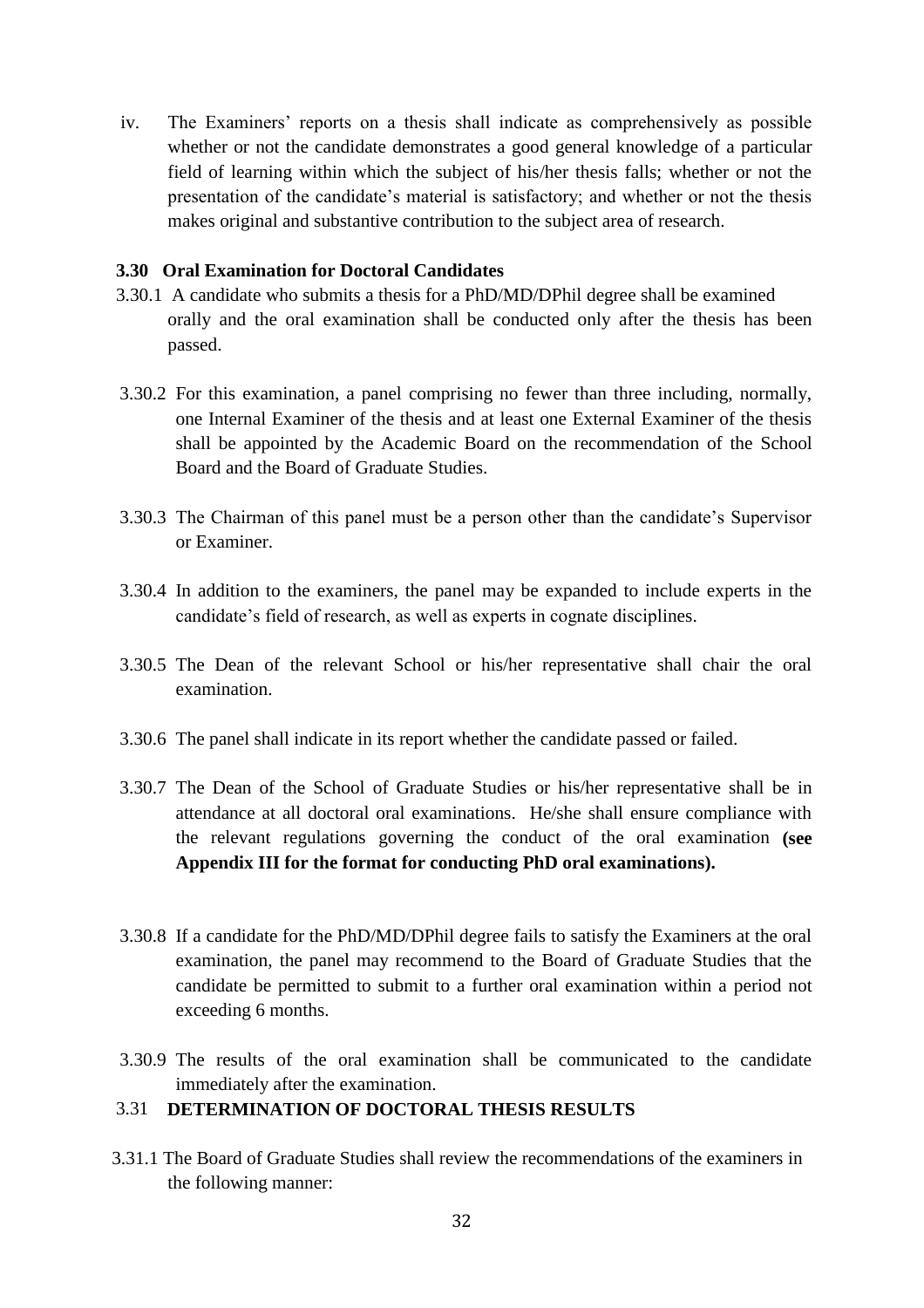follows:

- i. Where all three (3) examiners pass the thesis and the oral examination, the Board shall normally decide to pass it, subject to corrections,
- ii. If a doctoral thesis is failed or referred by one of the three (3) examiners, the Board shall review the nature of the fail or referral grade and decide either to pass, refer or fail the thesis.
- iii. A doctoral thesis referred by two (2) or more examiners shall be referred.
- iv. A doctoral thesis failed by two or more examiners shall fail.
- v. If a candidate fails to satisfy the Examiners at a second oral examination, the thesis shall fail.
- vi. **A plagiarized doctoral thesis shall be rejected and the candidate shall be deemed to have failed.**

# 3.32 **DEADLINES FOR SUBMISSION OF REVISED THESES**

- 3.32.1 A doctoral thesis passed subject to correction shall be submitted to the School of Graduate Studies through the Head of Department within two (2) months.
- 3.32.2 If a student fails to submit a doctoral thesis passed subject to correction within two months, the following sanctions shall apply:
- i. up to three months default:- 50 per cent of fees for extension shall be charged.
- ii. three months to six months default:- full fees for extension shall be charged.
- iii. beyond six months default:- candidature shall be deemed to have lapsed and student may request for re-admission and pay appropriate fees (fees for the current academic year) before thesis can be submitted.
- iv. beyond one year, a student shall not be allowed to renew his/her candidature.
- 3.32.3 If a thesis submitted for a doctoral degree is **referred**, the candidate may be permitted to re-submit it in a revised form within twelve months**.** Where a thesis submitted for a PhD degree is referred and is being resubmitted, the candidate shall be required to **re-register** and pay the appropriate fee(s). The re-submitted thesis shall reflect the new date of submission.
- 3.32.4 Where a candidate's thesis is declared a **failure**, the candidate may apply for readmission to his/her programme. Such re-application shall be processed in accordance with the provisions under 3.13. Such application shall be referred to the relevant Head of Department for re-admission for comments and if recommended by the Department, the candidate shall be re-admitted to repeat the thesis component of his or her programme for two years. **An application made after one (1) year from date of failure decision shall not be approved.**

# 3.33 **ASSESSMENT OF DPHIL PUBLICATIONS**

3.33.1 A DPhil candidate shall score a minimum of sixty percent in all the assessment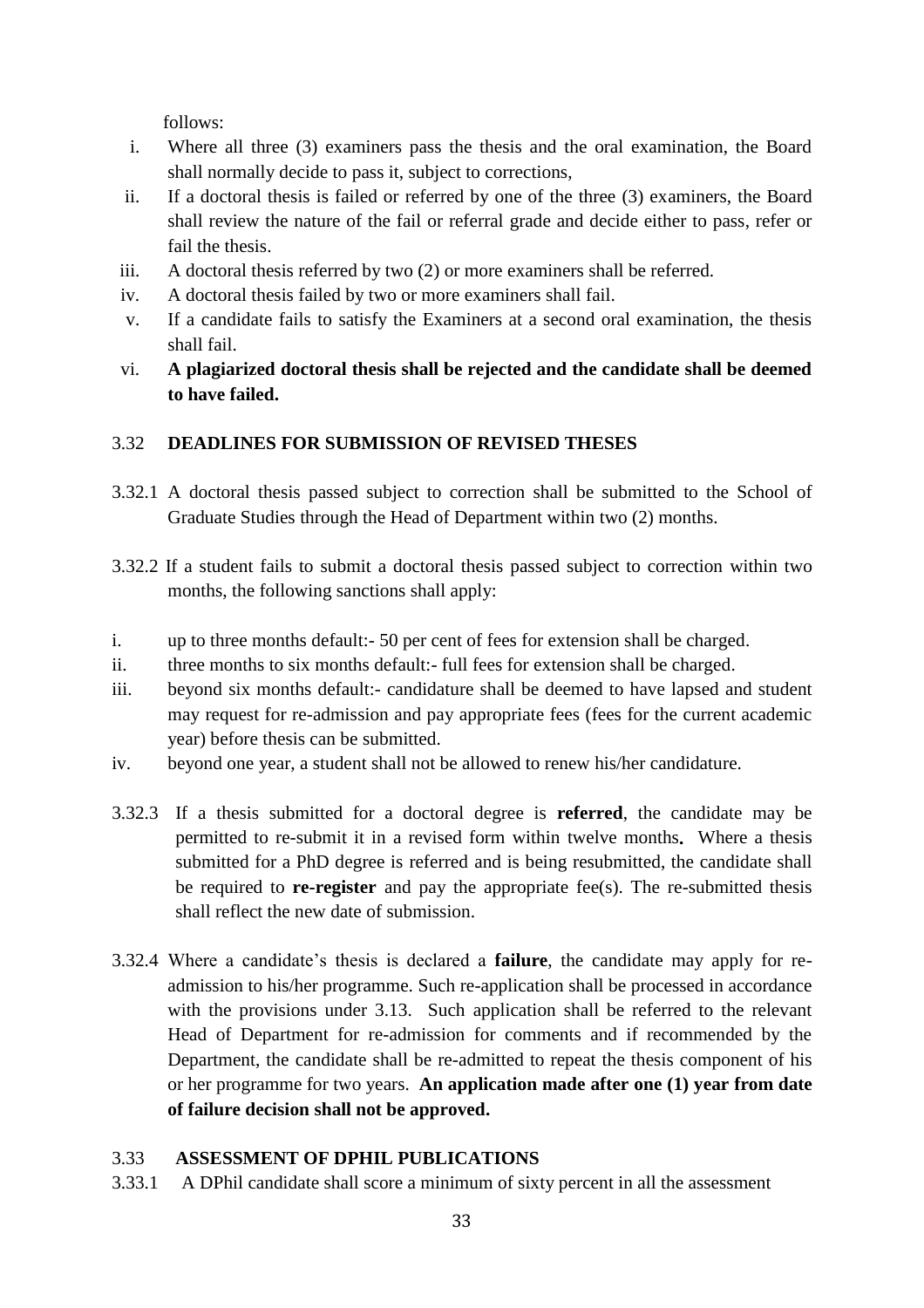criteria from all three assessors to be eligible to undertake an oral examination (see Appendix V for assessment criteria).

- 3.33.2 A DPhil candidate whose publications are passed by all three assessors as in (i) above, and who also passes the oral examination shall normally be declared eligible for the award of the DPhil degree.
- 3.33.3 A DPhil candidate failed by one or more assessors in any of the assessment criteria shall fail.
- 3.33.4 If a candidate is passed by all three (3) assessors but fails the oral examination, he/she shall fail.

#### 3.34 **DECLARATION OF RESULTS**

- 3.34.1 The results of the written papers of the PhD Examinations shall normally be declared within four (4) weeks, but not later than eight (8) weeks from the end of examinations.
- 3.34.2 The results of doctoral thesis shall normally be declared when all the examination processes are completed.

#### 3.35 **REVIEW OF WRITTEN EXAMINATION**

- 3.35.1 A candidate who is not satisfied with the results of a University Examination affecting him/her may request a review by the submission of an application to the Dean of Graduate Studies through the Head of Department and pay a review fee which shall be three times the normal Examination Fee.
- 3.35.2 An application for a review shall be submitted to the Dean of Graduate Studies through the Head of Department not later than 21 days after the release of the said results and shall state the grounds for review.
- 3.35.3 No action shall be taken on an application, which is submitted outside the time stipulated above. Review shall not proceed unless the Review Fee has been fully paid.
- 3.35.4 An application entered on a candidate's behalf by a person other than the aggrieved candidate himself/herself shall not be entertained.
- 3.35.5 In the light of the review, the Board of Graduate Studies may authorize the Registrar to amend the results previously released as appropriate.
- 3.35.6 If it emerges that a complaint for review is frivolous or ill-motivated, the Board of Graduate Studies may prescribe further sanctions which may include barring the complainant from University examinations for a stated period or an indefinite period.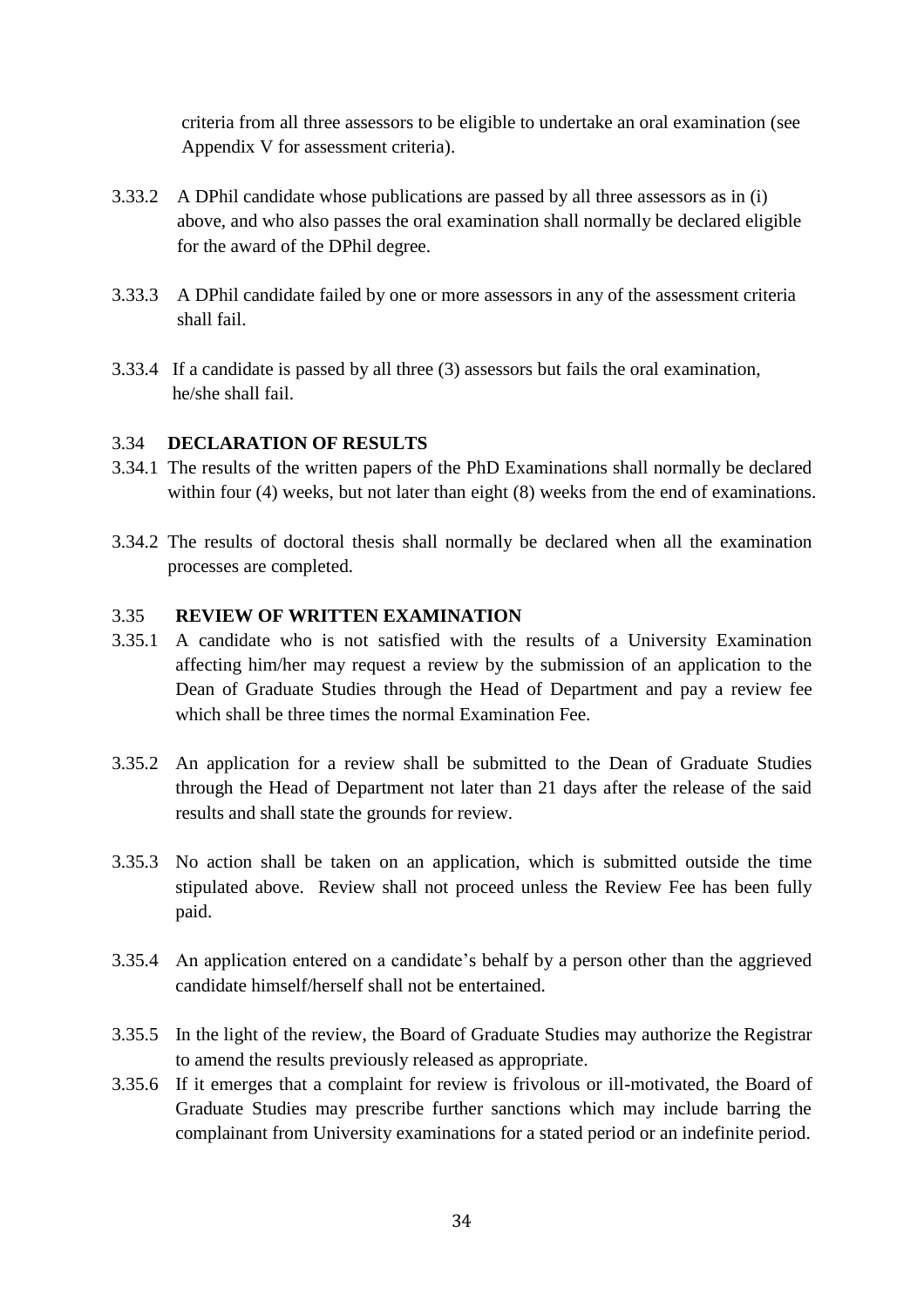#### 3.36 **PUBLICATION OF RESULTS**

- 3.36.1 The Head of Department shall be required to publish provisional results of course work (in letter grades), with copies to the Dean of Graduate Studies within four (4) weeks of the following semester.
- 3.36.2 Results of examinations taken at the end of each Semester shall normally be published by the Registrar during the following Semester.
- 3.36.3 A result slip indicating the student's performance in the examination shall be made available to the student by the Registrar.
- 3.36.4 Results of graduate degree programmes shall normally be published as follows:
- i. The Date of Award for Thesis submitted between  $1<sup>st</sup>$  January to 31st July shall be July of the year of submission.
- ii. The Date of Award for Thesis submitted between 1st August and 20th December shall be December of the year of submission.
- iii. Where a candidate re-sits a failed course and passes it after submission of his/her thesis, the date of award shall not precede the date of passing written examination.

# 3.37 **ELIGIBILITY FOR THE GRADUATE DEGREE**

A higher degree appropriately designated shall be awarded to a candidate who has been properly admitted to the University, has followed the approved course of study over the period, and who has fulfilled both the University and School/Departmental requirements.

## 3.38 **AWARD OF DEGREE**

- 3.38.1 A doctoral degree shall not be conferred on a candidate unless the Examiners are satisfied that the thesis is worthy of endorsement as a thesis approved for appropriate higher degree.
- 3.38.2 The result of examinations held in connection with the award of doctoral degree shall be laid before the Academic Board for approval. Thereafter, the degree shall be conferred under the seal of the University upon each successful candidate at a Congregation of the University assembled for the purpose.
- 3.38.3 Candidates shall qualify for graduation at a congregation if they have satisfied all the requirements for graduation by the end of the previous academic year. A candidate who could not fulfill all the requirements by the end of the previous academic year but does so in the first semester of the ensuing academic year shall be eligible for the next graduation.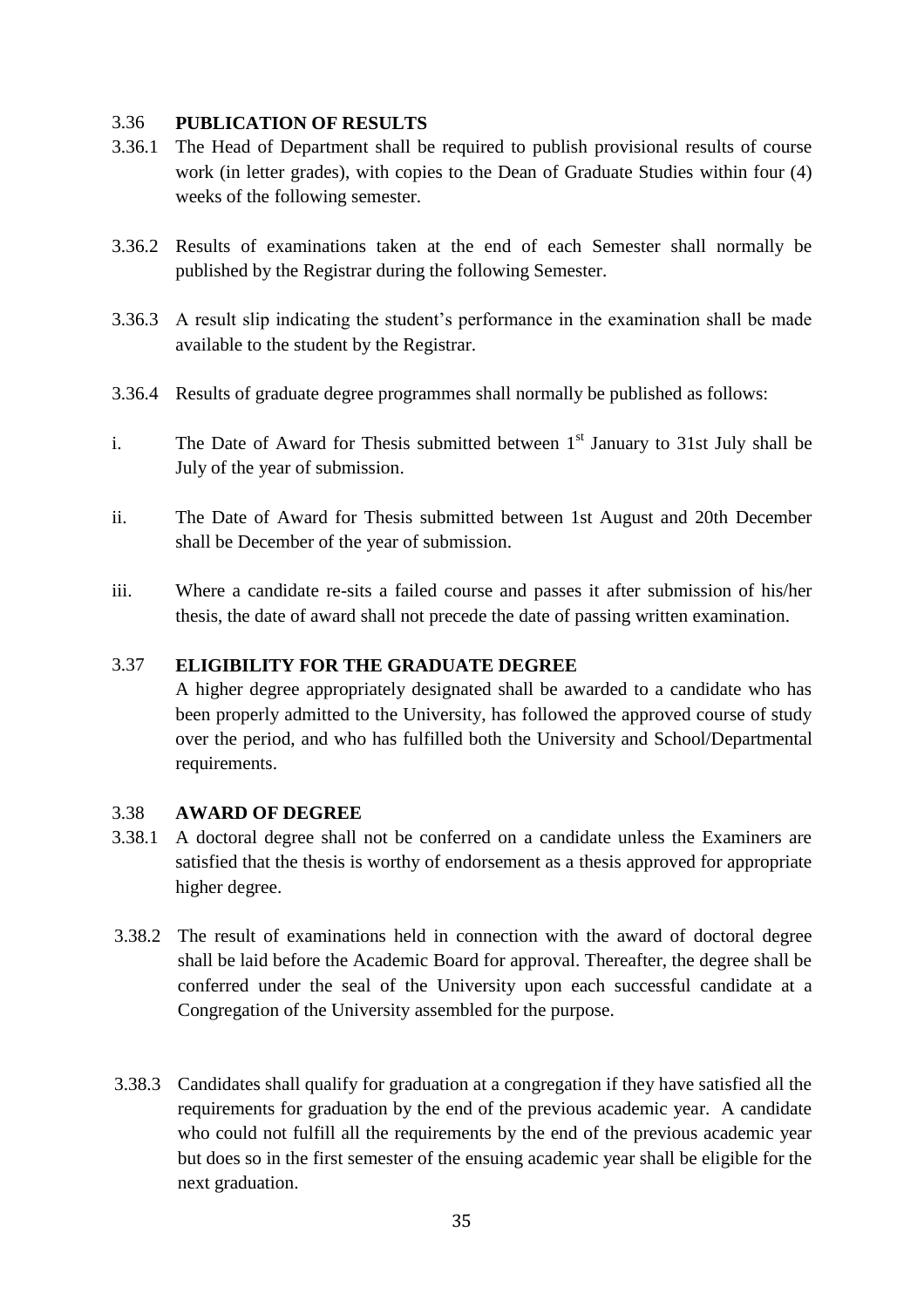3.38.4 Candidates who intend to be presented at a Congregation must submit the corrected version of their theses for publication not later than four (4) weeks preceding the Congregation.

# **3.39 CANCELLATION OF AWARD**

- 3.39.1 Notwithstanding previous confirmation of an award of a degree, the Academic Board may at any time cancel an award, even with retrospective effect, if it becomes known that:
	- i. a candidate had entered the University with false qualifications;
	- ii. a candidate had impersonated someone else;
	- iii. a candidate had been guilty of an examination malpractice for which a Grade Z would have been awarded;
	- iv. a candidate has plagiarized material in his/her thesis/dissertation. (All references to other people's work must be duly acknowledged in a student's dissertation or thesis. Failure to do so would be regarded as an act of plagiarism.)
	- v. that there are other reasons that would have led to the withholding of confirmation of the award in the first place.
- 3.39.2 In any such event, the decision of the Academic Board shall be published on the University Notice Board and the candidate notified. Such cancellation and the reasons for it shall be entered on the candidate's transcript.

# **3.40 TRANSCRIPT OF ACADEMIC RECORD**

At the end of a student's programme, the University shall, on the payment of an appropriate fee, issue to the particular student a complete transcript of his/her academic record. This transcript shall record all courses attempted and all results obtained.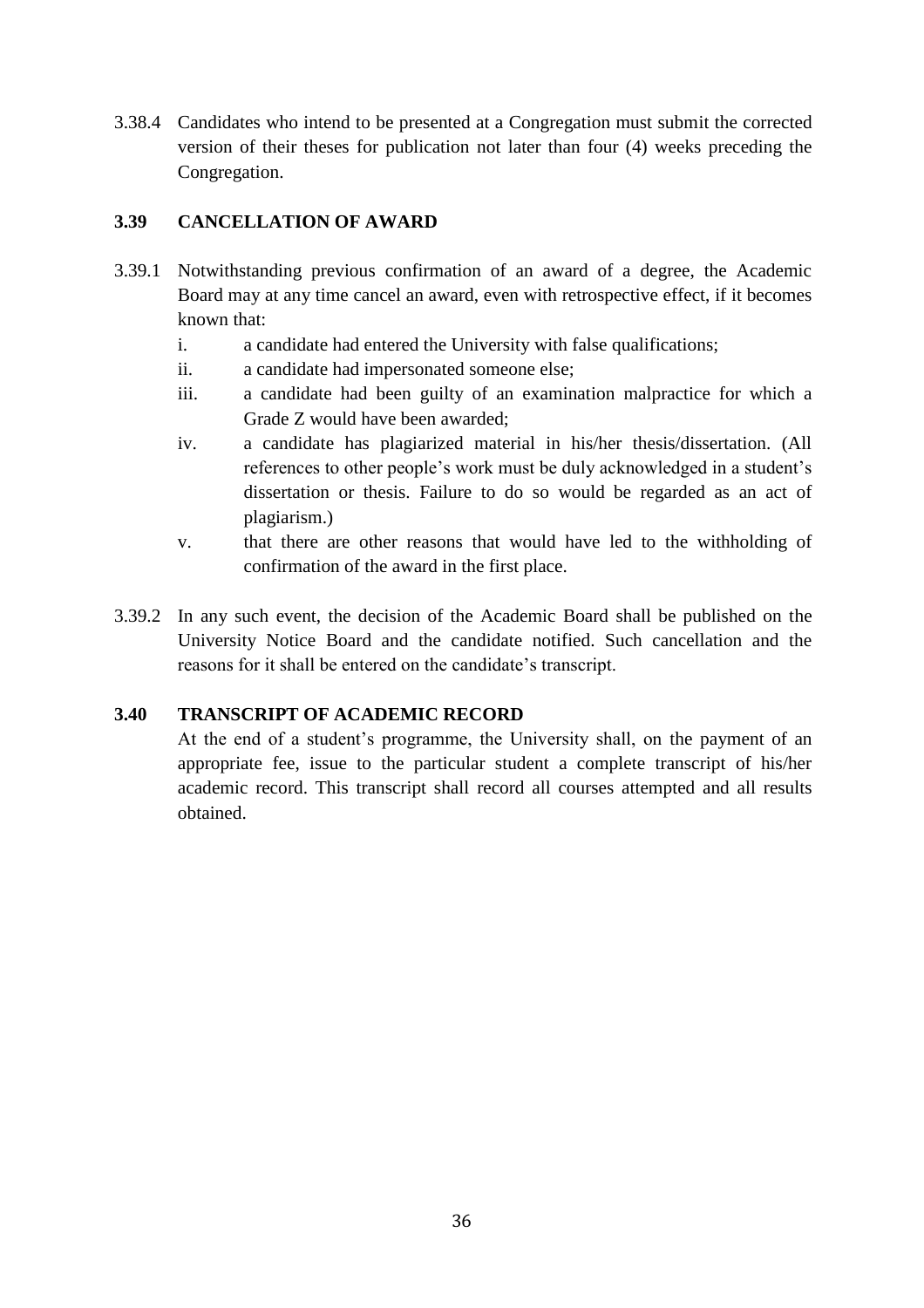# **APPENDICES**

# **4. APPENDIX I: FORMAT OF THESIS**

4.1 All theses must be prepared according to both the University of Ghana format requirements and School/College documentation or reference formats. School/College formats must be deposited with the School of Graduate Studies. Where there is conflict between Departmental style and the University Style, the latter must be satisfied. Students must consult the University and School/College manuals for details.

# 4.2 **School/College Format Requirements**

Notwithstanding 4.1, School/College formats shall apply to:

- Chapter Structure Design
- Chapter Headings
- Reference Style
- Figures and Tables
- **Chapter Content Design**
- **List of Abbreviations**

# 4.3 **University Format Requirement** shall consist of the following sections:

- Preliminary Information
- Substantive Section
- Bibliography and Appendices

# 4.3.1 **Preliminary Information**

i. Title Page

The title page shall consist of the following which should be centered (Appendix VI).

- :
- College
- School
- Title of the Thesis
- **Statement of Submission**
- Name of Candidate (No Titles or Qualifications)
- Student Number (in brackets below the name)
- In partial fulfillment of the Requirement for the Award of Doctor of Philosophy (not abbreviated).
- Department/Centre/Institute
- The date of submission (Month and Year)
- ii. Declaration
- A candidate submitting a thesis for a Doctoral degree shall make a declaration to the effect that the thesis is his/her own work produced from research under supervision.
- iii. Signature Page: The declaration page shall be signed by the following: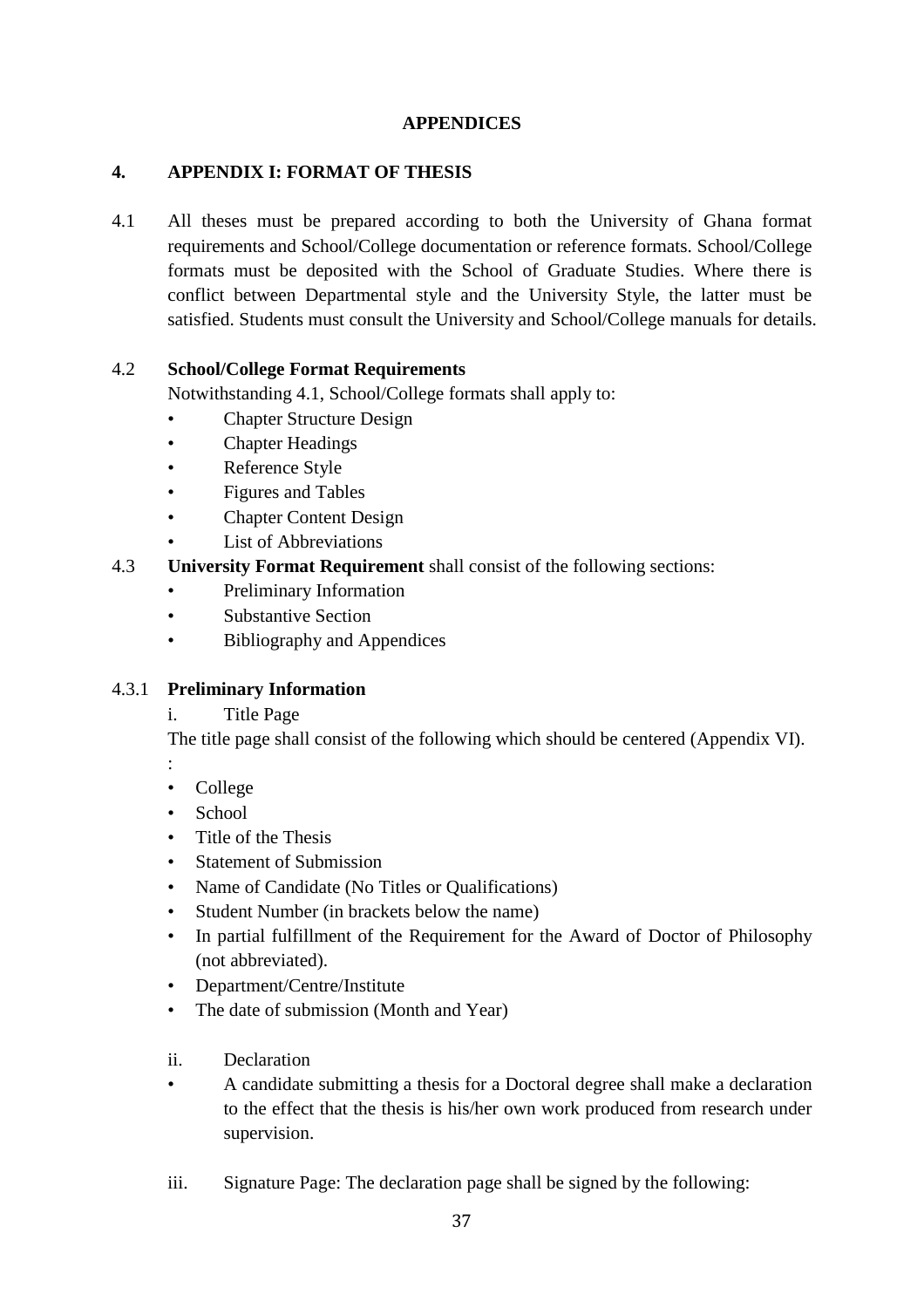- The Candidate
- Supervisors
- iv. Abstract

Every candidate shall present a short abstract of his/her dissertation or thesis of a maximum of four (4) pages (double spaced).

- v. Dedication (Optional)
- vi. Acknowledgement: (1 page maximum)
- The candidate may briefly acknowledge those who made important contributions to the success of his/her research and presentation of thesis.
- Where the thesis has benefited from a collaborative project done in conjunction with the candidate's Supervisor(s), this should be dully acknowledged.
- vi. Table of Contents A well aligned presentation of preliminary information, chapters with subsections, bibliography and appendices of the thesis with relevant page numbers indicated.

# vii. List of Figures/Maps

A list of figures and maps with their relevant designated numbering and relevant pages at which they are located.

viii. List of Tables

A list of tables with their relevant designated numbering and relevant pages at which they are located.

ix. List of Abbreviations A list of relevant abbreviations and their full rendering occurring in the thesis.

# 4.3.2 **Substantive Section**

i. Chapter Structure

A thesis must consist of substantive Chapters including an introduction, intervening chapters and a concluding chapter as determined by the Faculty format which has been deposited with the School of Graduate Studies.

- ii. Reference Style The reference style shall follow the School/College format.
- iii. Thesis Size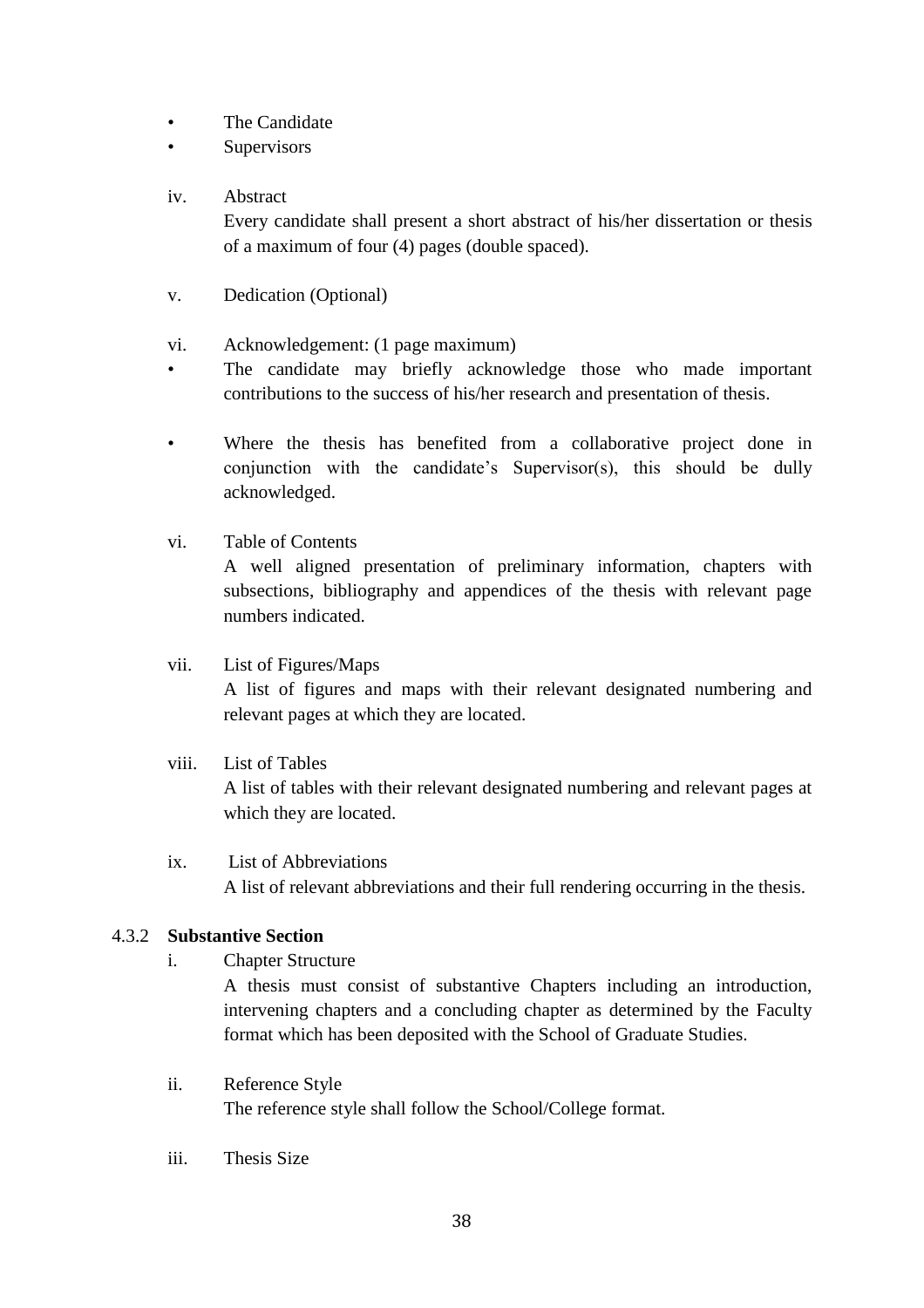A thesis submitted for a PhD degree shall normally be **between 50,000 to 60,000 words** excluding bibliography, figures, tables, photographs, and appendices.

#### 4.3.3 **Bibliography and Appendices**

- i. The bibliography should be placed at the end of the thesis and not after each chapter.
- ii. The order of arrangement of the bibliography and appendices should follow the prescribed departmental format.
- iii. The candidate may submit, as subsidiary matter in support of his or her candidature, any printed contributions to the advancement of his/her subject, which he or she may have published independently or jointly, or any other supporting material. In the event of a candidate presenting material from joint work, he or she shall be required to state fully his or her own contribution.

# 4.4 **Presentation Format**

- i. Four typed or printed copies of the dissertation or thesis, using standard A4 paper, shall be submitted to the School of Graduate Studies through the Head of Department for examination.
- ii. Typed thesis should be on only one side of the paper.
- iii. Margins: When bound all margins of the thesis should be 2.54 cm (1 inch).
- iv. Font Type & Size: Theses should be typed in New Times Roman Font Size 12.
- v. Chapter headings should be in New Times Roman Font Size 14 Bold.
- vi. Font sizes for indented citations, graphs, figures and tables should not be lower New Times Roman font size 10.
- vii. Page Numbers: Page numbers should be centred at the bottom of page throughout the thesis.
- viii. The preliminary pages should be numbered with Roman numerals.
- ix. Page numbering in Arabic numerals should run through the entire thesis.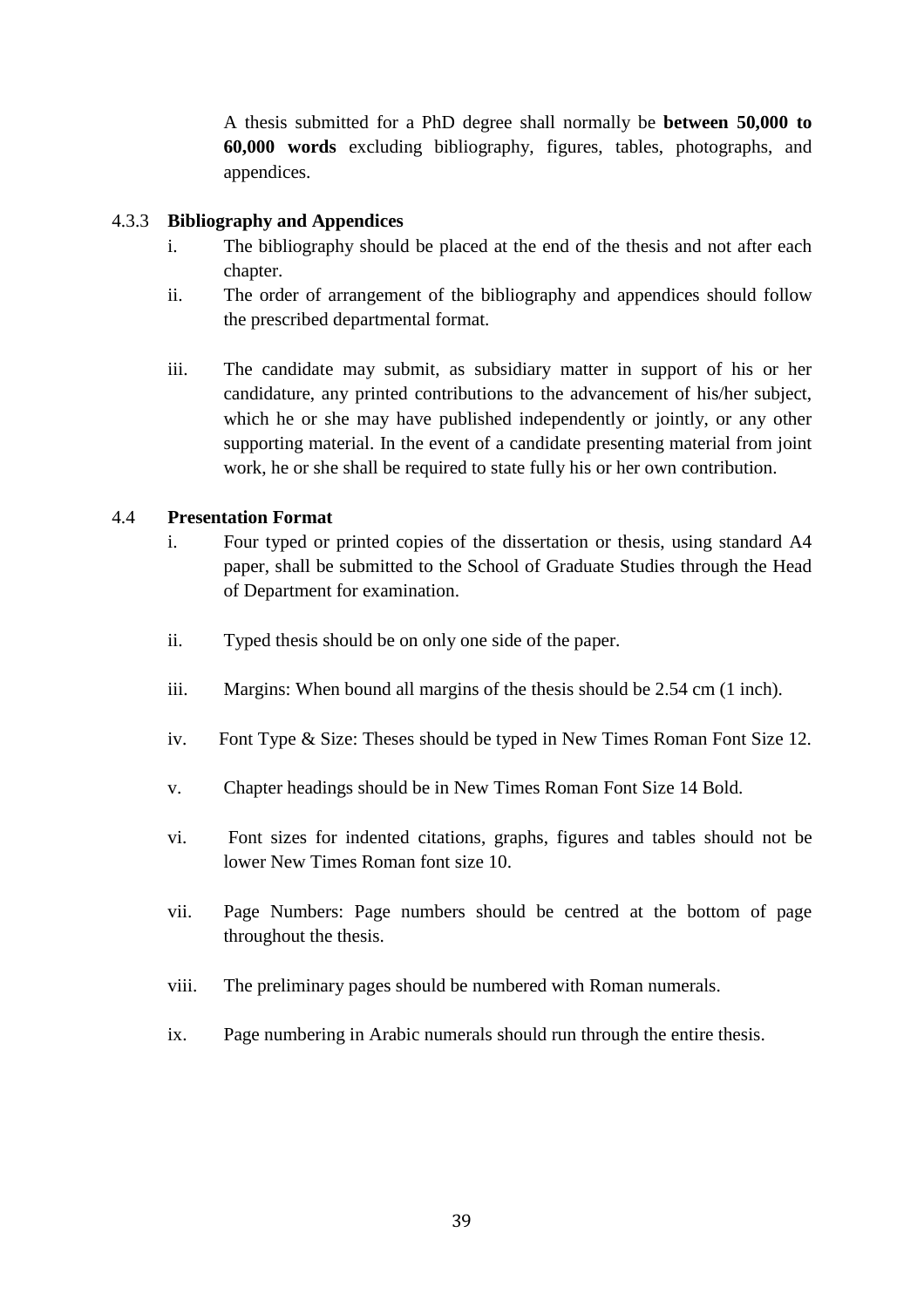## 4.5 **Binding**

#### 4.5.1 **Examination Copy**

A thesis submitted for examination should be bound in soft manila card cover (green or light blue). The front cover shall bear the details prescribed in 4.3.1 (i) and Appendix VI.

#### 4.5.2 **Final Copy**

After the thesis has been approved, it must be bound in standard form Art vellum or cloth; overcast; edges uncut. The four (4) final copies of a thesis that has been accepted for the award of a Doctoral degree shall be distributed as follows:

- Two (2) copies shall be sent to the School of Graduate Studies, one of which shall be deposited in the Balme Library and the other kept by the School;
- The remaining two (2) copies shall be retained by the candidate's Head of Department, one of which shall be kept in the Departmental Library and the other given to the candidate.

#### 4.5.3 **Labeling of Final Copy**

i. Front Cover

The front cover of the final copy should be lettered boldly in gold (0.5.- 1.25cm) with the Title, Author and Date (Month and Year).

ii. Spine

The spine of the thesis should be lettered boldly up back in gold (0.5 to 1.25cm) with the degree, year, and name, before the award of the Degree is published by the Registrar.

#### 4.5.4 **Binding Colour**

The colour scheme for a PhD Thesis shall be Dark Blue.

#### 4.6 **PDF Version**

A PDF version of the final thesis should be submitted with the hardcopies to the School of Graduate Studies.

# 4.7 **Soft Copy of Abstract**

A soft copy of the abstract of the thesis should be separately submitted. In addition to the details in the thesis, this copy should bear the thesis title, the name of the candidate and the names of supervisors.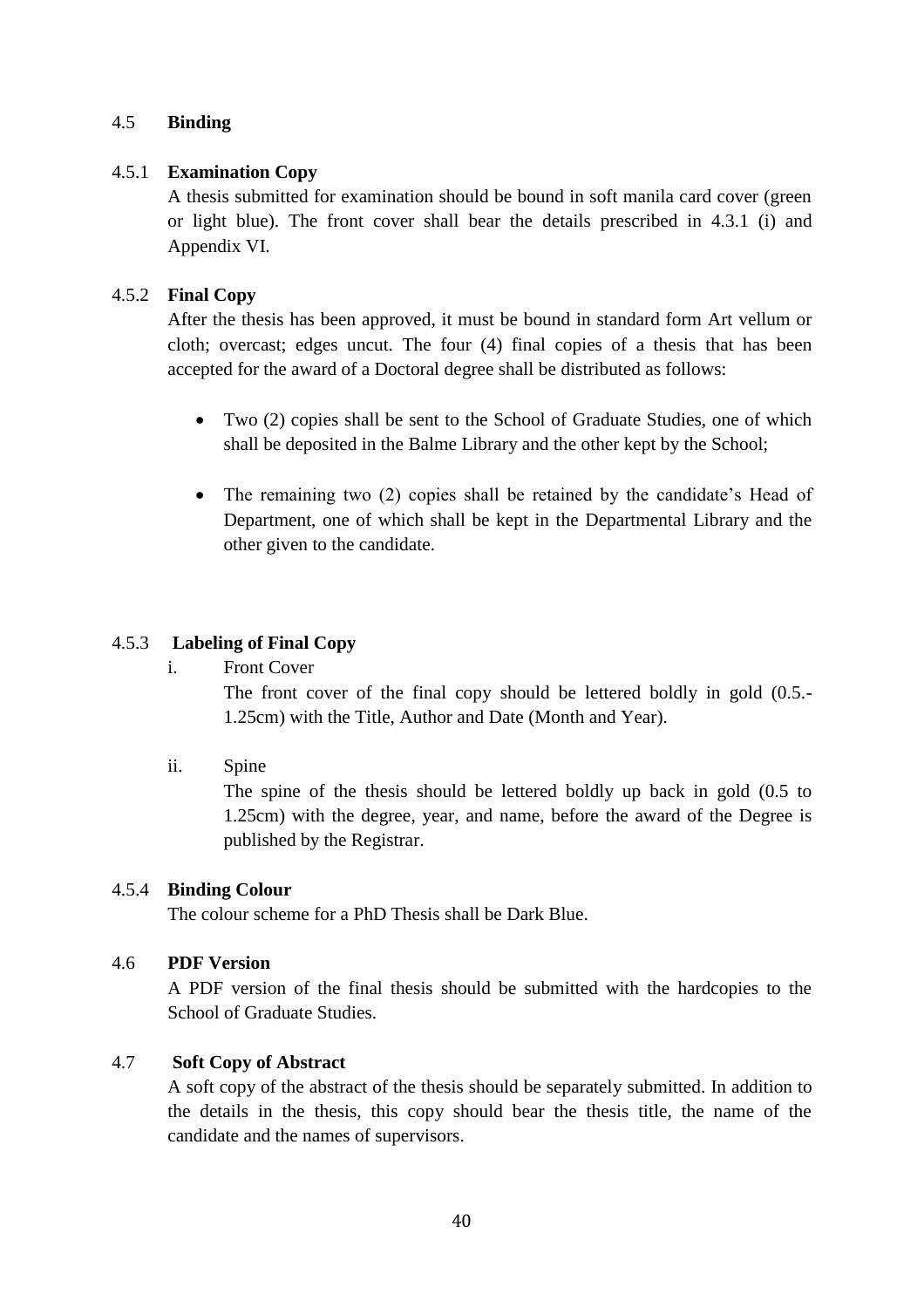# **APPENDIX II:**

# **5. UNIVERSITY EXAMINATIONS INSTRUCTIONS TO CANDIDATES**

(Extracts from Regulations Governing University Examinations)

- 5.1 A candidate for a University Examination must have followed the approved course as a regular student over the required period, and must have registered for the examination.
- 5.2 Entry to the Examination shall be by registration on a form on which the papers to be written shall be indicated by the title. The Registration Form duly endorsed by the Head(s) of Department shall be submitted to the Academic Affairs Directorate not later than six weeks before the commencement of the Semester Examination.
- 5.3 A candidate shall not be admitted to a University Examination if
	- i. he has not been entered for it as stated in 5.2.
	- ii. the subject of the Examination has merely been audited unless the course had been followed previously;
	- iii. he owes fees to the University/Hall;
	- iv. is under suspension or has been dismissed from the University.
- 5.4 It shall be the duty of the candidate to consult the daily time-table (to be made available at least 24 hours ahead of time) to ascertain the papers to be written each day and to make himself available at the appointed place at least one-half hour before the examination.
- 5.5 A candidate may be refused admission to a University Examination if he/she reports to the Examination more than half an hour after its commencement.
- 5.6 It shall be the responsibility of the candidate to provide for himself/herself a pen, pencil and an eraser as needed. It is also his/her responsibility to ensure that he/she is given the right question paper and other material needed for the examination.
- 5.7 An examination candidate shall not bring to the Examination Centre or to the washroom of the Examination Centre or in the immediate vicinity of the Examination Centre any book, paper or written information or Cellular/Mobile phones or other unauthorized material. Any such material shall not be deposited at the entrance to the Examination Room or the Washroom or in the immediate vicinity of the Examination Centre. No student shall enter the Examination Room until he/she is invited or called and/or requested to enter the Examination Room.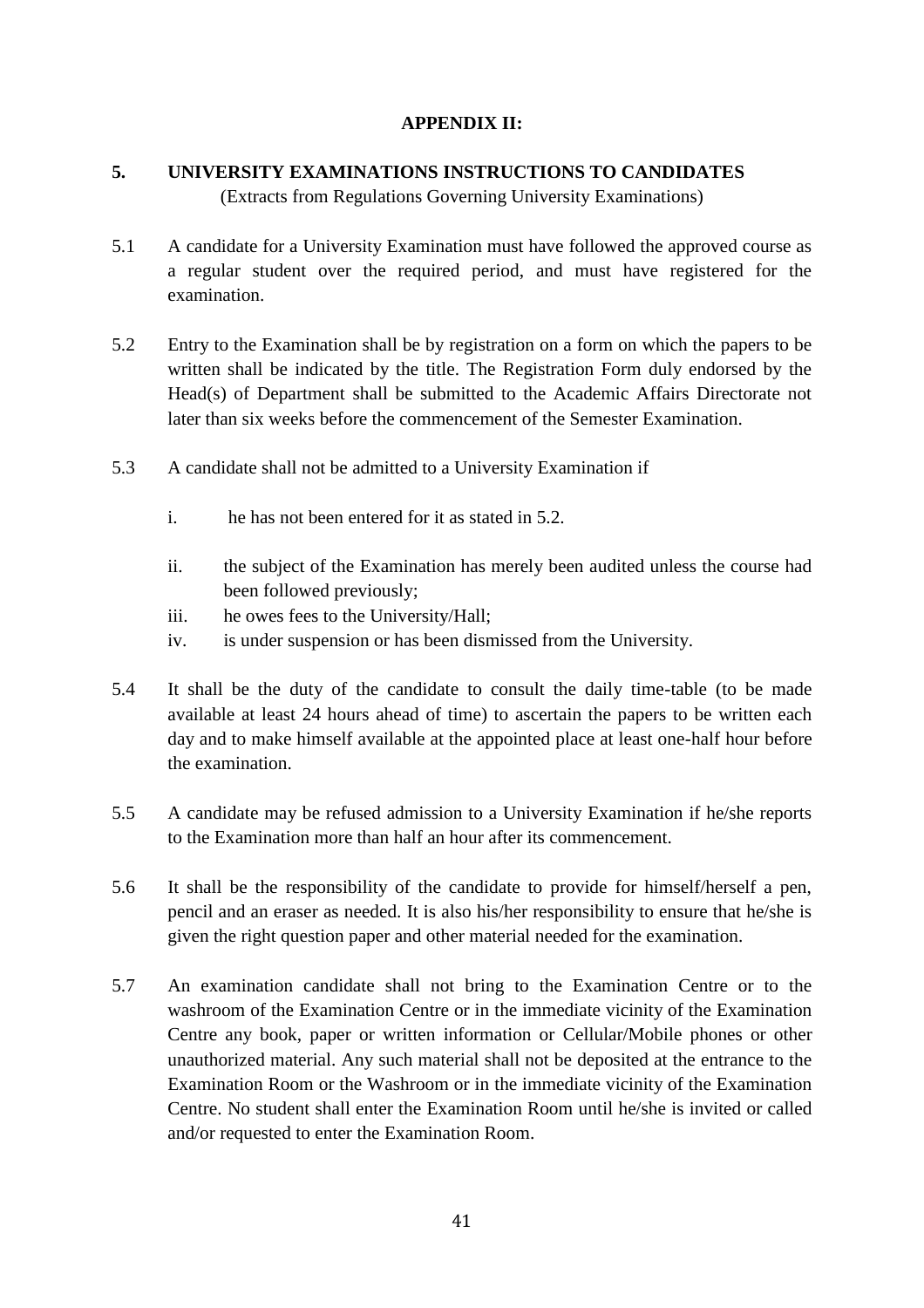- i. Any candidate who is seen with lecture notes or books or Cellular/Mobile phones or any unauthorised material in the Examination Centre or in the immediate vicinity of the Examination Centre before the commencement of the examination shall be deemed to have committed an offence, and shall be banned from the examination and awarded a grade X.
- ii. A candidate shall uphold the highest standard of civility and courtesy in an examination centre. A candidate who flouts the instruction(s) of a Chief Invigilator or Invigilator or misconducts himself/herself in any manner to an examination official at an examination centre commits an offence. Such candidate shall be banned from the examination and awarded a grade X.
- iii. A candidate who is suspected of hiding unauthorised material on him/her person may be asked by the invigilator to submit to a body search. Refusal to submit to a body search is tantamount to misconduct. iv An examination candidate shall, for the purpose of identification by the Chief Invigilator/Invigilator, carry on him/her his/her student identity card on the examination table to enable the invigilator ascertain the identity of the person writing the examination. The Chief Invigilator shall reserve the right to refuse any candidate without an identity card entry to the Examination.
- 5.8 No communication between candidates is permitted in the examination hall.
- i. A candidate shall not pass or attempt to pass any information or instrument from one to another during an examination;
- ii A candidate shall not copy or attempt to copy from another candidate or engage in any similar activity.
- iii. A candidate shall not disturb or distract any other candidate during an examination;
- iv. Candidates may attract the attention of the Invigilator by raising their hands.
- 5.9 Smoking or drinking of alcoholic beverages is not allowed in the Examination Room.
- 5.10 Candidates may leave the examination room temporarily, and only with the express permission of the Invigilator. In such cases the invigilator will be required to satisfy himself that a candidate does not carry on his/her person any unauthorized material. A candidate who is allowed to leave the Examination Room temporarily will be accompanied while outside the examination room by an attendant designated by the Invigilator.
- 5.11 A candidate who finishes an examination ahead of time may leave the Examination Room after surrendering his/her answer books. The candidate shall not be allowed to return to the Examination Room.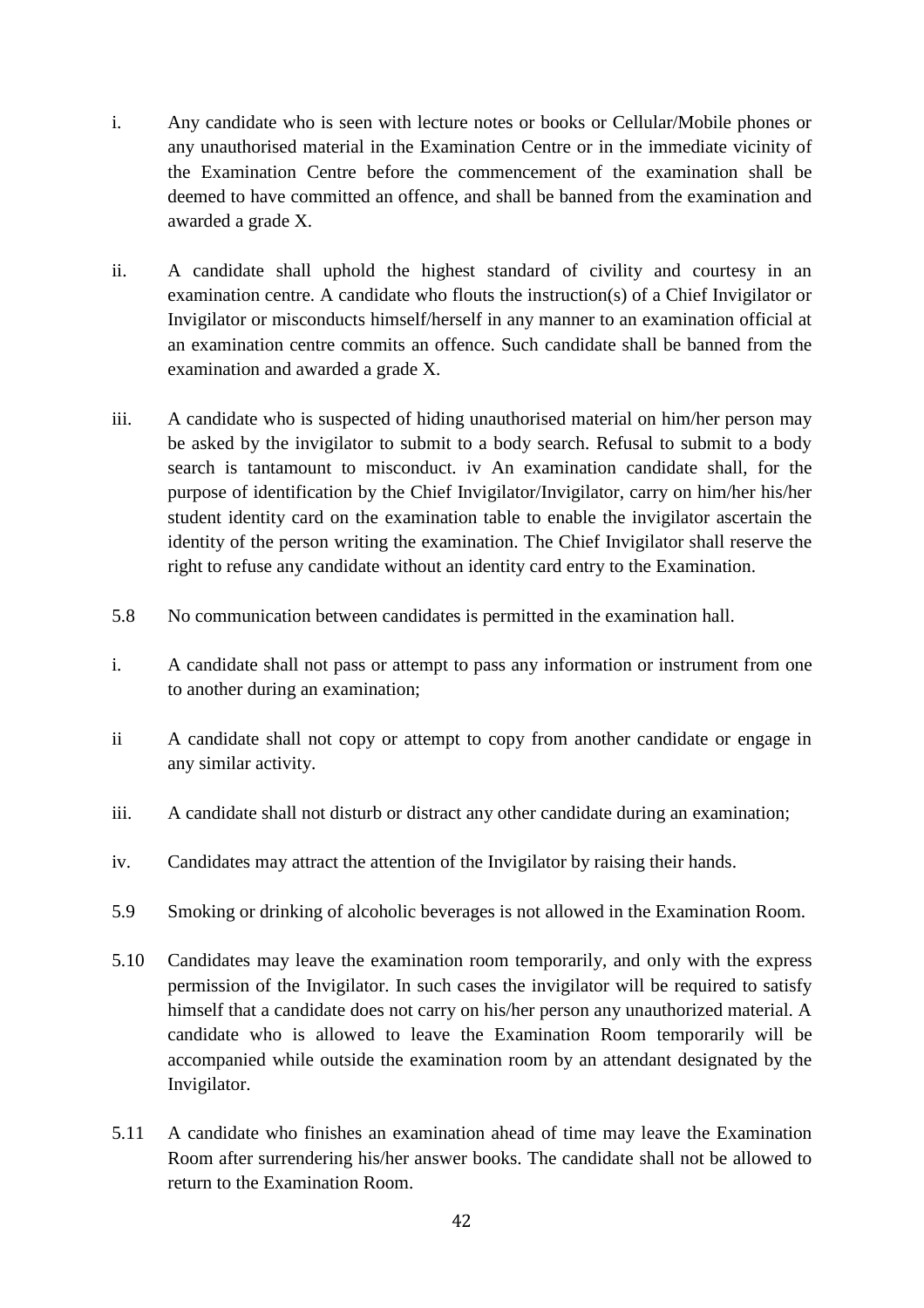- 5.12 At the end of each examination, candidates should ensure that they do not take away any answer books, whether used or unused, from the Hall.
- 5.13 Candidates should not in any way interfere with the stapling in the answer books. Any complaints about the answer books should be brought to the attention of the Invigilator.
- 5.14 A candidate who fails to present himself at an examination without satisfactory reason shall be awarded a grade X. The award of grade X in a required paper shall mean failure not just in that paper but in the examination as a whole. The following shall not normally be accepted as reasons for being absent from any paper at a University Examination:
	- i. mis-reading the examination time-table;
	- ii. forgetting the date or time of examination;
	- iii. inability to locate the examination hall;
	- iv. inability to rouse oneself from sleep in time for the examination;
	- v. failure to find transport;
	- vi. loss of a relation;
	- vii. pregnancy.
- 5.15 A breach of any of the foregoing regulations made for the conduct of University Examinations may attract one or more of the following sanctions:
	- i. a reprimand;
	- ii. loss of marks;
	- iii. cancellation of a paper (in which case zero shall be substituted for the mark earned);
	- iv. withholding of results for a period;
	- v. award of grade X.

In each case of a breach the particulars and the sanction shall be entered on the student's transcript of academic record.

- 5.16 Further to 1.15, a grade Z leading to failure in a University Examination, shall be awarded wherever it is established that a candidate had attempted to gain an unfair advantage in an examination be it in a Principal Subject or an Ancillary or any other paper. Further sanctions may include:
	- i. being barred from a University Examination for a stated period;
	- ii. being barred from a University Examination indefinitely;
	- iii. suspension from the University;
	- iv. expulsion from the University.
- 5.17 Results of University Examinations shall be posted on the University Notice Board. It shall be the responsibility of the candidate to consult the University Notice Board for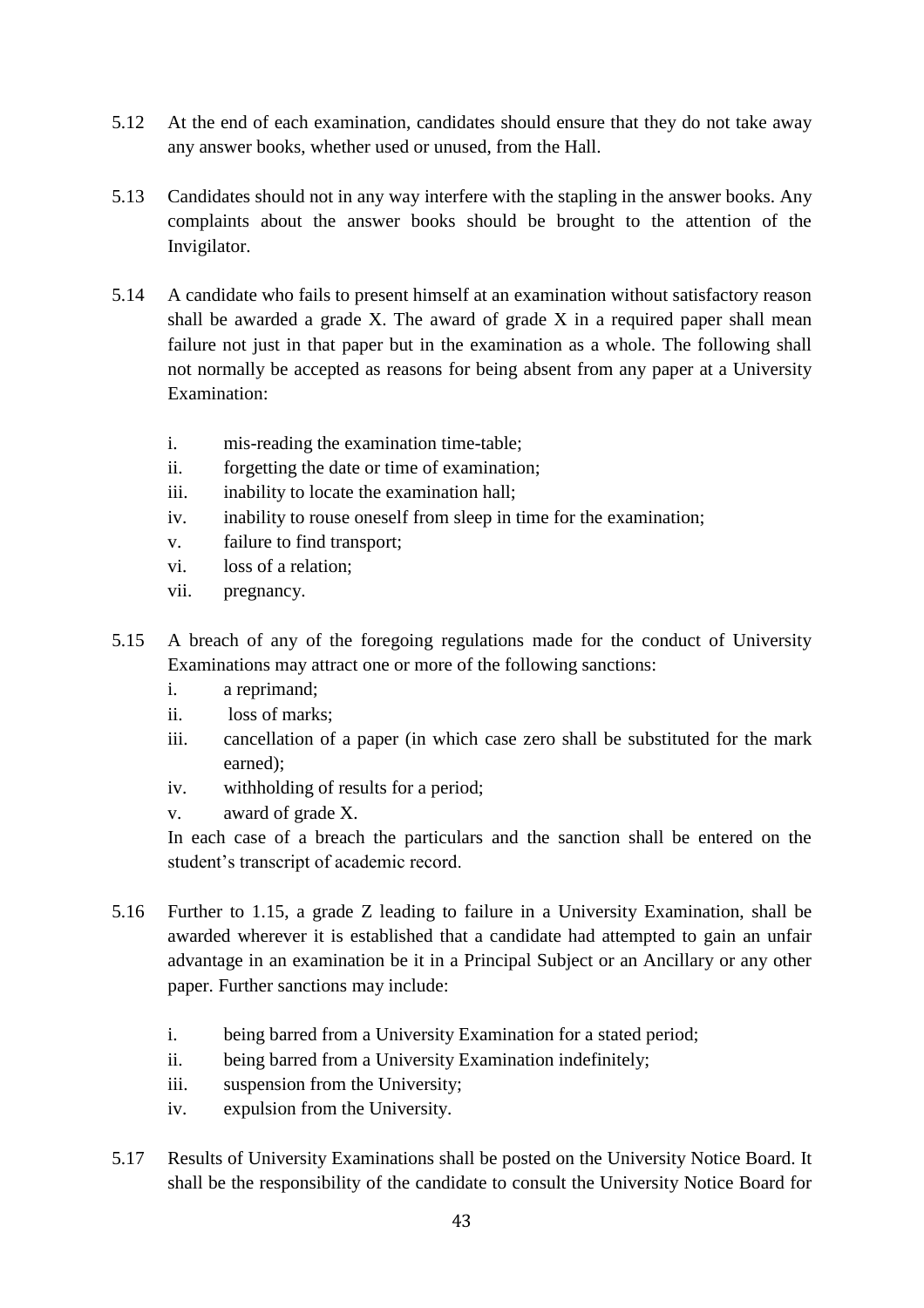the result of any examination taken. Alternatively he/she may write to the Director of Academic Affairs to enquire about his/her results or request details of such results for which purpose he may provide a stamped addressed envelope.

- 5.18 A candidate who is not satisfied with the results of a University Examination affecting him/her may request a review by submission of an application to the Registrar and payment of a review fee which shall be determined at not less than three times the normal Examination Fee.
- 5.19 An application for a review shall be submitted to the Registrar not later than 21days after release of the said results and shall state the grounds for review.
- 5.20 An application entered on a candidate's behalf by a person other than the aggrieved candidate himself shall not be entertained.
- 5.21 No action shall be taken on an application which is submitted outside the time stipulated in 5.19. Review shall not proceed unless the Review Fee is fully paid.
- 5.22 The Board of Examiners may authorize the Registrar to amend the results as released in the light of the review.
- 5.23 If it emerges that a complaint is frivolous or ill-motivated, the Board may prescribe further sanctions which may include barring the complainant from taking a University Examination for a stated period or an indefinite period.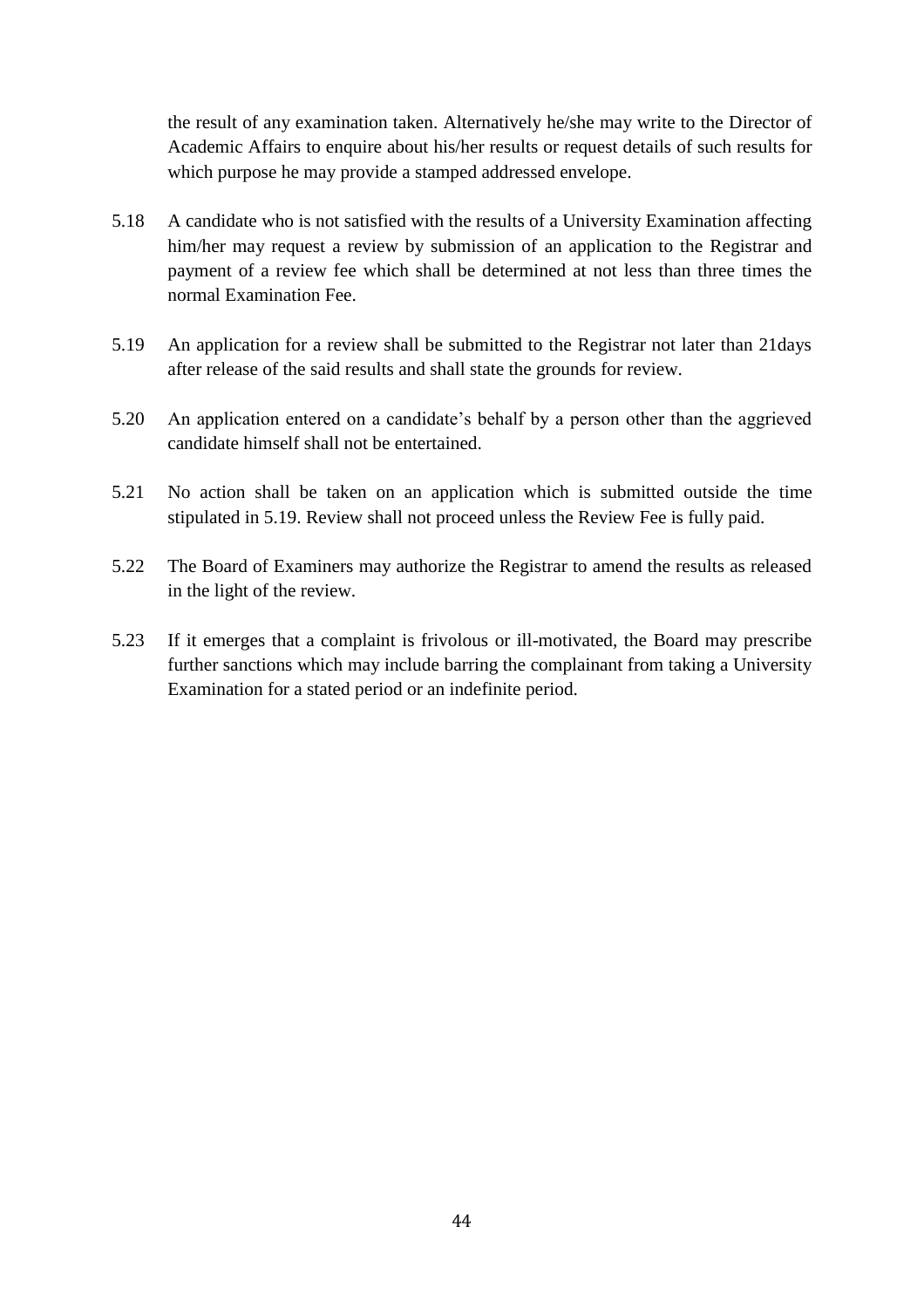#### **APPENDIX III:**

# **6. UNIVERSITY EXAMINATIONS: EXAMINATION MALPRACTICE OR OFFENCE**

- 6.1. Examination offences shall be understood to include any attempt on the part of a candidate to gain an unfair advantage, and any breach of the Examination Regulations and Instructions to candidates including refusal on the part of a candidate to occupy an assigned place in an Examination Room, any form of communication with another candidate, possession of a book, paper or written information of any kind except as required by the rules of a particular examination, smoking, leaving an Examination Room without permission of the Invigilator, or refusal to follow instructions.
- 6.2. The Chief Invigilator or any examiner shall report to the Registrar as soon as practicable any instance of a breach of Examination Regulations. In respect of offences occurring outside the precincts of an Examination Room, the Dean shall cause an enquiry to be made into any reports that reach him and submit his findings to the Registrar.
- 6.3. The Board of Examiners shall review all reports received in connection with an examination malpractice or an offence. On the basis of its review, the Board of Examiners may impose a sanction involving loss of marks in a particular paper. A grade Z shall be awarded whenever it is established that a candidate had attempted to gain an unfair advantage in an examination be it in a Principal Subject or an Ancillary or any other paper or has misconducted himself or herself in an examination. Such a candidate may be debarred from taking a University Examination for a stated period or indefinitely or expelled from the University.
- 6.4. In all instances of examination malpractices or offences a formal report shall be made to the Academic Board as soon as practicable. The Academic Board may review all such reported cases and may vary the sanctions as it thinks fit.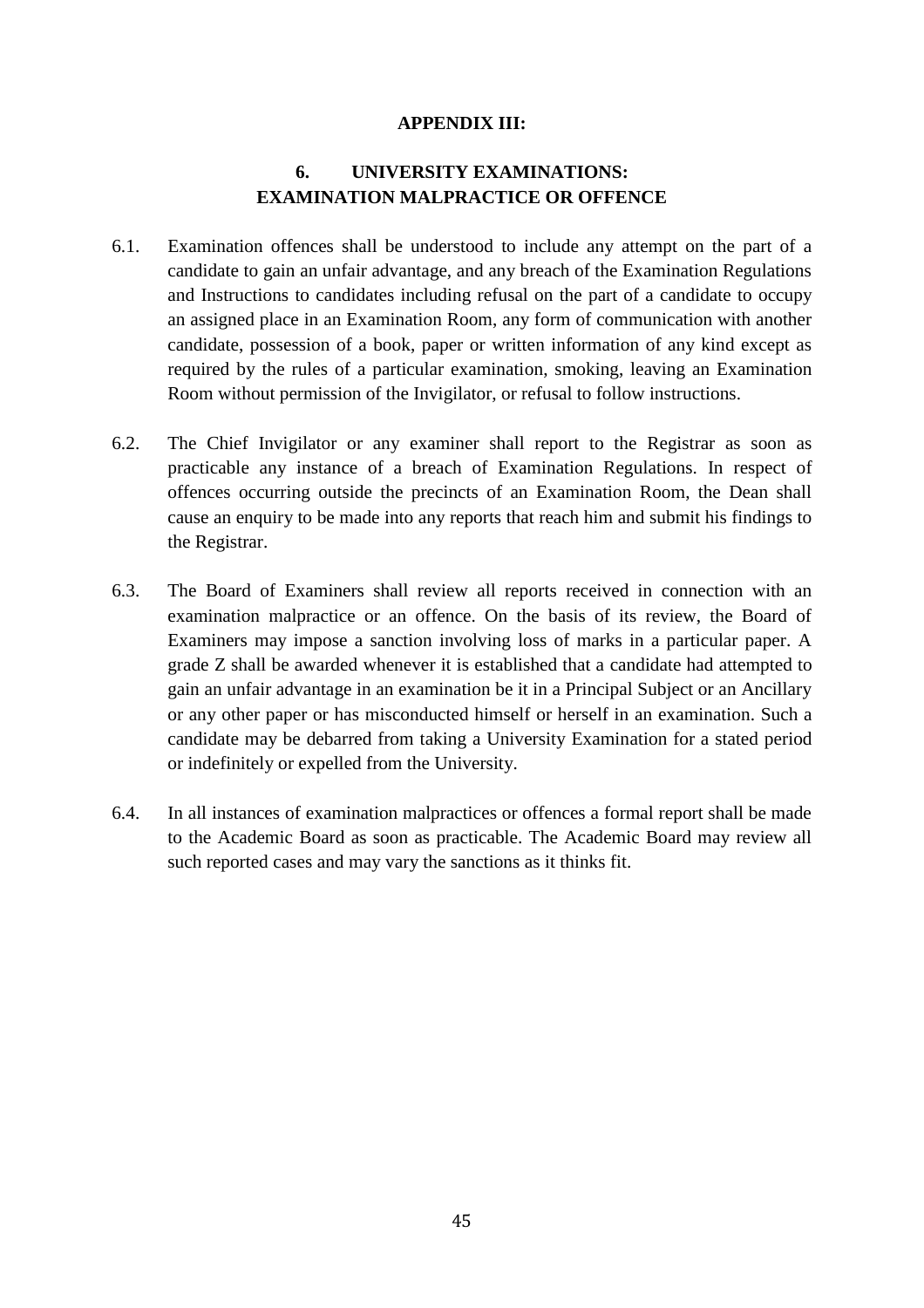# **APPENDIX IV:**

# **7. FORMAT FOR CONDUCTING DOCTORAL ORAL EXAMINATIONS**

- 7.1 Introduction of Chairperson
- 7.2 Chairperson introduces candidate, panel of examiners, candidate's supervisors, and other guests.
- 7.3 Dean of Graduate Studies or his/her representative presents the regulations and procedures concerning PhD Oral Examinations
- 7.4 Chairperson invites candidate to make his oral presentation
- 7.5 Presentation by the Candidate (not more than 40 minutes)
- 7.6 Questions/Critiques/Comments by:
	- **External Examiner(s)**
	- **Internal Examiner**
	- Non-examiners

Candidate responds to issues raised preferably one at a time.

- 7.7 Examiners retire from venue to determine result of oral examination (non-examiners to remain at venue for announcement of panel's recommendation)
- 7.8 Examiners determine candidate's performance in the oral exam only 'in camera' and return to venue for announcement of their recommendation.
- 7.9 Chairman announces panel's recommendation to candidate and audience.
- 7.10 Remarks by Candidate (optional)
- 7.11 Remarks by the Dean of Graduate Studies
- 7.12 Chairperson dissolves oral examination session.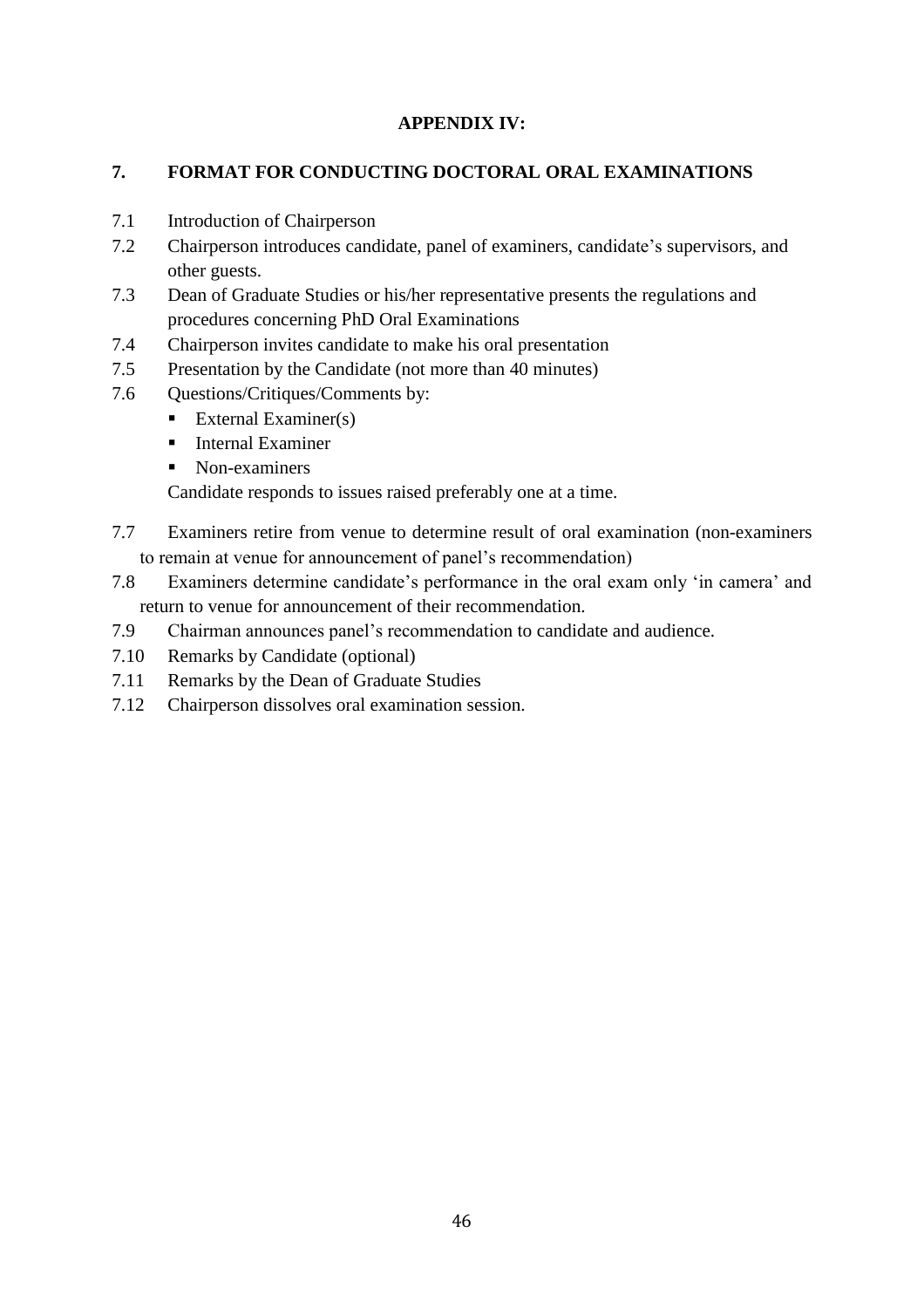#### **APPENDIX V:**

#### **8. CRITERIA FOR EXAMINATION OF PUBLICATIONS SUBMITTED FOR D.PHIL DEGREE**

Only graduates of the University of Ghana shall be eligible for the award of the D.Phil degree. Applicants must hold a Masters degree by research (equivalent to the M.Phil degree of the University of Ghana) awarded not less than ten years at the time of application. Applicants may submit published works of academic merit on a theme or specific area of research for consideration for the award of D.Phil degrees. In addition to the published works, candidates shall be required to submit a synthesis cover paper that highlights the key research findings and major contributions to knowledge on the selected theme or field of research. Published works should be based on a common and coherent theme and demonstrate scholarship on the theme.

The following are the criteria to guide examiners of D.Phil applications:

- i. The degree shall be awarded in consideration of published works of academic merit, the standard of which shall not be below that of a Ph.D.
- ii. Published works submitted must be based on original research and may not be review articles or essays drawing together other people's works.
- iii. For the purpose of a D.Phil award, only published works comprising the following shall be considered:
	- a) articles published in peer reviewed journals;
	- b) books published by a recognized academic publisher; and
	- c) creative works (novels, poetry, drama and music composition) published by a recognized publisher
- iv. Sole authored and relevant published works shall carry more weighting than joint authored ones. Where joint authored works are submitted, the applicant would be required to indicate their contribution.
- v. Examiners are expected to comment as copiously as possible on each publication before assigning scores as provided in (vii).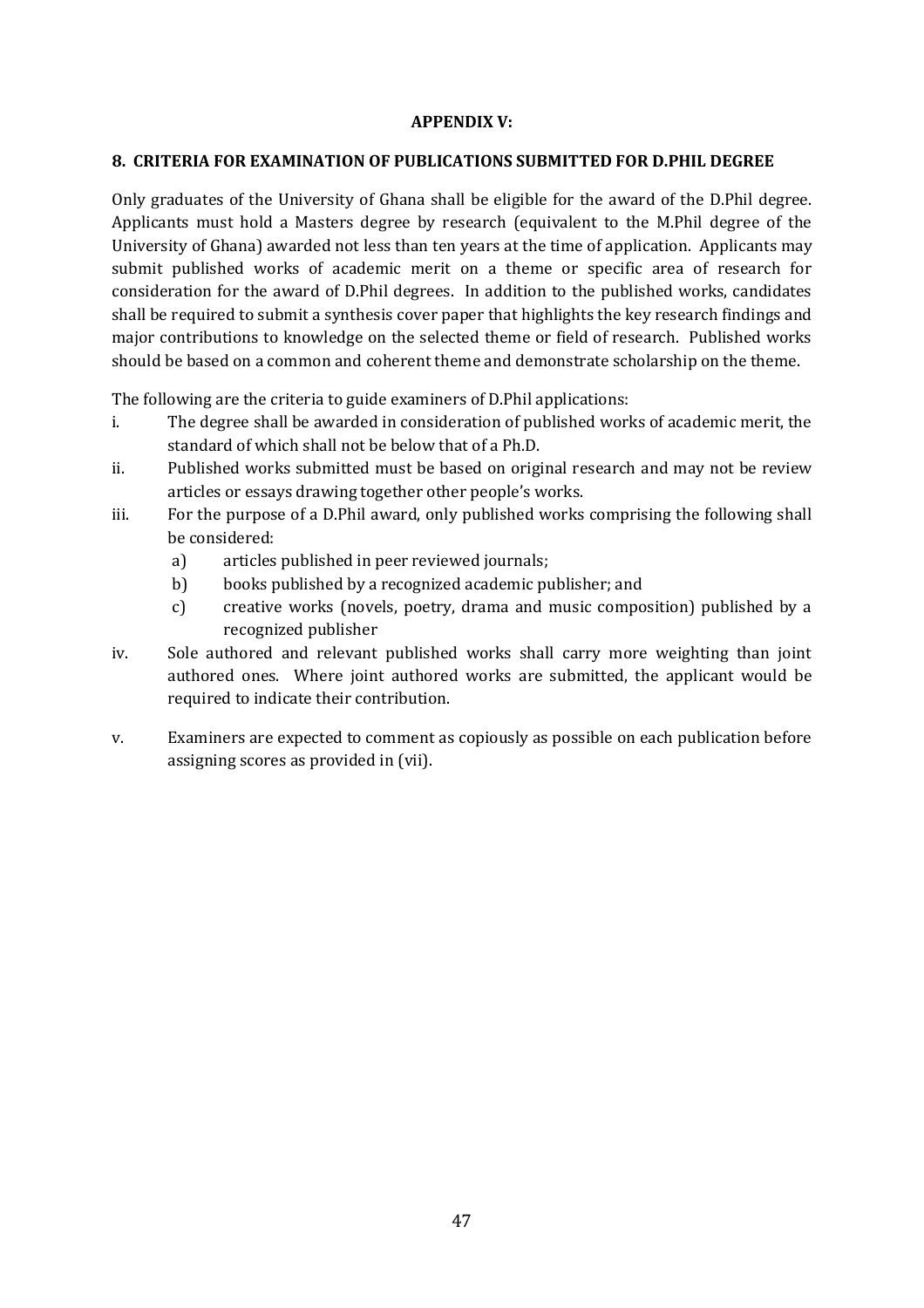vi. The maximum scores to be awarded shall be as follows:

|                | <b>Criteria for scoring</b>                         | <b>Maximum</b> | Candidate's |
|----------------|-----------------------------------------------------|----------------|-------------|
|                |                                                     | points         | score       |
| $\mathbf{1}$   | Academic quality of published works to be scored as |                |             |
|                | follows:                                            |                |             |
|                | max.3 marks for each sole authored article/         |                |             |
|                | published work;                                     |                |             |
|                | max.2 marks for joint authorships where             |                |             |
|                | applicant is the lead author;                       |                |             |
|                | max.1 mark for joint authorships where<br>$\bullet$ |                |             |
|                | applicant is not the lead author.                   |                |             |
|                | Total score for 1                                   | 60             |             |
| $\overline{2}$ | Originality of research work                        | 20             |             |
| 3              | Contribution to knowledge in candidate's chosen     | 15             |             |
|                | theme/research area                                 |                |             |
| 4              | Presentation                                        | 5              |             |
|                | <b>Total Score</b>                                  | 100            |             |

vii. A candidate shall be required to score a minimum of 60% under each criterion and a total of at least 60% by each of the four assessors and pass an oral examination as detailed in the Handbook for Graduate Studies, Vol.1 to be considered for the award.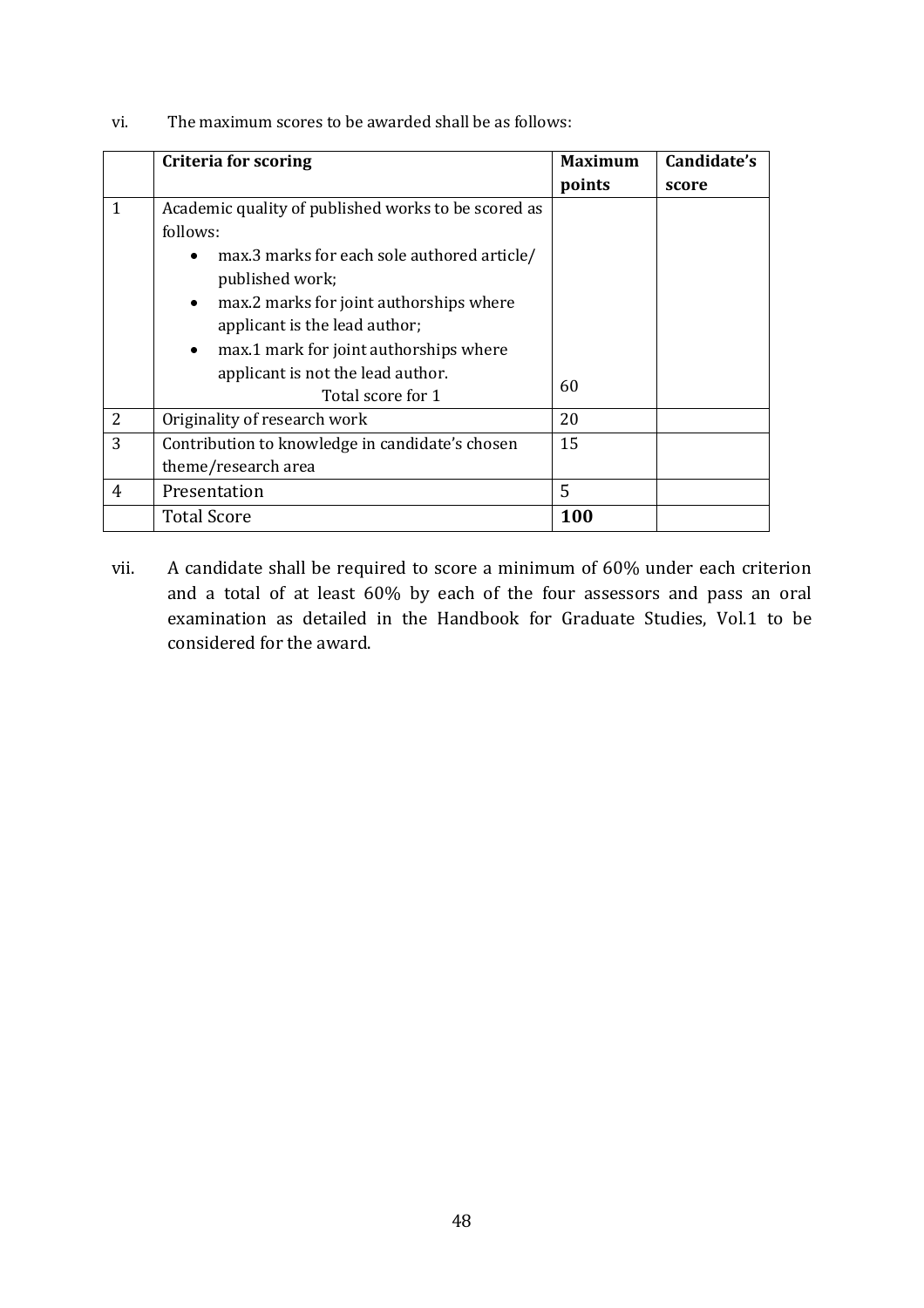#### **APPENDIX VI:**

## **9. SAMPLE TITLE PAGE FOR PH.D THESIS**

#### **UNIVERSITY OF GHANA**

#### **COLLEGE OF HUMANITIES**

#### **SERIAL VERB NOMINALIZATION IN DAGBANI**

**BY**

## **KWASI ASIMESI (NB: NO MENTION OF TITLES OR PREVIOUS DEGREES)**

#### **(ID. NO. 1012131415)**

#### **A THESIS SUBMITTED TO THE SCHOOL OF GRADUATE STUDIES IN PARTIAL FULFILMENT OF THE AWARD OF DEGREE OF DOCTOR OF PHILOSOPHY IN LINGUISTICS**

#### **DEPARTMENT OF LINGUISTICS**

#### **JULY 2014**